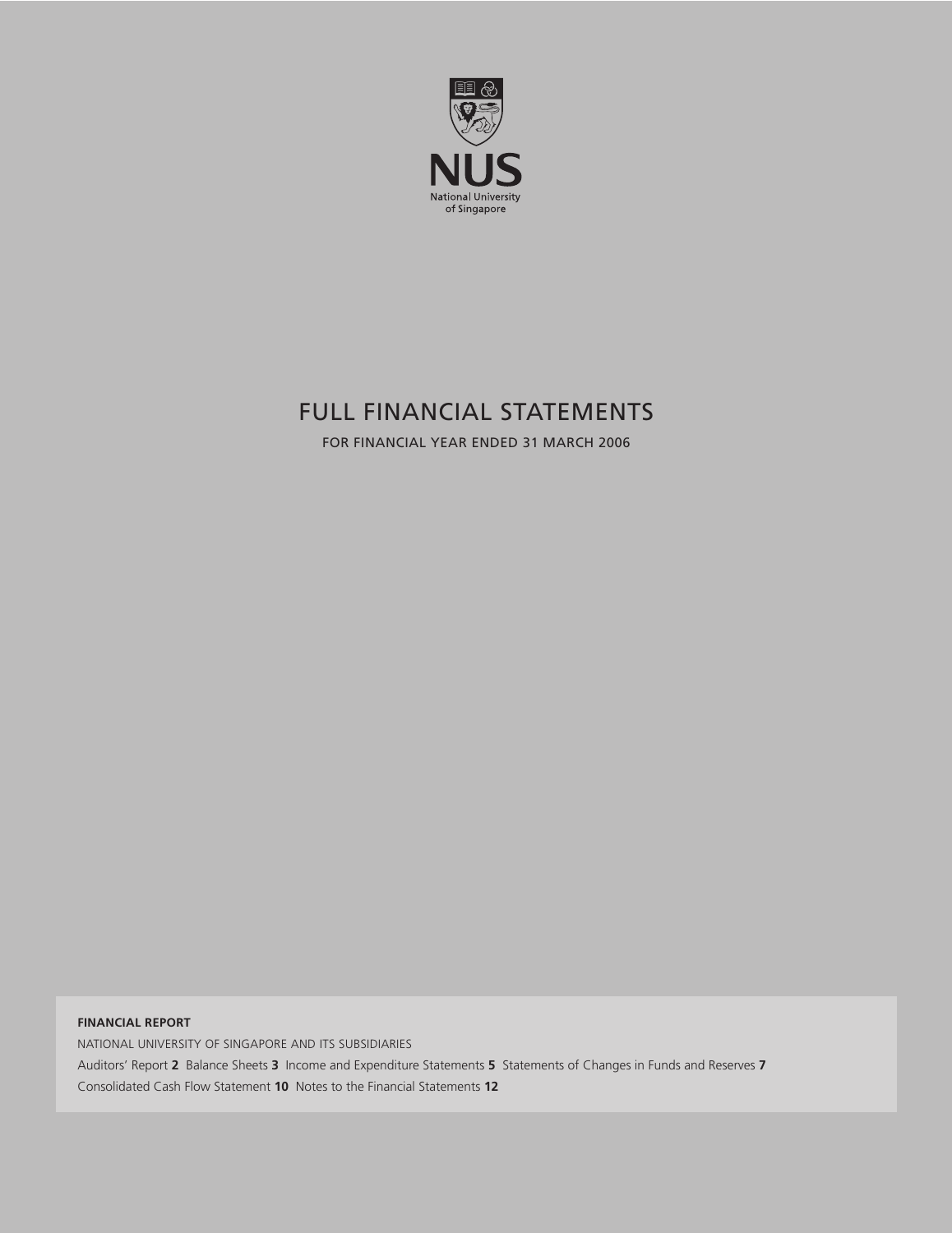# <span id="page-1-0"></span>AUDITORS' REPORT TO THE BOARD OF TRUSTEES OF NATIONAL UNIVERSITY OF SINGAPORE

We have audited the consolidated financial statements of the Group and the balance sheet, income and expenditure statement and statement of changes in funds and reserves of National University of Singapore for the financial year ended 31 March 2006 set out on pages 3 to 44. These financial statements are the responsibility of the University's management. Our responsibility is to express an opinion on these financial statements based on our audit.

We conducted our audit in accordance with Singapore Standards on Auditing. Those standards require that we plan and perform the audit to obtain reasonable assurance about whether the financial statements are free of material misstatement. An audit includes examining, on a test basis, evidence supporting the amounts and disclosures in the financial statements. An audit also includes assessing the accounting principles used and significant estimates made by management, as well as evaluating the overall financial statements presentation. We believe that our audit provides a reasonable basis for our opinion.

In our opinion,

- (a) The consolidated financial statements of the Group and the balance sheet, income and expenditure statement and statement of changes in funds and reserves of the University are properly drawn up in accordance with the provisions of the National University of Singapore Act (the "Act"), Cap. 204 and Singapore Financial Reporting Standards so as to give a true and fair view of the state of affairs of the Group and the University as at 31 March 2006 and the results, changes in funds and reserves of the Group and the University and cash flows of the Group for the financial year then ended; and
- (b) the accounting and other records required by the Act to be kept by the University and those subsidiaries incorporated in Singapore of which we are the auditors have been properly kept in accordance with the provisions of the Act, including records of all assets of the University whether purchased, donated or otherwise.

During the course of our audit, nothing came to our notice that caused us to believe that the receipt, expenditure and investment of monies and the acquisition and disposal of assets by the University during the financial year have not been in accordance with the provisions of the Act.

Deloitte & Touche Certified Public Accountants

Singapore 13 July 2006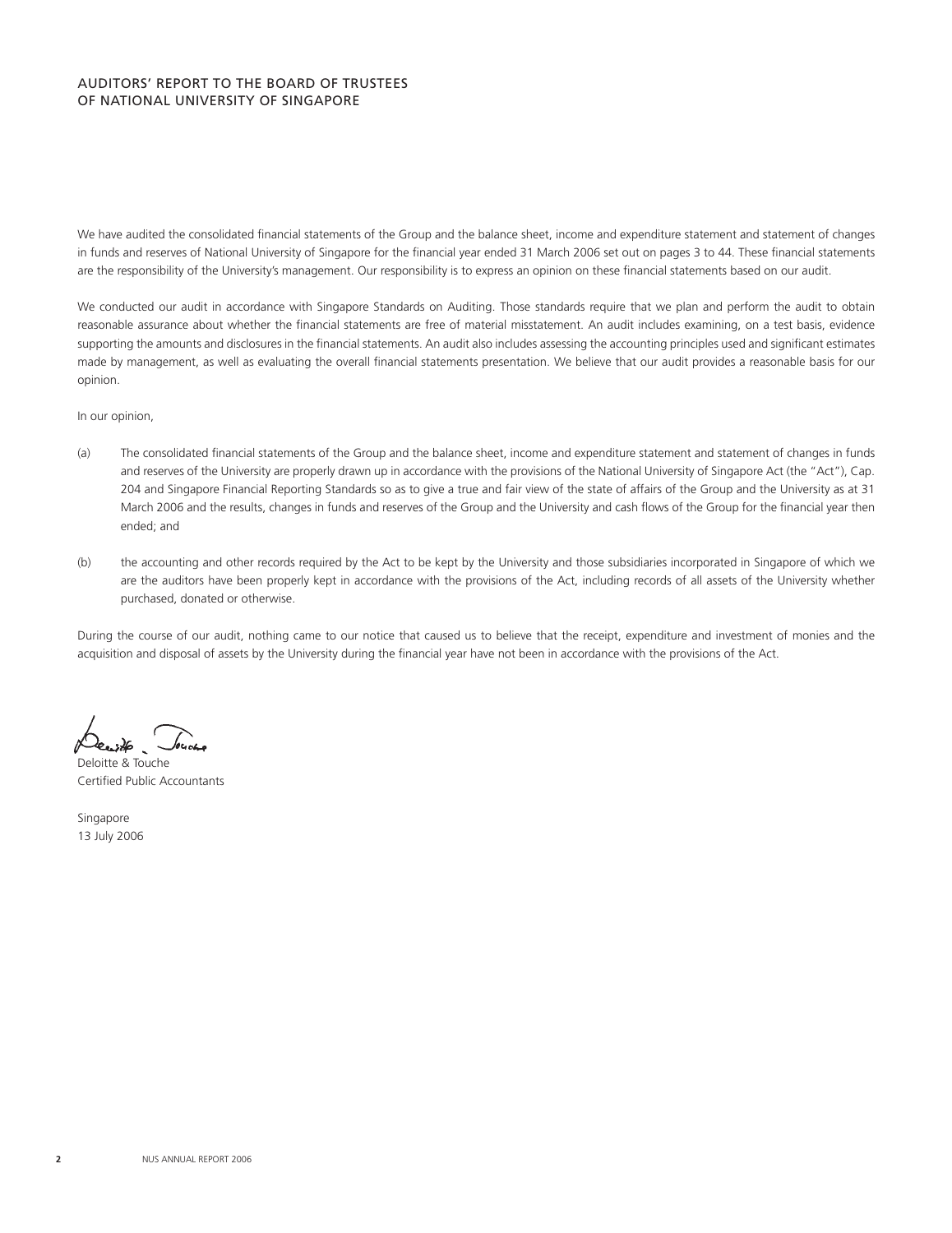# <span id="page-2-0"></span>BALANCE SHEETS

as at 31 March

|                                                                          |             |                                    | Group                    | <b>University</b>      |                               |  |
|--------------------------------------------------------------------------|-------------|------------------------------------|--------------------------|------------------------|-------------------------------|--|
|                                                                          | <b>Note</b> | 2006<br><b>S\$'000</b>             | 2005<br><b>S\$'000</b>   | 2006<br><b>S\$'000</b> | 2005<br>S\$'000<br>(Restated) |  |
| <b>ACCUMULATED SURPLUS</b>                                               |             |                                    |                          |                        |                               |  |
| General Funds                                                            |             | 626,342                            | 492,076                  | 608,432                | 481,976                       |  |
| <b>Restricted Funds</b>                                                  |             | 943,995                            | 701,286                  | 958,868                | 708,820                       |  |
|                                                                          | 4           | 1,570,337                          | 1,193,362                | 1,567,300              | 1,190,796                     |  |
| <b>ENDOWMENT FUNDS</b>                                                   | 5           | 1,187,720                          | 978,356                  | 1,187,720              | 978,356                       |  |
| <b>CAPITAL PRESERVATION ACCOUNT</b>                                      | 5           | 63,328                             | 55,089                   | 63,328                 | 55,089                        |  |
| <b>INVESTMENT REVALUATION RESERVE</b>                                    |             |                                    |                          |                        |                               |  |
| - INVESTMENT PROPERTIES REVALUATION                                      |             | 13,409                             | 14,694                   | 13,409                 | 14,694                        |  |
| – INVESTMENTS REVALUATION                                                |             | (4,226)                            |                          | (4,226)                |                               |  |
| <b>TRANSLATION RESERVE</b>                                               |             | 269                                | (36)                     | $\qquad \qquad -$      |                               |  |
| EQUITY ATTRIBUTABLE TO EQUITY HOLDERS OF THE PARENT                      |             | 2,830,837                          | 2,241,465                | 2,827,531              | 2,238,935                     |  |
| <b>MINORITY INTERESTS</b>                                                |             |                                    | 139                      |                        |                               |  |
| <b>TOTAL EQUITY</b>                                                      |             | 2,830,837                          | 2,241,604                | 2,827,531              | 2,238,935                     |  |
| <b>NON-CURRENT ASSETS</b>                                                |             |                                    |                          |                        |                               |  |
|                                                                          | 6           |                                    |                          | 200                    |                               |  |
| Subsidiary companies                                                     | 7           | 68,652                             | 80,925                   | 67,957                 | 80,450                        |  |
| Associated companies<br>Fixed assets                                     | 8           |                                    | 1,446,497                |                        | 1,446,165                     |  |
|                                                                          | 9           | 1,481,318<br>15,725                | 17,010                   | 1,480,252<br>15,725    |                               |  |
| Investment properties<br>Held-to-maturity investments                    | 10,14       | 500                                | 500                      | 500                    | 17,010<br>500                 |  |
| Available-for-sale investments                                           | 11,14       | 5,904                              | 12,712                   | 5,035                  | 10,215                        |  |
| Held for trading investments                                             | 12,14       |                                    | 387,058                  |                        | 387,058                       |  |
| Student loans (repayable after 12 months)                                | 15          | 173,511                            | 166,120                  | 173,511                | 166,120                       |  |
| Long-term loan to subsidiary company                                     | 16          |                                    | $\qquad \qquad -$        | 350                    | 350                           |  |
|                                                                          |             | 1,745,610                          | 2,110,822                | 1,743,530              | 2,107,868                     |  |
|                                                                          |             |                                    |                          |                        |                               |  |
| <b>CURRENT ASSETS</b>                                                    |             |                                    |                          |                        |                               |  |
| Student loans (repayable within 12 months)                               | 15<br>17    | 49,590                             | 48,535                   | 49,590                 | 48,535                        |  |
| Debtors<br>Consumable stores                                             |             | 408,166                            | 125,713                  | 406,354                | 124,703                       |  |
| Deposits and prepayments                                                 | 18          | 385                                | 406<br>8,676             | 193<br>14,189          | 214<br>8,345                  |  |
|                                                                          | 16          | 14,281<br>$\overline{\phantom{0}}$ | $\overline{\phantom{0}}$ | 950                    | 193                           |  |
| Amount owing by subsidiary company<br>Amount owing by associated company | 16          | 1,037                              | 1,159                    | 1,000                  | 1,000                         |  |
| Held for trading investments                                             | 12,14       | 1,137,301                          | 752,156                  | 1,137,301              | 752,156                       |  |
| Derivative financial instruments                                         |             |                                    |                          |                        |                               |  |
| Fixed deposits                                                           | 13,14<br>19 | 7,178<br>1,175,944                 | 935,657                  | 7,178<br>1,175,881     | 935,657                       |  |
| Cash and bank balances                                                   | 20          |                                    |                          |                        |                               |  |
|                                                                          |             | 142,263<br>2,936,145               | 49,938<br>1,922,240      | 137,529<br>2,930,165   | 48,293<br>1,919,096           |  |
| <b>TOTAL ASSETS</b>                                                      |             | 4,681,755                          | 4,033,062                | 4,673,695              | 4,026,964                     |  |
|                                                                          |             |                                    |                          |                        |                               |  |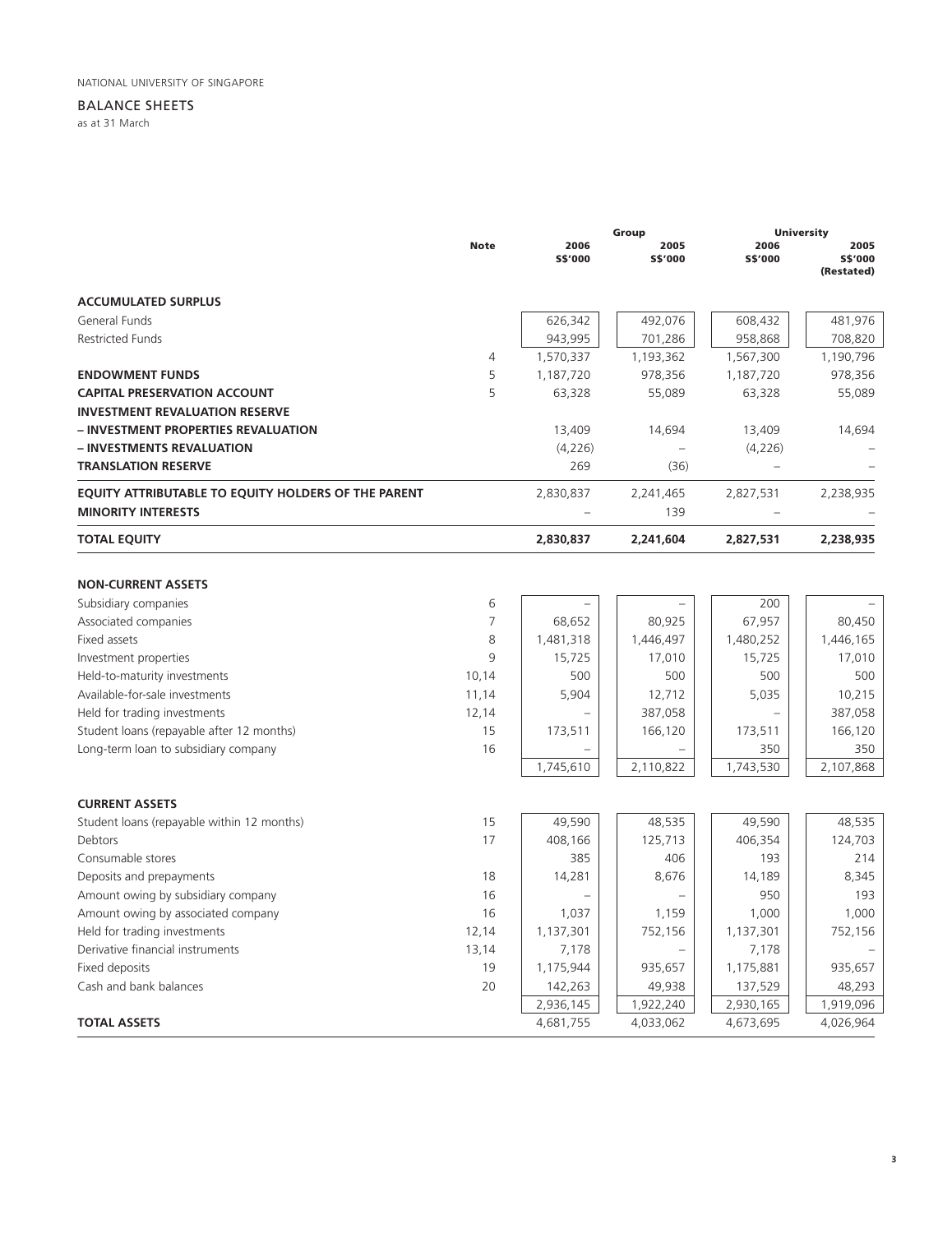### BALANCE SHEETS

as at 31 March

|                                             |             |                        | Group                  | University             |                                      |  |
|---------------------------------------------|-------------|------------------------|------------------------|------------------------|--------------------------------------|--|
|                                             | <b>Note</b> | 2006<br><b>S\$'000</b> | 2005<br><b>S\$'000</b> | 2006<br><b>S\$'000</b> | 2005<br><b>S\$'000</b><br>(Restated) |  |
| <b>CURRENT LIABILITIES</b>                  |             |                        |                        |                        |                                      |  |
| Creditors and accrued expenses              | 21          | 197,652                | 155,051                | 196,720                | 154,962                              |  |
| Grants received in advance                  |             | 114,800                | 97,088                 | 111,789                | 92,962                               |  |
| Derivative financial instruments            | 13,14       | 5,348                  |                        | 5,348                  |                                      |  |
| Amount owing to subsidiary company          | 16          |                        |                        | 8                      | 926                                  |  |
| Long-term loan (repayable within 12 months) | 22          | 609                    | 821                    | 609                    | 821                                  |  |
|                                             |             | 318,409                | 252,960                | 314,474                | 249,671                              |  |
| <b>NON-CURRENT LIABILITIES</b>              |             |                        |                        |                        |                                      |  |
| Deferred capital grants                     | 23          | 1,325,543              | 1,337,370              | 1,324,724              | 1,337,230                            |  |
| Advances from government for student loans  | 24          | 206,966                | 200,519                | 206,966                | 200,519                              |  |
| Long-term loan (repayable after 12 months)  | 22          |                        | 609                    |                        | 609                                  |  |
|                                             |             | 1,532,509              | 1,538,498              | 1,531,690              | 1,538,358                            |  |
| <b>TOTAL LIABILITIES</b>                    |             | 1,850,918              | 1,791,458              | 1,846,164              | 1,788,029                            |  |
| <b>NET ASSETS</b>                           |             | 2,830,837              | 2,241,604              | 2,827,531              | 2,238,935                            |  |

Prof Shih Choon Fong Ajith Prasad President **Director of Finance** 13 July 2006 13 July 2006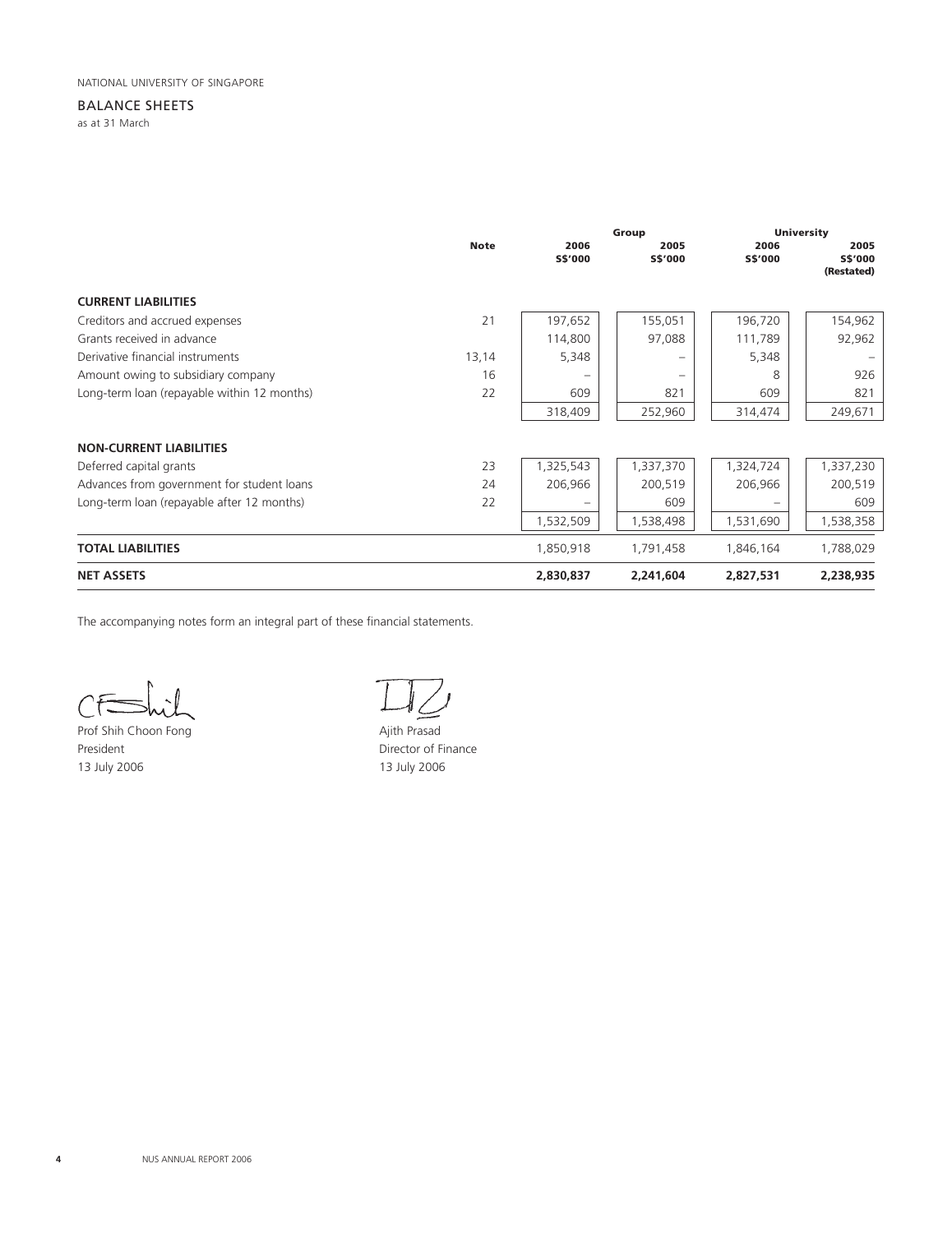# <span id="page-4-0"></span>INCOME AND EXPENDITURE STATEMENTS

for the financial year ended 31 March

| <b>GROUP</b>                           |                 |                        | <b>GENERAL FUNDS</b>   |                 | <b>RESTRICTED FUNDS</b>  |                        | <b>TOTAL</b>    |
|----------------------------------------|-----------------|------------------------|------------------------|-----------------|--------------------------|------------------------|-----------------|
|                                        | <b>Note</b>     | 2006<br><b>S\$'000</b> | 2005<br><b>S\$'000</b> | 2006<br>S\$'000 | 2005<br><b>S\$'000</b>   | 2006<br><b>S\$'000</b> | 2005<br>S\$'000 |
|                                        |                 |                        |                        |                 |                          |                        |                 |
| <b>OPERATING INCOME</b>                |                 |                        |                        |                 |                          |                        |                 |
| Tuition and other fees                 |                 | 171,613                | 161,080                | 15,921          | 13,532                   | 187,534                | 174,612         |
| Other income                           | 25              | 11,922                 | 17,103                 | 193,231         | 118,351                  | 205,153                | 135,454         |
|                                        |                 | 183,535                | 178,183                | 209,152         | 131,883                  | 392,687                | 310,066         |
| <b>OPERATING EXPENDITURE</b>           |                 |                        |                        |                 |                          |                        |                 |
| Expenditure on manpower                | 26              | 511,511                | 496,539                | 24,296          | 19,258                   | 535,807                | 515,797         |
| Depreciation                           | 8               | 185,685                | 161,112                | 3,505           | 3,213                    | 189,190                | 164,325         |
| Other operating expenditure            |                 | 348,246                | 297,735                | 77,027          | 68,435                   | 425,273                | 366,170         |
|                                        |                 | 1,045,442              | 955,386                | 104,828         | 90,906                   | 1,150,270              | 1,046,292       |
| Operating (Deficit)/Surplus            |                 | (861, 907)             | (777, 203)             | 104,324         | 40,977                   | (757, 583)             | (736, 226)      |
| Investment income                      | 28              | 15,452                 | 14,059                 | 74,190          | 64,268                   | 89,642                 | 78,327          |
| Change in fair value of investments    |                 |                        |                        |                 |                          |                        |                 |
| held for trading                       | 14              | 16,189                 |                        | 56,584          |                          | 72,773                 |                 |
| Share of results (net of tax) of       |                 |                        |                        |                 |                          |                        |                 |
| associated companies                   | $\overline{7}$  |                        |                        | (12, 470)       | (11, 434)                | (12, 470)              | (11, 434)       |
| Profit on sale of associated company   |                 |                        |                        | 14              | $\overline{\phantom{0}}$ | 14                     |                 |
| (Deficit)/Surplus before Grants        | 29              | (830, 266)             | (763, 144)             | 222,642         | 93,811                   | (607, 624)             | (669, 333)      |
| <b>GRANTS</b>                          |                 |                        |                        |                 |                          |                        |                 |
| Operating Grants:                      |                 |                        |                        |                 |                          |                        |                 |
| Government                             | 30a             | 575,561                | 594,619                | 3,334           |                          | 578,895                | 594,619         |
| Agency for Science, Technology         |                 |                        |                        |                 |                          |                        |                 |
| & Research                             | 30 <sub>b</sub> | 53,569                 | 53,048                 | 67              |                          | 53,636                 | 53,048          |
| Others                                 | 30c             | 43,276                 | 39,952                 | 215             | 97                       | 43,491                 | 40,049          |
| Deferred Capital Grants amortised      | 23              | 181,219                | 155,318                | 1,329           | 1,083                    | 182,548                | 156,401         |
|                                        |                 | 853,625                | 842,937                | 4,945           | 1,180                    | 858,570                | 844,117         |
| <b>SURPLUS FOR THE YEAR BEFORE TAX</b> |                 | 23,359                 | 79,793                 | 227,587         | 94,991                   | 250,946                | 174,784         |
| Income tax                             | 31              |                        |                        | (6)             | $\mathbf{1}$             | (6)                    | $\mathbf{1}$    |
| <b>SURPLUS FOR THE YEAR AFTER TAX</b>  |                 | 23,359                 | 79,793                 | 227,581         | 94,992                   | 250,940                | 174,785         |
| Attributable to:                       |                 |                        |                        |                 |                          |                        |                 |
| Equity holders of the parent           |                 | 23,359                 | 79,793                 | 227,581         | 94,959                   | 250,940                | 174,752         |
| Minority interests                     |                 |                        |                        |                 | 33                       |                        | 33              |
|                                        |                 |                        |                        |                 |                          |                        |                 |
|                                        |                 | 23,359                 | 79,793                 | 227,581         | 94,992                   | 250,940                | 174,785         |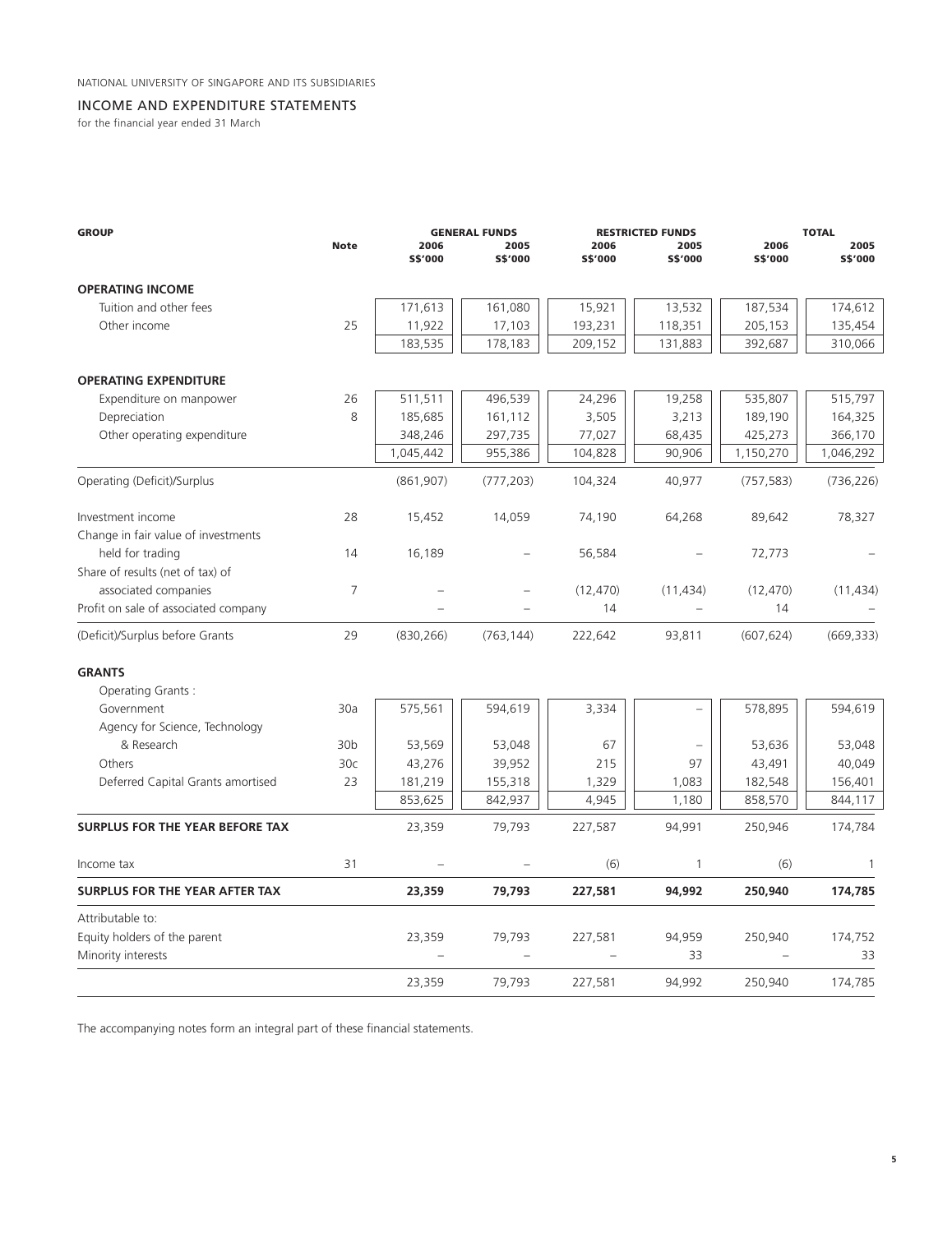# INCOME AND EXPENDITURE STATEMENTS

for the financial year ended 31 March

| <b>UNIVERSITY</b>                   | <b>Note</b>     | 2006<br>S\$'000 | <b>GENERAL FUNDS</b><br>2005<br><b>S\$'000</b><br>(Restated) | 2006<br><b>S\$'000</b> | <b>RESTRICTED FUNDS</b><br>2005<br><b>S\$'000</b><br>(Restated) | 2006<br><b>S\$'000</b> | <b>TOTAL</b><br>2005<br><b>S\$'000</b><br>(Restated) |
|-------------------------------------|-----------------|-----------------|--------------------------------------------------------------|------------------------|-----------------------------------------------------------------|------------------------|------------------------------------------------------|
| <b>OPERATING INCOME</b>             |                 |                 |                                                              |                        |                                                                 |                        |                                                      |
| Tuition and other fees              |                 | 171,613         | 161,080                                                      | 15,921                 | 13,532                                                          | 187,534                | 174,612                                              |
| Other income                        | 25              | 11,922          | 17,103                                                       | 190,680                | 116,480                                                         | 202,602                | 133,583                                              |
|                                     |                 | 183,535         | 178,183                                                      | 206,601                | 130,012                                                         | 390,136                | 308,195                                              |
| <b>OPERATING EXPENDITURE</b>        |                 |                 |                                                              |                        |                                                                 |                        |                                                      |
| Expenditure on manpower             | 26              | 511,511         | 496,539                                                      | 19,590                 | 18,382                                                          | 531,101                | 514,921                                              |
| Depreciation                        | 8               | 185,685         | 161,112                                                      | 3,330                  | 3,112                                                           | 189,015                | 164,224                                              |
| Other operating expenditure         |                 | 356,056         | 302,942                                                      | 70,455                 | 63,144                                                          | 426,511                | 366,086                                              |
|                                     |                 | 1,053,252       | 960,593                                                      | 93,375                 | 84,638                                                          | 1,146,627              | 1,045,231                                            |
| Operating (Deficit)/Surplus         |                 | (869, 717)      |                                                              |                        | 45,374                                                          |                        | (737, 036)                                           |
|                                     |                 |                 | (782, 410)                                                   | 113,226                |                                                                 | (756, 491)             |                                                      |
| Investment income                   | 28              | 15,452          | 14,059                                                       | 63,920                 | 56,162                                                          | 79,372                 | 70,221                                               |
| Change in fair value of investments |                 |                 |                                                              |                        |                                                                 |                        |                                                      |
| held for trading                    | 14              | 16,189          |                                                              | 56,584                 |                                                                 | 72,773                 |                                                      |
| (Deficit)/Surplus before Grants     | 29              | (838,076)       | (768, 351)                                                   | 233,730                | 101,536                                                         | (604, 346)             | (666, 815)                                           |
| <b>GRANTS</b>                       |                 |                 |                                                              |                        |                                                                 |                        |                                                      |
| Operating Grants:                   |                 |                 |                                                              |                        |                                                                 |                        |                                                      |
| Government                          | 30a             | 575,561         | 594,619                                                      |                        |                                                                 | 575,561                | 594,619                                              |
| Agency for Science, Technology      |                 |                 |                                                              |                        |                                                                 |                        |                                                      |
| & Research                          | 30 <sub>b</sub> | 53,569          | 53,048                                                       |                        |                                                                 | 53,569                 | 53,048                                               |
| Others                              | 30c             | 43,276          | 39,952                                                       |                        |                                                                 | 43,276                 | 39,952                                               |
| Deferred Capital Grants amortised   | 23              | 181,219         | 155,318                                                      | 1,190                  | 1,069                                                           | 182,409                | 156,387                                              |
|                                     |                 | 853,625         | 842,937                                                      | 1,190                  | 1,069                                                           | 854,815                | 844,006                                              |
| <b>SURPLUS FOR THE YEAR</b>         | 32              | 15,549          | 74,586                                                       | 234,920                | 102,605                                                         | 250,469                | 177,191                                              |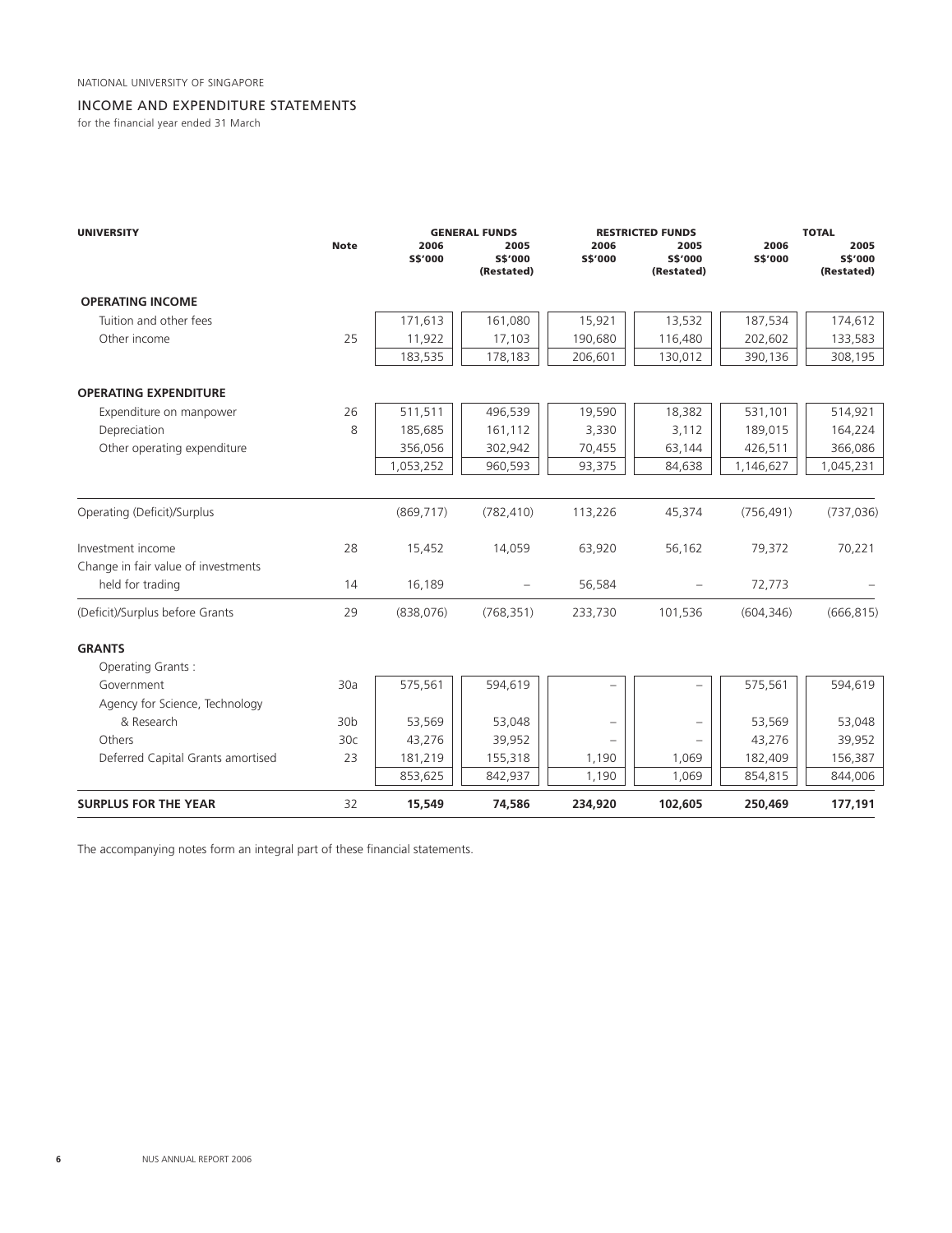### <span id="page-6-0"></span>STATEMENTS OF CHANGES IN FUNDS AND RESERVES

for the financial year ended 31 March

#### **GROUP**

|                                                                      |             |                                                                           | <b>ACCUMULATED</b><br><b>SURPLUS</b>                |                                |                                                                                     | <b>INVESTMENT REVALUATION</b><br><b>RESERVE</b>                         |                                      |                                                             | <b>ATTRIBUTABLE</b>                                                    |                                                      |                                |
|----------------------------------------------------------------------|-------------|---------------------------------------------------------------------------|-----------------------------------------------------|--------------------------------|-------------------------------------------------------------------------------------|-------------------------------------------------------------------------|--------------------------------------|-------------------------------------------------------------|------------------------------------------------------------------------|------------------------------------------------------|--------------------------------|
|                                                                      | <b>Note</b> | General<br><b>Funds</b><br><b>S\$'000</b>                                 | <b>Restricted</b><br><b>Funds</b><br><b>S\$'000</b> | <b>FUNDS</b><br><b>S\$'000</b> | <b>CAPITAL</b><br><b>ENDOWNENT PRESERVATION</b><br><b>ACCOUNT</b><br><b>S\$'000</b> | Investment<br><b>Properties</b><br><b>Revaluation</b><br><b>S\$'000</b> | <b>Revaluation</b><br><b>S\$'000</b> | <b>Investments TRANSLATION</b><br><b>RESERVE</b><br>S\$'000 | TO EQUITY-<br><b>HOLDERS OF</b><br><b>THE PARENT</b><br><b>S\$'000</b> | <b>MINORITY</b><br><b>INTEREST</b><br><b>S\$'000</b> | <b>TOTAL</b><br><b>S\$'000</b> |
| Balance at 1 April 2005<br>Effects of adopting FRS 39                |             | 492,076<br>79,223                                                         | 701,286<br>67,184                                   | 978,356                        | 55,089                                                                              | 14,694<br>$\overline{\phantom{0}}$                                      | $\overline{\phantom{0}}$<br>13,249   | (36)<br>L,                                                  | 2,241,465<br>159,656                                                   | 139<br>$\overline{\phantom{0}}$                      | 2,241,604<br>159,656           |
| As restated                                                          |             | 571,299                                                                   | 768,470                                             | 978,356                        | 55,089                                                                              | 14,694                                                                  | 13,249                               | (36)                                                        | 2,401,121                                                              | 139                                                  | 2,401,260                      |
| Loss on revaluation of                                               |             |                                                                           |                                                     |                                |                                                                                     |                                                                         |                                      |                                                             |                                                                        |                                                      |                                |
| investment properties                                                | 9           | $\overline{\phantom{0}}$                                                  | $\overline{\phantom{a}}$                            | $\overline{\phantom{a}}$       | $\equiv$                                                                            | (1, 285)                                                                | ÷                                    | $\overline{\phantom{0}}$                                    | (1, 285)                                                               | $\overline{\phantom{a}}$                             | (1, 285)                       |
| Grants accrued                                                       |             |                                                                           |                                                     | 157,306                        |                                                                                     |                                                                         |                                      | $\overline{\phantom{0}}$                                    | 157,306                                                                |                                                      | 157,306                        |
| Donations received                                                   |             |                                                                           |                                                     | 42,535                         |                                                                                     |                                                                         |                                      |                                                             | 42,535                                                                 |                                                      | 42,535                         |
| Change in fair value of available-                                   |             |                                                                           |                                                     |                                |                                                                                     |                                                                         |                                      |                                                             |                                                                        |                                                      |                                |
| for-sale investments                                                 |             |                                                                           |                                                     |                                |                                                                                     |                                                                         | (1,746)                              | ۳                                                           | (1,746)                                                                | $\overline{\phantom{0}}$                             | (1,746)                        |
| Exchange differences arising on                                      |             |                                                                           |                                                     |                                |                                                                                     |                                                                         |                                      |                                                             |                                                                        |                                                      |                                |
| translation of foreign operations                                    |             |                                                                           |                                                     |                                |                                                                                     |                                                                         |                                      | 305                                                         | 305                                                                    | $\qquad \qquad -$                                    | 305                            |
| Net gains and losses not                                             |             |                                                                           |                                                     |                                |                                                                                     |                                                                         |                                      |                                                             |                                                                        |                                                      | 197,115                        |
| recognised in income statement<br>Transfer to Income and Expenditure |             |                                                                           |                                                     | 199,841                        |                                                                                     | (1, 285)                                                                | (1,746)                              | 305                                                         | 197,115                                                                |                                                      |                                |
| Statement on sale of available-                                      |             |                                                                           |                                                     |                                |                                                                                     |                                                                         |                                      |                                                             |                                                                        |                                                      |                                |
| for-sale investments                                                 | 28          |                                                                           |                                                     |                                |                                                                                     |                                                                         | (15, 729)                            |                                                             | (15, 729)                                                              |                                                      | (15, 729)                      |
| Surplus for the year                                                 |             | 23,359                                                                    | 227,581                                             |                                |                                                                                     |                                                                         |                                      |                                                             | 250,940                                                                |                                                      | 250,940                        |
| Inter-fund transfer between                                          |             |                                                                           |                                                     |                                |                                                                                     |                                                                         |                                      |                                                             |                                                                        |                                                      |                                |
| General Funds and<br><b>Restricted Funds</b>                         |             |                                                                           |                                                     |                                |                                                                                     |                                                                         |                                      |                                                             |                                                                        |                                                      |                                |
|                                                                      |             | 31,693                                                                    | (31, 693)                                           |                                |                                                                                     |                                                                         |                                      |                                                             |                                                                        |                                                      |                                |
| Total recognised gains and losses                                    |             |                                                                           |                                                     |                                |                                                                                     |                                                                         |                                      |                                                             |                                                                        |                                                      |                                |
| for the financial year                                               |             | 55,052                                                                    | 195,888                                             | 199,841                        |                                                                                     | (1, 285)                                                                | (17, 475)                            | 305                                                         | 432,326                                                                |                                                      | 432,326                        |
| Transfer to Deferred                                                 |             |                                                                           |                                                     |                                |                                                                                     |                                                                         |                                      |                                                             |                                                                        |                                                      |                                |
| Capital Grants                                                       | 23          | (9)                                                                       | (2,601)                                             |                                |                                                                                     |                                                                         |                                      |                                                             | (2,610)                                                                |                                                      | (2,610)                        |
| Transfer to Endowment Funds                                          |             |                                                                           | (9,523)                                             | 9,523                          |                                                                                     |                                                                         |                                      |                                                             |                                                                        |                                                      |                                |
| Transfer to Capital Preservation                                     |             |                                                                           |                                                     |                                |                                                                                     |                                                                         |                                      |                                                             |                                                                        |                                                      |                                |
| Account<br>Disposal of subsidiary company                            |             | $\overline{\phantom{a}}$                                                  | (8, 239)<br>$\overline{\phantom{a}}$                | ÷,                             | 8,239<br>$\overline{\phantom{a}}$                                                   |                                                                         |                                      |                                                             |                                                                        | (139)                                                | (139)                          |
|                                                                      |             |                                                                           |                                                     |                                |                                                                                     |                                                                         |                                      |                                                             |                                                                        | $\qquad \qquad -$                                    | 2,830,837                      |
| Balance at 31 March 2006                                             |             | 626,342                                                                   | 943,995                                             | 1,187,720                      | 63,328                                                                              | 13,409                                                                  | (4,226)                              | 269                                                         | 2,830,837                                                              |                                                      |                                |
| Balance at 1 April 2004                                              |             | 425,175                                                                   | 597,239                                             | 935,488                        | 55,089                                                                              | 14,704                                                                  |                                      | (25)                                                        | 2,027,670                                                              | 106                                                  | 2,027,776                      |
| Loss on revaluation of                                               |             |                                                                           |                                                     |                                |                                                                                     |                                                                         |                                      |                                                             |                                                                        |                                                      |                                |
| investment properties                                                | 9           | $\equiv$                                                                  | $\overline{\phantom{a}}$                            | $\overline{\phantom{a}}$       | $\overline{\phantom{m}}$                                                            | (10)                                                                    | $\equiv$                             | $\overline{\phantom{0}}$                                    | (10)                                                                   | $\overline{\phantom{m}}$                             | (10)                           |
| Grants accrued                                                       |             |                                                                           | ÷,                                                  | 32,000                         |                                                                                     |                                                                         |                                      | L,                                                          | 32,000                                                                 |                                                      | 32,000                         |
| Donations received                                                   |             |                                                                           | $\overline{\phantom{0}}$                            | 10,782                         |                                                                                     |                                                                         |                                      | $\qquad \qquad -$                                           | 10,782                                                                 | $\qquad \qquad -$                                    | 10,782                         |
| Exchange differences arising on<br>translation of foreign operations |             |                                                                           |                                                     |                                |                                                                                     |                                                                         |                                      | (11)                                                        | (11)                                                                   |                                                      |                                |
| Net gains and losses not recognised                                  |             |                                                                           |                                                     |                                |                                                                                     |                                                                         |                                      |                                                             |                                                                        |                                                      | (11)                           |
| in income statement                                                  |             | $\hspace{1.0cm} \rule{1.5cm}{0.15cm} \hspace{1.0cm} \rule{1.5cm}{0.15cm}$ | $\overline{\phantom{m}}$                            | 42,782                         |                                                                                     | (10)                                                                    |                                      | (11)                                                        | 42,761                                                                 | $\overline{\phantom{a}}$                             | 42,761                         |
| Surplus for the year                                                 |             | 79,793                                                                    | 94,959                                              |                                |                                                                                     |                                                                         |                                      | $\qquad \qquad -$                                           | 174,752                                                                | 33                                                   | 174,785                        |
| Inter-fund transfer between General                                  |             |                                                                           |                                                     |                                |                                                                                     |                                                                         |                                      |                                                             |                                                                        |                                                      |                                |
| Funds and Restricted Funds                                           |             | (12,892)                                                                  | 12,892                                              | $\overline{\phantom{0}}$       |                                                                                     | $\qquad \qquad -$                                                       |                                      | $\qquad \qquad -$                                           | $\overline{\phantom{0}}$                                               | $\qquad \qquad -$                                    |                                |
| Total recognised gains and losses                                    |             |                                                                           |                                                     |                                |                                                                                     |                                                                         |                                      |                                                             |                                                                        |                                                      |                                |
| for the financial year                                               |             | 66,901                                                                    | 107,851                                             | 42,782                         |                                                                                     | (10)                                                                    |                                      | (11)                                                        | 217,513                                                                | 33                                                   | 217,546                        |
| Transfer to Deferred                                                 |             |                                                                           |                                                     |                                |                                                                                     |                                                                         |                                      |                                                             |                                                                        |                                                      |                                |
| Capital Grants                                                       | 23          |                                                                           | (2,752)                                             |                                |                                                                                     |                                                                         |                                      |                                                             | (2, 752)                                                               |                                                      | (2,752)                        |
| Transfer from Endowment Funds                                        |             |                                                                           | (86)                                                | 86                             |                                                                                     |                                                                         |                                      | $\qquad \qquad -$                                           |                                                                        | $\qquad \qquad -$                                    |                                |
| Funds transferred                                                    |             | $\equiv$                                                                  | (966)                                               | $\qquad \qquad -$              |                                                                                     |                                                                         |                                      | $\equiv$                                                    | (966)                                                                  | $\qquad \qquad -$                                    | (966)                          |
| Balance at 31 March 2005                                             |             | 492,076                                                                   | 701,286                                             | 978,356                        | 55,089                                                                              | 14,694                                                                  | $\overline{\phantom{0}}$             | (36)                                                        | 2,241,465                                                              | 139                                                  | 2,241,604                      |
|                                                                      |             |                                                                           |                                                     |                                |                                                                                     |                                                                         |                                      |                                                             |                                                                        |                                                      |                                |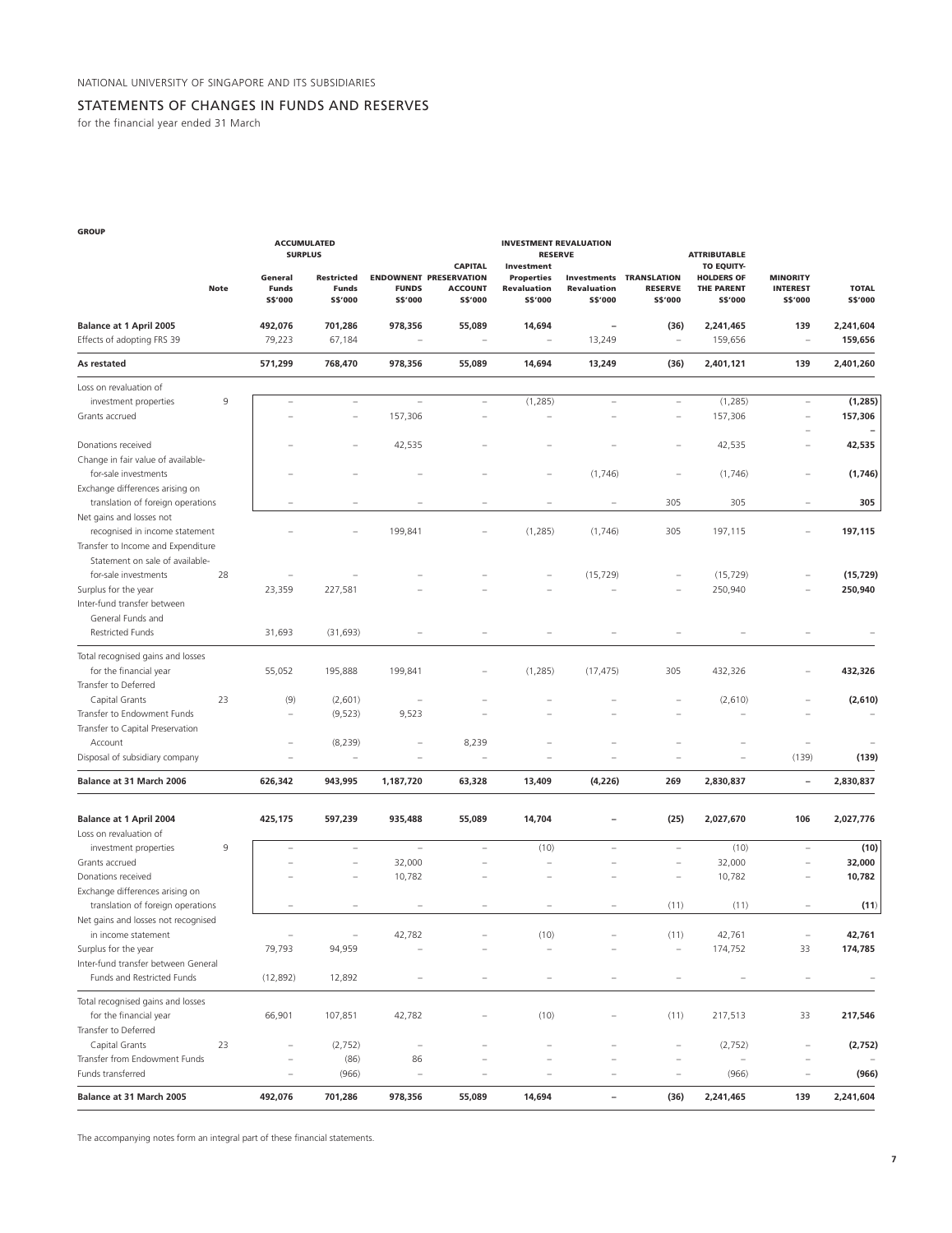# STATEMENTS OF CHANGES IN FUNDS AND RESERVES

for the financial year ended 31 March

| <b>UNIVERSITY</b>                        |             |                                           | <b>ACCUMULATED SURPLUS</b>                          |                                |                                                                                     | <b>INVESTMENT REVALUATION</b><br><b>RESERVE</b>                         |                                                            |                                |
|------------------------------------------|-------------|-------------------------------------------|-----------------------------------------------------|--------------------------------|-------------------------------------------------------------------------------------|-------------------------------------------------------------------------|------------------------------------------------------------|--------------------------------|
|                                          | <b>Note</b> | General<br><b>Funds</b><br><b>S\$'000</b> | <b>Restricted</b><br><b>Funds</b><br><b>S\$'000</b> | <b>FUNDS</b><br><b>S\$'000</b> | <b>CAPITAL</b><br><b>ENDOWMENT PRESERVATION</b><br><b>ACCOUNT</b><br><b>S\$'000</b> | Investment<br><b>Properties</b><br><b>Revaluation</b><br><b>S\$'000</b> | <b>Investments</b><br><b>Revaluation</b><br><b>S\$'000</b> | <b>Total</b><br><b>S\$'000</b> |
| <b>Balance at 1 April 2005</b>           |             | 481,976                                   | 708,820                                             | 978,356                        | 55,089                                                                              | 14,694                                                                  | $\overline{\phantom{m}}$                                   | 2,238,935                      |
| Effects of adopting FRS 39               |             | 79,223                                    | 67,184                                              |                                |                                                                                     | $\overline{\phantom{0}}$                                                | 13,249                                                     | 159,656                        |
| As restated                              |             | 561,199                                   | 776,004                                             | 978,356                        | 55,089                                                                              | 14,694                                                                  | 13,249                                                     | 2,398,591                      |
| Loss on revaluation of                   |             |                                           |                                                     |                                |                                                                                     |                                                                         |                                                            |                                |
| investment properties                    | 9           | $\overline{\phantom{0}}$                  | $\equiv$                                            | $\overline{\phantom{0}}$       |                                                                                     | (1, 285)                                                                | $\overline{\phantom{0}}$                                   | (1, 285)                       |
| Grants accrued                           |             |                                           |                                                     | 157,306                        |                                                                                     |                                                                         |                                                            | 157,306                        |
| Donations received                       |             |                                           |                                                     | 42,535                         |                                                                                     |                                                                         |                                                            | 42,535                         |
| Change in fair value of available-for-   |             |                                           |                                                     |                                |                                                                                     |                                                                         |                                                            |                                |
| sale investments                         |             |                                           |                                                     | $\overline{\phantom{0}}$       |                                                                                     | $\overline{\phantom{0}}$                                                | (1,746)                                                    | (1,746)                        |
| Net gains and losses not recognised      |             |                                           |                                                     |                                |                                                                                     |                                                                         |                                                            |                                |
| in income statement                      |             |                                           |                                                     | 199,841                        |                                                                                     | (1, 285)                                                                | (1,746)                                                    | 196,810                        |
| Transfer to Income and Expenditure       |             |                                           |                                                     |                                |                                                                                     |                                                                         |                                                            |                                |
| Statement on sale of available-for-      |             |                                           |                                                     |                                |                                                                                     |                                                                         |                                                            |                                |
| sale investments                         | 28          |                                           |                                                     |                                |                                                                                     |                                                                         | (15, 729)                                                  | (15, 729)                      |
| Surplus for the year                     |             | 15,549                                    | 234,920                                             |                                |                                                                                     |                                                                         |                                                            | 250,469                        |
| Inter-fund transfer between General      |             |                                           |                                                     |                                |                                                                                     |                                                                         |                                                            |                                |
| Funds and Restricted Funds               |             | 31,693                                    | (31, 693)                                           |                                |                                                                                     |                                                                         |                                                            |                                |
| Total recognised gains and losses for    |             |                                           |                                                     |                                |                                                                                     |                                                                         |                                                            |                                |
| the financial year                       |             | 47,242                                    | 203,227                                             | 199,841                        |                                                                                     | (1, 285)                                                                | (17, 475)                                                  | 431,550                        |
| Transfer to Deferred Capital Grants      | 23          | (9)                                       | (2,601)                                             |                                |                                                                                     |                                                                         |                                                            | (2,610)                        |
| Transfer to Endowment Funds              |             | $\overline{\phantom{0}}$                  | (9,523)                                             | 9,523                          |                                                                                     |                                                                         |                                                            |                                |
| Transfer to Capital Preservation Account |             | -                                         | (8, 239)                                            |                                | 8,239                                                                               |                                                                         |                                                            |                                |
| Balance at 31 March 2006                 |             | 608,432                                   | 958,868                                             | 1,187,720                      | 63,328                                                                              | 13,409                                                                  | (4,226)                                                    | 2,827,531                      |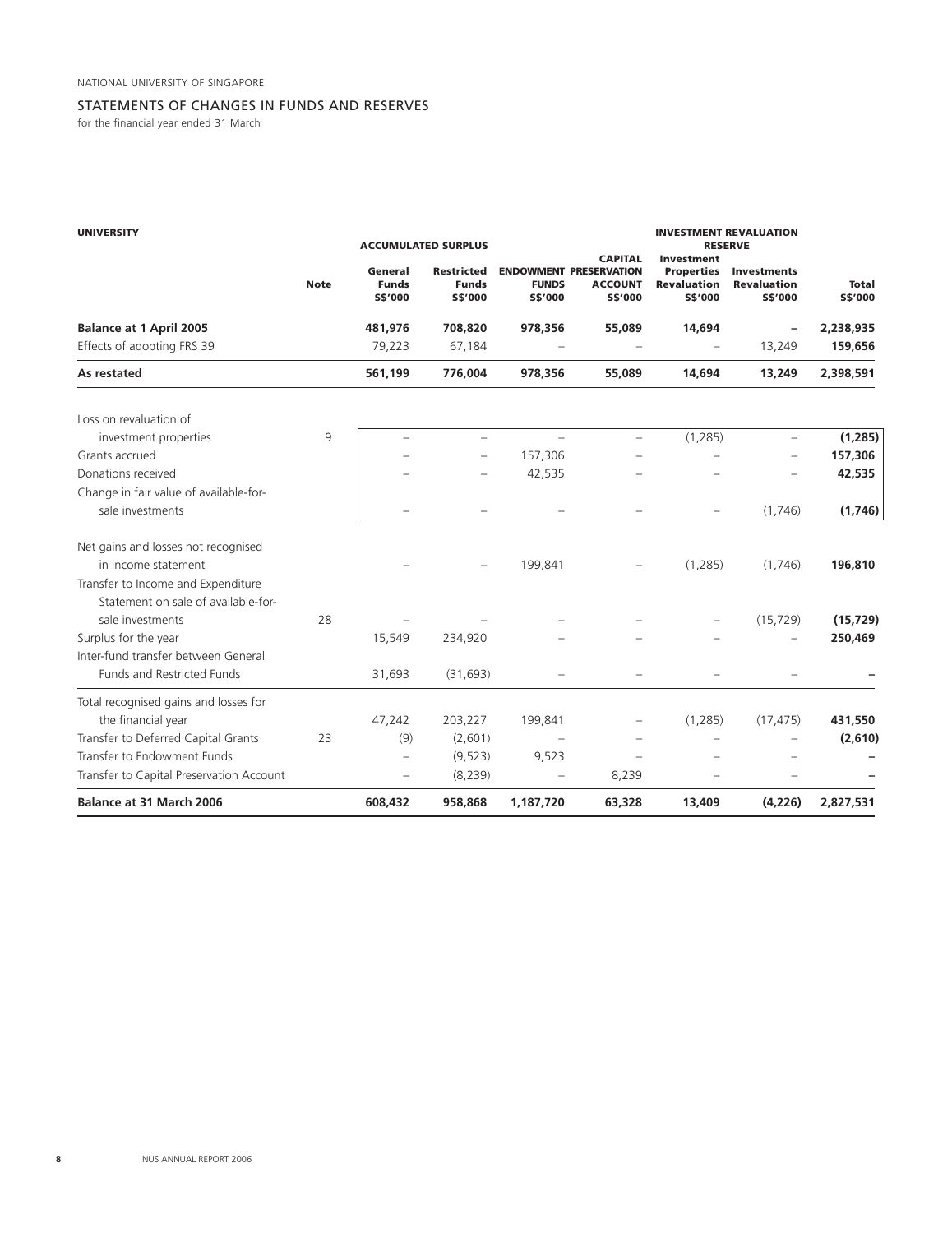# STATEMENTS OF CHANGES IN FUNDS AND RESERVES

for the financial year ended 31 March

| <b>UNIVERSITY</b>                        |             |                                           | <b>ACCUMULATED SURPLUS</b>                          |                                |                                                                              | <b>INVESTMENT REVALUATION</b><br><b>RESERVE</b>                                |                                                            |                                |  |
|------------------------------------------|-------------|-------------------------------------------|-----------------------------------------------------|--------------------------------|------------------------------------------------------------------------------|--------------------------------------------------------------------------------|------------------------------------------------------------|--------------------------------|--|
|                                          | <b>Note</b> | General<br><b>Funds</b><br><b>S\$'000</b> | <b>Restricted</b><br><b>Funds</b><br><b>S\$'000</b> | <b>FUNDS</b><br><b>S\$'000</b> | <b>CAPITAL</b><br><b>ENDOWMENT PRESERVATION</b><br><b>ACCOUNT</b><br>S\$'000 | <b>Investment</b><br><b>Properties</b><br><b>Revaluation</b><br><b>S\$'000</b> | <b>Investments</b><br><b>Revaluation</b><br><b>S\$'000</b> | <b>Total</b><br><b>S\$'000</b> |  |
| <b>Balance at 1 April 2004</b>           |             | 420.282                                   | 597,127                                             | 935,488                        | 55,089                                                                       | 14.704                                                                         | $\overline{\phantom{m}}$                                   | 2,022,690                      |  |
| Loss on revaluation of                   |             |                                           |                                                     |                                |                                                                              |                                                                                |                                                            |                                |  |
| investment properties                    | 9           | $\overline{\phantom{0}}$                  | Ξ.                                                  | $\overline{\phantom{0}}$       | $\overline{\phantom{0}}$                                                     | (10)                                                                           | $\overline{\phantom{0}}$                                   | (10)                           |  |
| Grants accrued                           |             |                                           |                                                     | 32,000                         |                                                                              |                                                                                |                                                            | 32,000                         |  |
| Donations received                       |             |                                           | Ξ.                                                  | 10,782                         | Ξ.                                                                           | $\overline{\phantom{0}}$                                                       | $\overline{\phantom{0}}$                                   | 10,782                         |  |
| Net gains and losses not recognised in   |             |                                           |                                                     |                                |                                                                              |                                                                                |                                                            |                                |  |
| income statement                         |             |                                           |                                                     | 42,782                         |                                                                              | (10)                                                                           |                                                            | 42,772                         |  |
| Surplus for the year                     |             | 74,586                                    | 102,605                                             |                                |                                                                              |                                                                                |                                                            | 177,191                        |  |
| Inter-fund transfer between General      |             |                                           |                                                     |                                |                                                                              |                                                                                |                                                            |                                |  |
| <b>Funds and Restricted Funds</b>        |             | (12, 892)                                 | 12,892                                              |                                |                                                                              |                                                                                |                                                            |                                |  |
| Total recognised gains and losses for    |             |                                           |                                                     |                                |                                                                              |                                                                                |                                                            |                                |  |
| the financial year                       |             | 61,694                                    | 115,497                                             | 42,782                         |                                                                              | (10)                                                                           |                                                            | 219,963                        |  |
| Transfer to Deferred Capital Grants      | 23          |                                           | (2,752)                                             |                                |                                                                              |                                                                                |                                                            | (2,752)                        |  |
| Transfer from Endowment Funds            |             |                                           | (86)                                                | 86                             |                                                                              |                                                                                |                                                            |                                |  |
| Transfer to Capital Preservation Account |             |                                           |                                                     | $\overline{\phantom{0}}$       |                                                                              |                                                                                |                                                            |                                |  |
| Funds transferred                        |             |                                           | (966)                                               |                                |                                                                              |                                                                                |                                                            | (966)                          |  |
| <b>Balance at 31 March 2005</b>          |             | 481,976                                   | 708,820                                             | 978,356                        | 55,089                                                                       | 14,694                                                                         |                                                            | 2,238,935                      |  |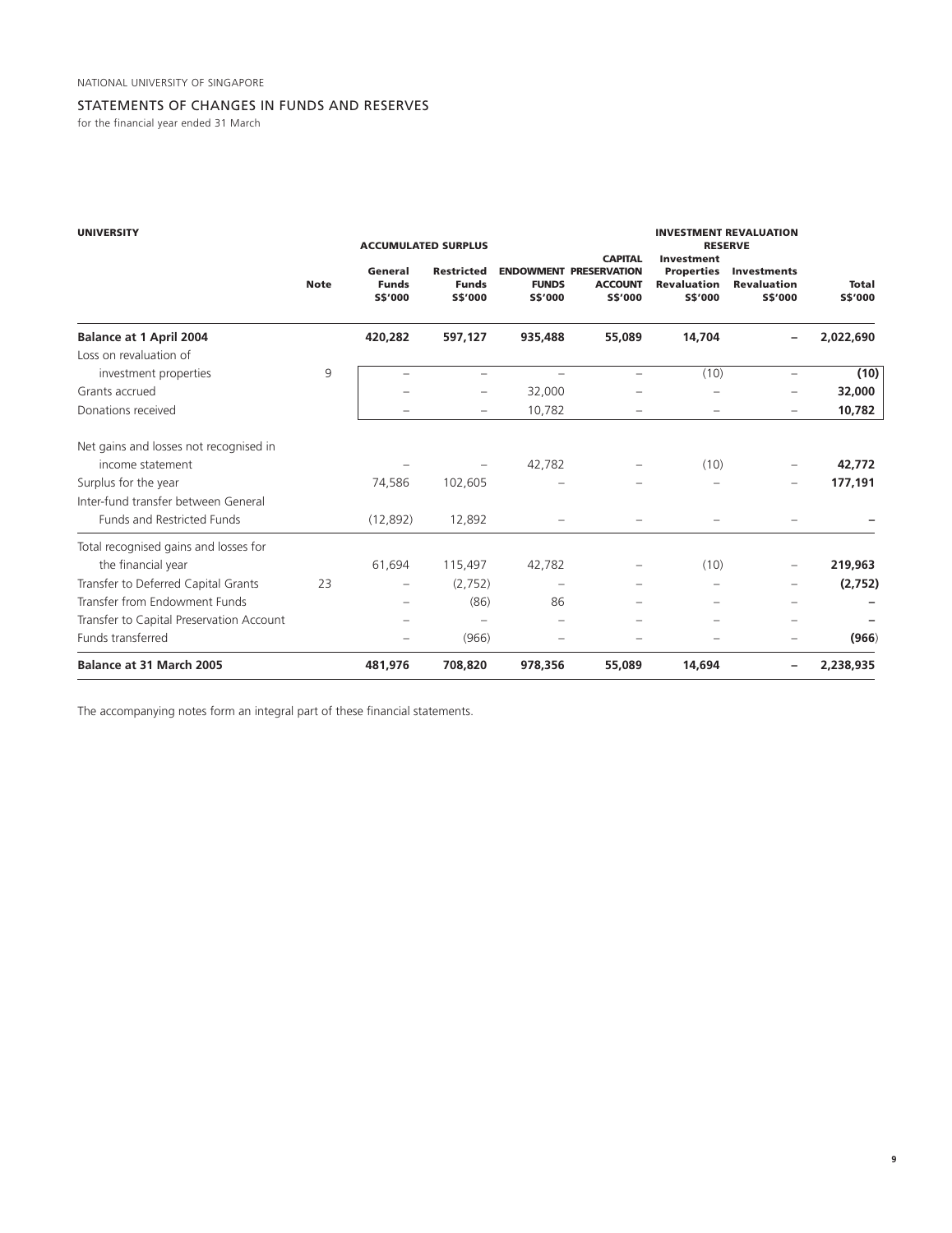# <span id="page-9-0"></span>CONSOLIDATED CASH FLOW STATEMENT

for the financial year ended 31 March

|                                                                             | 2006<br><b>S\$'000</b> | 2005<br><b>S\$'000</b> |
|-----------------------------------------------------------------------------|------------------------|------------------------|
| Cash flows from operating activities:                                       |                        |                        |
| Deficit before Grants                                                       | (607, 624)             | (669, 333)             |
| Adjustments for:                                                            |                        |                        |
| Depreciation of fixed assets                                                | 189,190                | 164,325                |
| Net investment income                                                       | (162, 415)             | (78, 327)              |
| Loss on disposal of fixed assets                                            | 1,064                  | 919                    |
| Profit on sale of associated company                                        | (14)                   |                        |
| Rental income from investment properties                                    | (231)                  | (149)                  |
| Exchange differences                                                        | 305                    | (11)                   |
| Share of associated companies' results                                      | 12,470                 | 11,434                 |
| Deficit before working capital changes                                      | (567, 255)             | (571, 142)             |
| Change in operating assets and liabilities:                                 |                        |                        |
| Decrease/(increase) in debtors, consumable stores, deposits and prepayments | (105, 269)             | 11,143                 |
| Decrease/(increase) in amount owing by associated company                   | 122                    | (159)                  |
| Increase/(decrease) in creditors and accrued expenses                       | 23,696                 | (61, 473)              |
| Cash used in operations                                                     | (648, 706)             | (621, 631)             |
| Agency for Science, Technology & Research grants received, net of refund    | 55,177                 | 52,515                 |
| Other grants received, net of refund                                        | 47,073                 | 59,519                 |
| Donations received for endowment funds                                      | 42,535                 | 10,782                 |
| Student loans granted                                                       | (56, 447)              | (52, 248)              |
| Student loans repaid                                                        | 47,950                 | 47,000                 |
| Cash transferred to Association of Pacific Rim Universities                 |                        | (966)                  |
| Net cash outflow from operating activities                                  | (512, 418)             | (505, 029)             |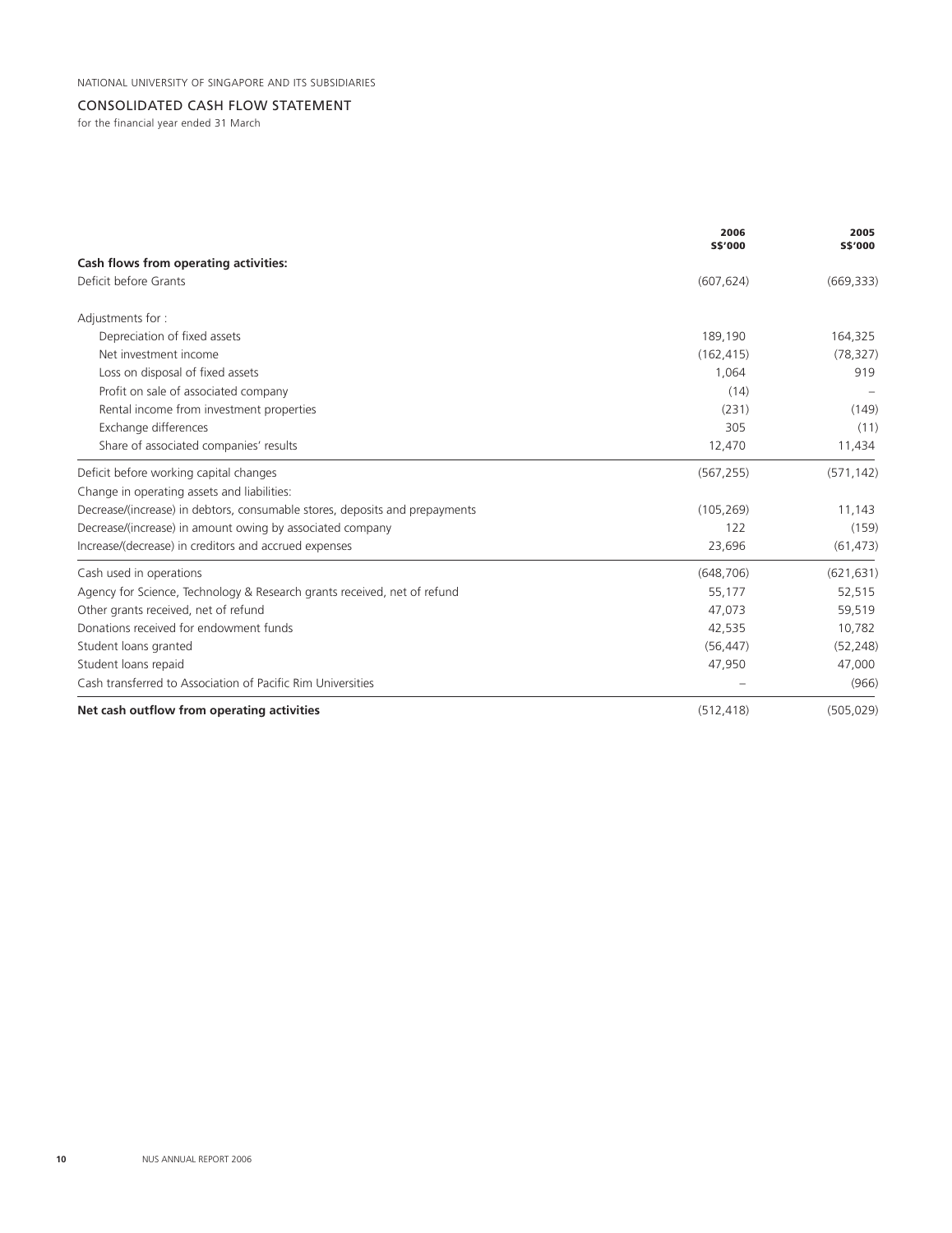# CONSOLIDATED CASH FLOW STATEMENT

for the financial year ended 31 March

|                                                         | 2006<br><b>S\$'000</b> | 2005<br><b>S\$'000</b> |
|---------------------------------------------------------|------------------------|------------------------|
| Cash flows from investing activities:                   |                        |                        |
| Payments for purchase of fixed assets (Note A)          | (234, 076)             | (217, 128)             |
| Proceeds from disposal of fixed assets                  | 469                    | 190                    |
| Proceeds from sale of associated company                | 179                    | 113                    |
| Investment in associated company                        | (339)                  |                        |
| Net sale/(purchase) of investments                      | 228,840                | (79, 712)              |
| Investment in fixed deposits                            | (240, 287)             | (106, 662)             |
| Interest and dividend received                          | 79,190                 | 53,895                 |
| Income received from rental of investment properties    | 231                    | 149                    |
| Net cash outflow from investing activities              | (165, 793)             | (349, 155)             |
| Cash flows from financing activities:                   |                        |                        |
| Government grants received, net of refund               | 764,851                | 744,887                |
| Government grants received for endowment funds          | 6                      |                        |
| Student tuition fee loan funds received from government | 1,965                  | 4,277                  |
| Student loan funds received from government             | 4,535                  |                        |
| Long-term loan repaid                                   | (821)                  | (1,007)                |
| Net cash inflow from financing activities               | 770,536                | 748,157                |
| Net increase/(decrease) in cash and cash equivalents    | 92,325                 | (106, 027)             |
| Cash and cash equivalents at the beginning of the year  | 49,938                 | 155,965                |
| Cash and cash equivalents at the end of the year        | 142,263                | 49,938                 |

# **Note A**

During the financial year, the Group acquired fixed assets amounting to \$246,361,000 (2005: \$218,691,000), out of which \$234,076,000 (2005: \$217,128,000) was paid by cash. The remaining balance represents donated assets and other non-cash items.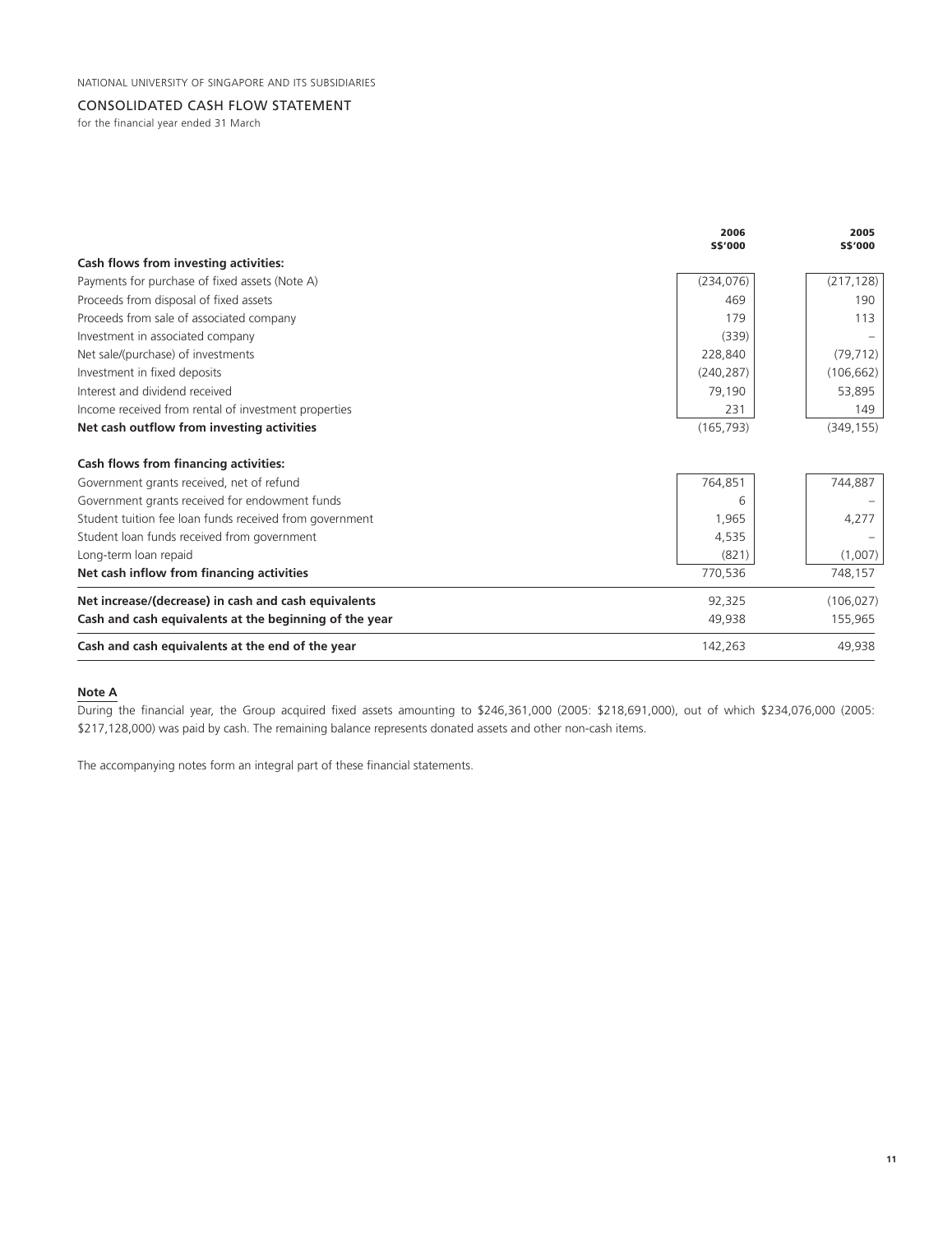<span id="page-11-0"></span>for the financial year ended 31 March 2006

### **1 GENERAL**

The University, established by the National University of Singapore Act (Chapter 204), is domiciled in Singapore. The address of the University's registered office and place of business is 21 Lower Kent Ridge Road Singapore 119077. The financial statements are expressed in Singapore dollars.

The University is principally engaged in the advancement and dissemination of knowledge, and the promotion of research and scholarship.

The principal activities of the subsidiaries are disclosed in Note 6 to the financial statements.

The consolidated financial statements of the Group and the balance sheet, income and expenditure statement and statement of changes in funds and reserves of the University for the year ended 31 March 2006 were authorised for issue by the Board of Trustees on 13 July 2006.

The University was corporatised as National University of Singapore, a company limited by guarantee, on 28 March 2006. The assets and liabilities of the University were transferred to the company with effect from 1 April 2006.

# **2 SIGNIFICANT ACCOUNTING POLICIES**

# **a) Basis of accounting**

The financial statements are prepared in accordance with the historical cost convention, except as disclosed in the accounting policies below and are drawn up in accordance with the provisions of the National University of Singapore Act and Singapore Financial Reporting Standards ("FRSs"). In the current financial year, the Group has adopted all the new and revised FRSs and Interpretations of FRSs ("INT FRSs") issued by the Council on Corporate Disclosure and Governance that are relevant to its operations and effective for annual periods beginning on or after 1 January 2005. The adoption of these new/revised FRSs and INT FRSs has no material effect on the financial statements except as disclosed below and in the notes to the financial statements.

### (i) FRS 39 – Financial Instruments: Recognition and Measurement

FRS 39 requires the recognition and measurement of financial assets and liabilities. The new accounting standard moves measurement from a cost base to a fair value base for certain categories of financial assets and liabilities. The change in accounting policy has been accounted for prospectively in accordance with the transitional provisions of FRS 39. The adoption of FRS 39 has resulted in certain investments being carried at their respective fair values with the corresponding adjustments being taken to the revaluation reserves or the income and expenditure statement. Consequently, fair value adjustments of available-for-sale investments and held for trading investments amounting to \$13.2 million and \$152.4 million were credited to the investment revaluation reserve and accumulated surplus in equity as at 1 April 2005 respectively.

Derivative financial instruments with fair values of \$5.8 million (assets) and \$11.8 million (liabilities) as at 1 April 2005, were recognised on the balance sheet and resulting adjustments of \$6.0 million taken to the accumulated surplus as at 1 April 2005.

Fair values of investments and derivative financial instruments recognised as at 31 March 2006, are detailed in Notes 10, 11, 12 and 13.

As the revised accounting policy has been applied prospectively, the change has had no impact on amounts reported for 2005 or prior periods.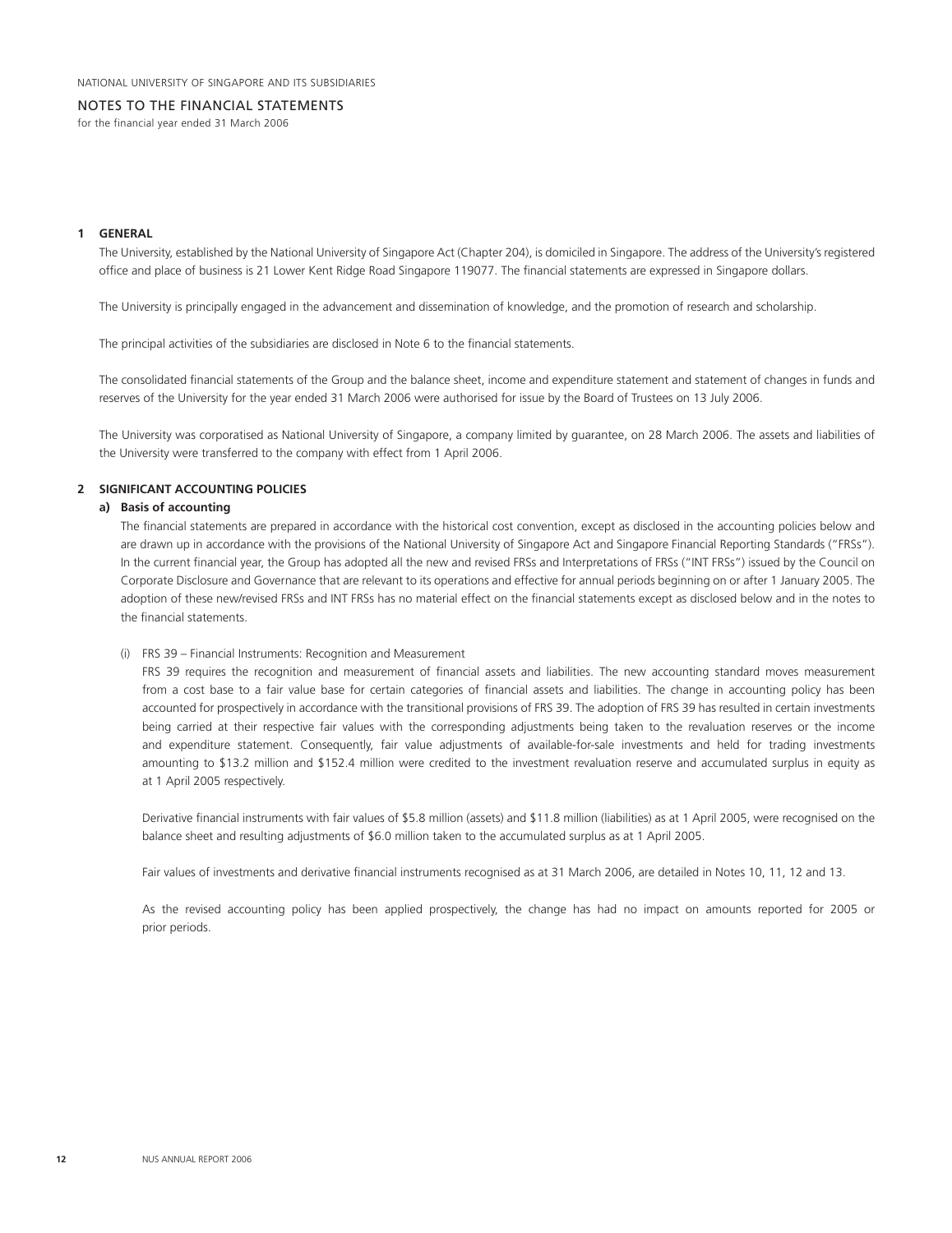for the financial year ended 31 March 2006

### **2 SIGNIFICANT ACCOUNTING POLICIES (cont'd)**

### **a) Basis of accounting (cont'd)**

At the date of authorisation of these financial statements, the following FRSs and INT FRSs were issued but not applicable yet:

- FRS 40 Investment Property
- FRS 106 Exploration for and Evaluation of Mineral Resources
- FRS 107 Financial Instruments: Disclosures
- INT FRS 104 Determining whether an Arrangement contains a Lease
- INT FRS 105 Rights to Interests arising from Decommissioning, Restoration and Environmental Rehabilitation Funds
- INT FRS 106 Liabilities arising from Participating in a Specific Market-Waste Electrical and Electronic Equipment
- INT FRS 107 Applying the Restatement Approach under FRS 29 Financial Reporting in Hyperinflationary Economies
- INT FRS 108 Scope of FRS 102 Share-based Payment

Amendments to FRS 1 Presentation of Financial Statements on Capital Disclosures.

Amendments to FRS 21 The Effects of Changes in Foreign Exchange Rates on net Investment in a Foreign Operation.

Amendments to FRS 39 Financial Instruments : Recognition and Measurement on hedge accounting provisions, fair value option and financial guarantee contracts.

Amendments to FRS 101 First-time Adoption of Financial Reporting Standards on comparative disclosures for FRS 106 Exploration for and Evaluation of Mineral Resources.

Amendments to FRS 104 Insurance Contracts on financial guarantee contracts.

Consequential amendments were also made to various standards as a result of these new/revised standards.

#### FRS 40 – Investment Property

FRS 40 will be effective for annual periods beginning on or after 1 January 2007. The Group presently uses the revaluation model. Under the revaluation model, increases in carrying amounts above a cost-based measure are recognised as a revaluation surplus in a revaluation reserve. The initial adoption of FRS 40, from the financial year starting 1 April 2007, will result in a change in the Group's accounting policies for investment properties, whereby under the fair value model, all changes in fair value are recognised in the Income and Expenditure statement.

Had the Group adopted FRS 40 in the current financial year, the following would have been reported in the financial statements.

|                                | Group                  |                                                         |                        |                                                         |  |  |
|--------------------------------|------------------------|---------------------------------------------------------|------------------------|---------------------------------------------------------|--|--|
|                                | 2006<br><b>S\$'000</b> | 2006<br><b>S\$'000</b><br>(Early adoption<br>of FRS 40) | 2005<br><b>S\$'000</b> | 2005<br><b>S\$'000</b><br>(Early adoption<br>of FRS 40) |  |  |
| Investment property            | 15.725                 | 15.725                                                  | 17,010                 | 17,010                                                  |  |  |
| Investment revaluation reserve | 13,409                 | —                                                       | 14.694                 | $\overline{\phantom{0}}$                                |  |  |
| <b>Accumulated Surplus</b>     | 1,570,337              | 1,583,746                                               | 1,193,362              | ,208,056                                                |  |  |
| Surplus for the year           | 250,940                | 249,655                                                 | 174,785                | 174,775                                                 |  |  |

As it is not possible to reasonably estimate the fair values of the investment properties for future periods, Management is unable to determine if the initial adoption of the Standard will have a material impact on the consolidated financial statements for the financial year ending 31 March 2008.

Other than FRS 40, Management expects that the adoption of the above FRSs, INT FRSs and amendments to FRS in future periods will have no material impact on the consolidated financial statements of the Group and the University.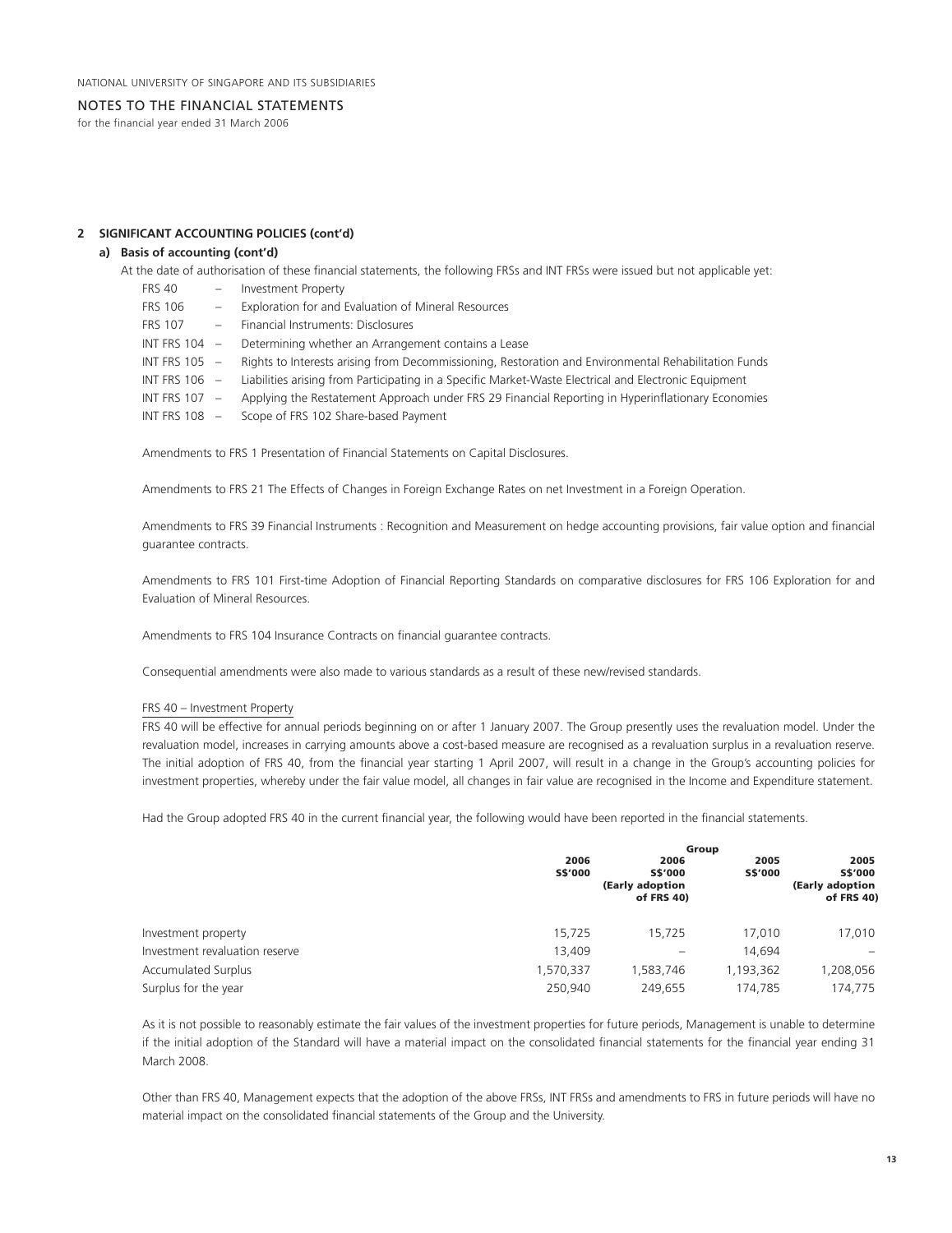for the financial year ended 31 March 2006

### **2 SIGNIFICANT ACCOUNTING POLICIES (cont'd)**

#### **b) Basis of Consolidation**

The consolidated financial statements incorporate the financial statements of the University and entities controlled by the University (its subsidiaries). Control is achieved where the University has the power to govern the financial and operating policies of an entity so as to obtain benefits from its activities.

The results of subsidiaries acquired or disposed of during the year are included in the consolidated Income and Expenditure Statement from the effective date of acquisition or up to the effective date of disposal, as appropriate.

Where necessary, adjustments are made to the financial statements of subsidiaries to bring their accounting policies into line with those used by other members of the Group.

All intra-Group transactions, balances, income and expenses are eliminated on consolidation.

Minority interests in the net assets of consolidated subsidiaries are identified separately from the Group's equity therein. Minority interests consist of the amount of those interests at the date of the original business combination and the minority's share of changes in equity since the date of the combination. Losses applicable to the minority in excess of the minority's interest in the subsidiary's equity are allocated against the interests of the Group except to the extent that the minority has a binding obligation and is able to make an additional investment to cover its share of those losses.

In the University's financial statements, investments in subsidiaries and associates are carried at cost less any impairment in net recoverable value that has been recognised in the Income and Expenditure Statement.

### **c) Associates**

An associate is an entity over which the Group has significant influence and that is neither a subsidiary nor an interest in a joint venture. Significant influence is the power to participate in the financial and operating policy decisions of the investee but is not control or joint control over those policies.

The results and assets and liabilities of associates are incorporated in these financial statements using the equity method of accounting. Under the equity method, investments in associates are carried in the consolidated balance sheet at cost as adjusted for post-acquisition changes in the Group's share of the net assets of the associate, less any impairment in the value of individual investments. Losses of an associate in excess of the Group's interest in that associate (which includes any long-term interests that, in substance, form part of the Group's net investment in the associate) are not recognised.

Where a Group entity transacts with an associate of the Group, profits and losses are eliminated to the extent of the Group's interest in the relevant associate.

#### **d) Financial Instruments**

 Financial assets and liabilities are recognised on the Group's balance sheet when the Group becomes a party to the contractual provisions of the instrument.

#### Financial Assets

i) Cash and cash equivalents

Cash and cash equivalents comprise cash on hand and bank balances.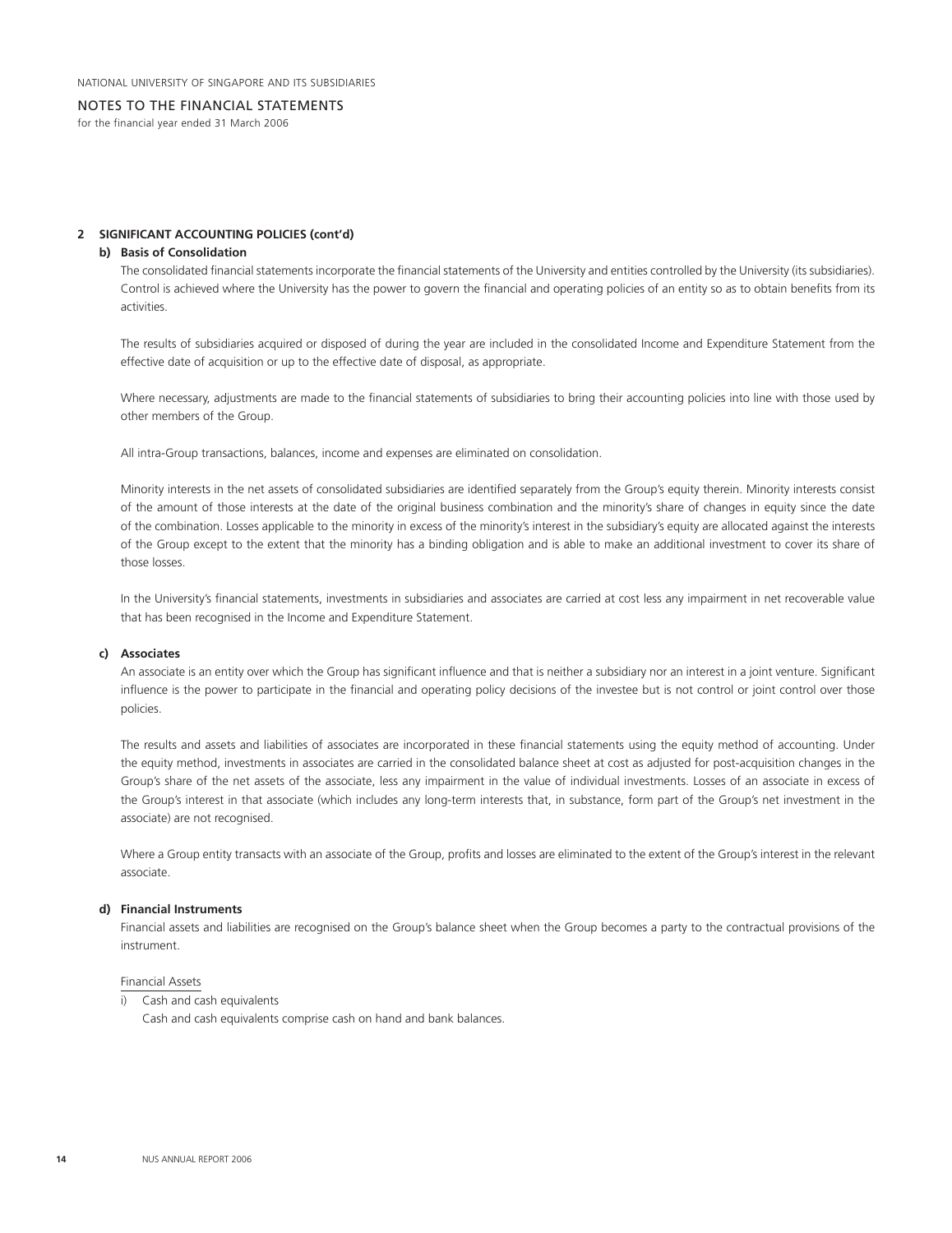for the financial year ended 31 March 2006

### **2 SIGNIFICANT ACCOUNTING POLICIES (cont'd)**

### **d) Financial Instruments (cont'd)**

### ii) Student loans and debtors

Student loans and debtors are measured at initial recognition at fair value, and are subsequently measured at amortised cost using the effective interest rate method. Appropriate allowances for doubtful debts are recognised in the Income and Expenditure Statement based on a review of all outstanding amounts as at the year end. Bad debts are written off during the financial year in which they are identified.

#### iii) Investments

Investments are recognised and de-recognised on a trade date basis when the purchase or sale of an investment is under a contract whose terms require delivery of the investment within the timeframe established by the market concerned, and are initially measured at fair value, plus directly attributable transaction costs.

At subsequent reporting dates, investments that the Group has the expressed intention and ability to hold to maturity (held-to-maturity investments) are measured at amortised cost using the effective interest rate method, less any impairment loss recognised to reflect irrecoverable amounts. An impairment loss is recognised in the Income and Expenditure Statement when there is objective evidence that the asset is impaired, and is measured as the difference between the investment's carrying amount and the present value of estimated future cash flows discounted at the effective interest rate computed at initial recognition. Impairment losses are reversed in subsequent periods when an increase in the investment's recoverable amount can be related objectively to an event occurring after the impairment was recognised, subject to the restriction that the carrying amount of the investment at the date the impairment is reversed shall not exceed what the amortised cost would have been had the impairment not been recognised.

Investments other than held-to-maturity investments are classified as either investments held for trading or as available-for-sale, and are measured at subsequent reporting dates at fair value. Where investments are held for trading purposes, gains and losses arising from changes in fair value are included in the Income and Expenditure Statement. For available-for-sale investments, gains and losses arising from changes in fair value are recognised directly in equity, until the investment is disposed of or is determined to be impaired, at which time the cumulative gain or loss previously recognised in equity is included in the Income and Expenditure Statement. Impairment losses recognised in the Income and Expenditure Statement for equity investments classified as available-for-sale are not subsequently reversed through the Income and Expenditure Statement.

#### Financial liabilities and equity

Financial liabilities and equity instruments issued by the Group are classified according to the substance of the contractual arrangements entered into and the definitions of a financial liability and an equity instrument. An equity instrument is any contract that evidences a residual interest in the assets of the Group after deducting all of its liabilities. The accounting policies adopted for specific financial liabilities and equity instruments are set out below.

### i) Creditors and accrued expenses

Creditors and accrued expenses are measured at fair value, and are subsequently measured at amortised cost, using effective rate method.

## ii) Derivative financial instruments

The Group used forward foreign exchange contracts, interest rate swaps and total return swap to reduce its financial risk.

Derivative financial instruments are initially measured at fair value on the contract date and are re-measured to fair value at subsequent reporting dates. The changes in fair value are recognised in the Income and Expenditure Statement.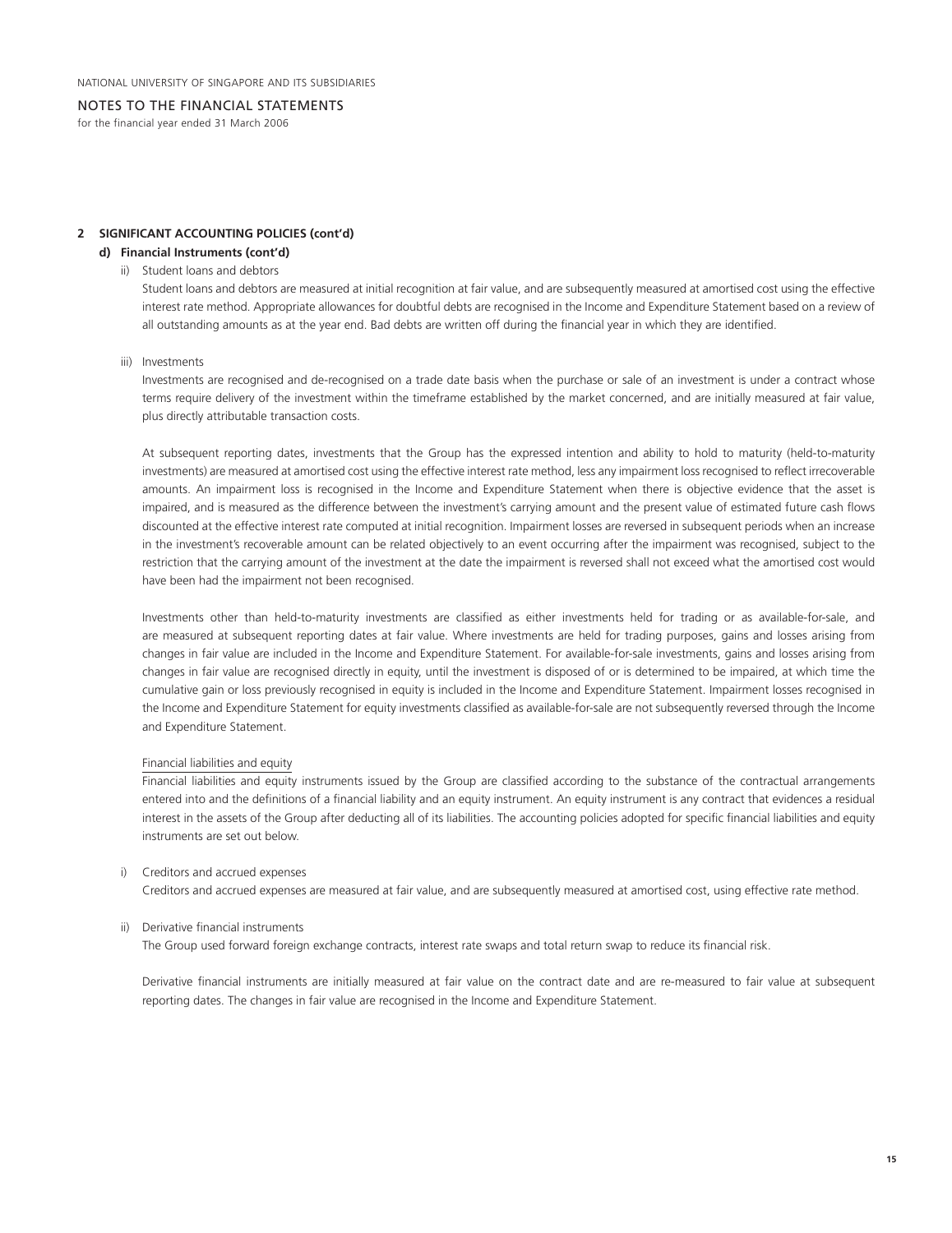NOTES TO THE FINANCIAL STATEMENTS for the financial year ended 31 March 2006

### **2 SIGNIFICANT ACCOUNTING POLICIES (cont'd)**

#### **e) Foreign currency transactions and translation**

The individual financial statements of each Group entity are presented in the currency of the primary economic environment in which the entity operates (its functional currency). The consolidated financial statements of the Group are presented in Singapore dollars, which is the functional currency of the University and the presentation currency for the consolidated financial statements.

In preparing the financial statements of the individual entities, transactions in currencies other than the entity's functional currency are recorded at the rates of exchange prevailing on the date of the transaction. At each balance sheet date, monetary items denominated in foreign currencies are retranslated at the rates prevailing on the balance sheet date. Non-monetary items carried at fair value that are denominated in foreign currencies are retranslated at the rates prevailing on the date when the fair value was determined. Non-monetary items that are measured in terms of historical costs in foreign currency are not retranslated.

Exchange differences arising on the settlement of monetary items, and on retranslation of monetary items are included in the Income and Expenditure Statement. Exchange differences arising on the retranslation of non-monetary items carried at fair value are included in Income and Expenditure Statement for the period except for differences arising on the retranslation of non-monetary items in respect of which gains and losses are recognised directly in equity. For such non-monetary items, any exchange component of that gain or loss is also recognised directly in equity.

In order to hedge its exposure to certain foreign exchange risks, the Group enters into forward contracts.

For the purpose of presenting consolidated financial statements, the assets and liabilities of the Group's foreign subsidiary (including comparatives) are expressed in Singapore dollars using exchange rates prevailing on the balance sheet date. Income and expenditure (including comparatives) are translated at the average exchange rates for the period, unless exchange rates fluctuated significantly during the period, in which case the exchange rates at the dates of the transactions are used. Exchange differences arising, if any, are classified as equity and transferred to the Group's translation reserve. Such translation differences will be recognised in the Income and Expenditure Statement in the period in which the foreign subsidiary is disposed of.

#### **f) Basis of recognising income**

Tuition and other fees for the academic year and all other income are recognised on an accrual basis.

Non-endowed donations are recognised in the financial year they are received.

Interest income is accrued on a time proportionate basis, by reference to the principal outstanding and at the interest rate applicable, on an effective yield basis.

Dividend income from investments is recognised when the right to receive payment has been established.

### **g) Grants**

Government grants and contributions from other organisations for the purchase of fixed assets or to finance capital projects are taken to the Grants Received In Advance in the first instance. They are taken to the Deferred Capital Grants account upon utilisation of the grants for the purchase of assets which are capitalised, or to the Statement of Income and Expenditure for purchases of assets which are expensed off. Donated assets at valuation are taken to the Deferred Capital Grants account in the year they are received.

Deferred capital grants are recognised in the Income and Expenditure Statement over the periods necessary to match the depreciation of the assets purchased with the related grants. Upon the disposal of the fixed assets, the balance of the related deferred capital grants is recognised in the Income and Expenditure Statement to match the net book value of fixed assets disposed of.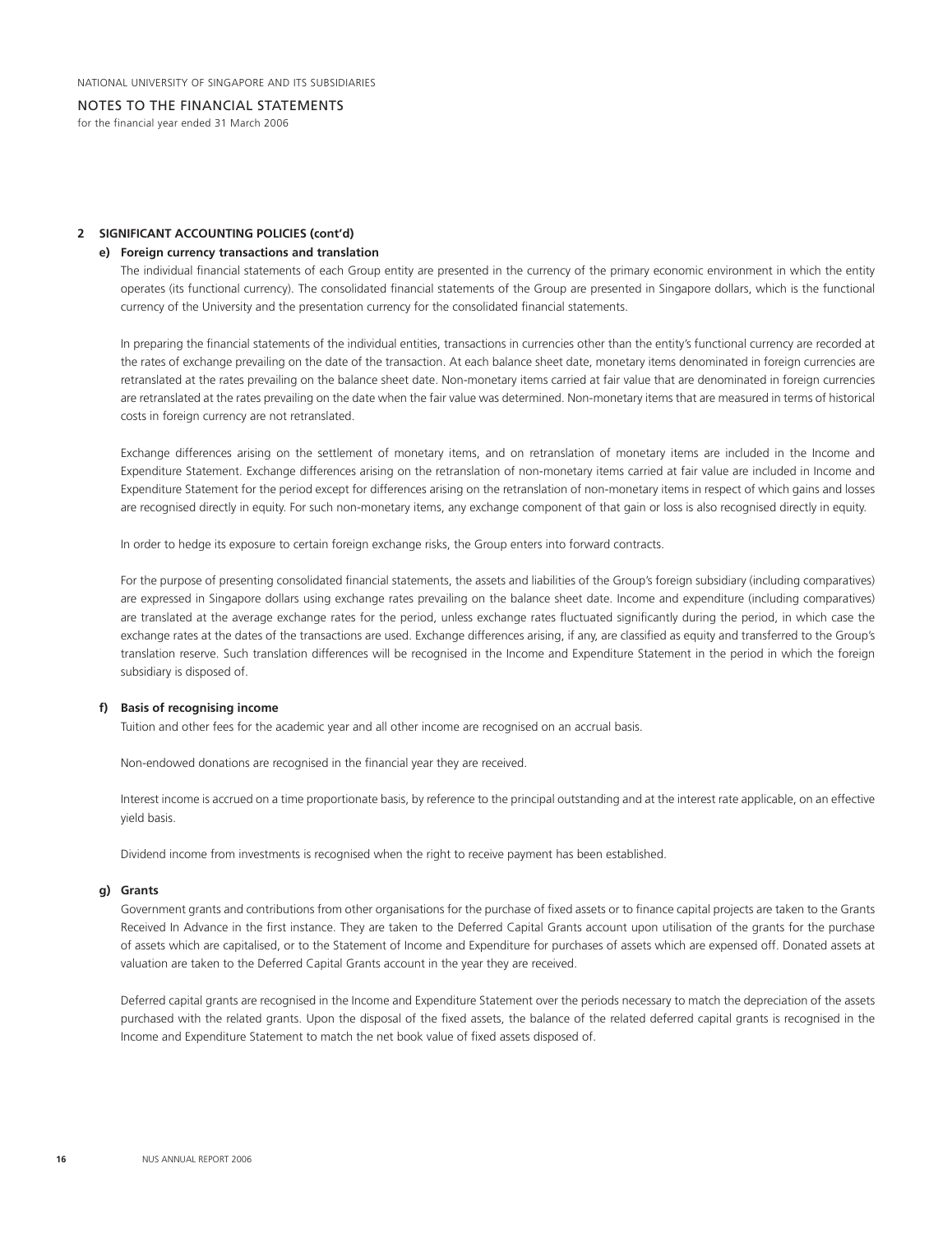for the financial year ended 31 March 2006

### **2 SIGNIFICANT ACCOUNTING POLICIES (cont'd)**

#### **g) Grants (cont'd)**

Government and other grants in respect of the current year's operating expenses are recognised as income in the same year. Such grants which are received but not utilised are included in the Grants Received In Advance account.

Grants are accounted for on the accrual basis.

### **h) Capital preservation**

The Capital Preservation Account is to preserve the value of the capital of National University of Singapore Endowment Fund as stipulated in NUS Statute 15. The amount transferred to the Capital Preservation Account for the financial year is determined based on the change in Consumer Price Index ("index") as at each financial year end, and is transferred from the year's surplus. In the year of a net deficit, the required transfer is made in the future year(s) when adequate surplus is available to meet the required amount. No adjustment is made where there is a decrease in the index.

#### **i) Funds**

Income and expenditure of the University are generally accounted for under the General Funds in the University's Statement of Income and Expenditure. The income and expenditure relating to funds that are set up for specific purposes are accounted for under Restricted Funds in the University's Statement of Income and Expenditure as detailed below.

The following funds termed as "Restricted Funds" are set up and disclosed separately from the University's General Funds:

- (i) funds created from donations for specific purposes; and
- (ii) funds maintained separately to account for the self-financing activities carried out by the University. Income and expenditure relating to these funds are accounted for directly in the funds to which they relate.

The operating results of both the General Funds and Restricted Funds (as described in (i) and (ii) above) maintained by the University are included in the Income and Expenditure Statement of the University.

Government grants and donations, to set up or augment the capital of the endowment funds, are taken directly to these funds. Income and expenditure of endowment funds are taken directly to the Restricted Funds.

Assets and liabilities of all funds are pooled in the Balance Sheet.

#### **j) Investment properties**

 Investment properties are held on a long term basis for investment potential and income. Investments are stated at annual valuation on an open market value for existing use basis. The surplus or deficit on revaluation is taken to the investment revaluation reserve - investment properties except when the total of the reserve relating to investment properties is not sufficient to cover a deficit, in which case the amount by which the deficit exceeds the amount in the investment revaluation reserve - investment properties is charged to the Income and Expenditure Statement. The investment revaluation reserve - investment properties is released to the Income and Expenditure Statement as and when the related revalued property is sold.

#### **k) Fixed assets and depreciation**

Fixed assets are carried at cost less accumulated depreciation and any accumulated impairment loss.

Capital work-in-progress consists of construction costs and related expenses incurred during the period of construction.

The gain or loss arising on the disposal or retirement of an asset is determined as the difference between the sales proceeds and the carrying amount of the asset and is recognised in the Income and Expenditure Statement.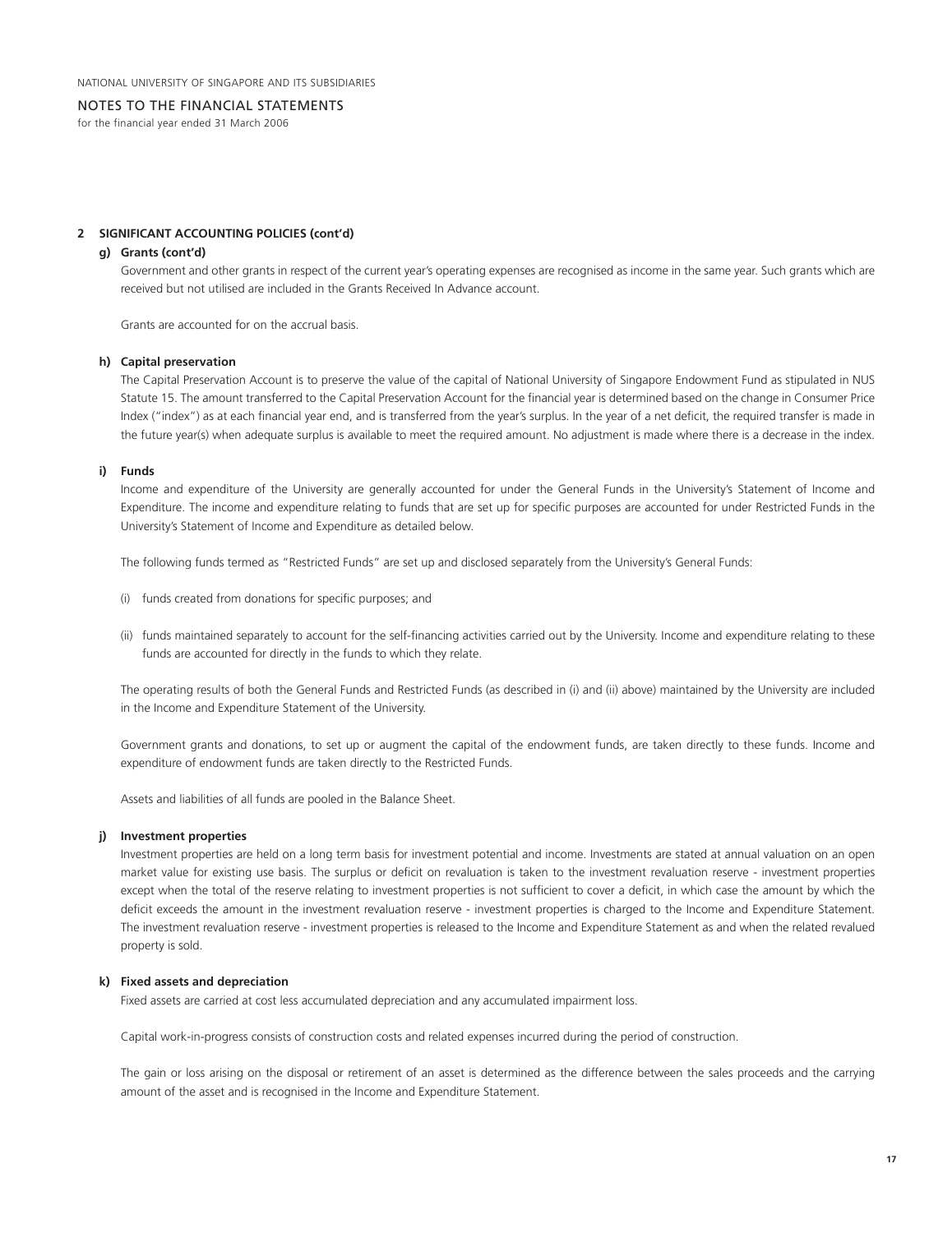for the financial year ended 31 March 2006

### **2 SIGNIFICANT ACCOUNTING POLICIES (cont'd)**

# **k) Fixed assets and depreciation (cont'd)**

Depreciation is charged so as to write off the cost of fixed assets over the period of leases or their estimated useful lives as follows:

|                                   | No. of Years |
|-----------------------------------|--------------|
| Leasehold land                    | 30 to 90     |
| <b>Buildings</b>                  | 30           |
| Leasehold improvements            | 10           |
| Equipment, furniture and fittings | 3 to 10      |
| Library materials                 | 5            |

Depreciation is not provided for capital work-in-progress. Equipment, furniture and fittings costing less than S\$1,000 each are charged to the Income and Expenditure Statement in the year of purchase.

Previously, library materials were expensed off in the Income and Expenditure Statement in the year of purchase. With effect from 1 April 2005, library materials purchased in the year are capitalised and depreciated over an estimated useful life of 5 years.

The above change has been made retrospectively and the effects of the prior year adjustments are disclosed in Note 34 to the financial statements.

#### **l) Impairment of tangible assets**

At each balance sheet date, the Group reviews the carrying amounts of its tangible assets to determine whether there is any indication that those assets have suffered an impairment loss. If any such indication exists, the recoverable amount of the asset is estimated in order to determine the extent of the impairment loss (if any). Where it is not possible to estimate the recoverable amount of an individual asset, the Group estimates the recoverable amount of the cash-generating unit to which the asset belongs.

Recoverable amount is the higher of fair value less costs to sell and value in use. In assessing value in use, the estimated future cash flows are discounted to their present value using a pre-tax discount rate that reflects current market assessments of the time value of money and the risks specific to the asset.

If the recoverable amount of an asset (or cash-generating unit) is estimated to be less than its carrying amount, the carrying amount of the asset (or cash-generating unit) is reduced to its recoverable amount. An impairment loss is recognised immediately in the Income and Expenditure statement, unless the relevant asset is carried at a revalued amount, in which case the impairment loss is treated as a revaluation decrease.

Where an impairment loss subsequently reverses, the carrying amount of the asset (or cash-generating unit) is increased to the revised estimate of its recoverable amount, but so that the increased carrying amount does not exceed the carrying amount that would have been determined had no impairment loss been recognised for the asset (or cash-generating unit) in prior years. A reversal of an impairment loss is recognised immediately in the Income and Expenditure Statement, unless the relevant asset is carried at a revalued amount, in which case the reversal of the impairment loss is treated as a revaluation increase.

### **m) Provisions**

Provisions are recognised when the Group has a present obligation as a result of past event and it is probable that the Group will be required to settle that obligation. Provisions are measured at Management's best estimate of the expenditure required to settle the obligation at the balance sheet date, and are discounted to present value where applicable.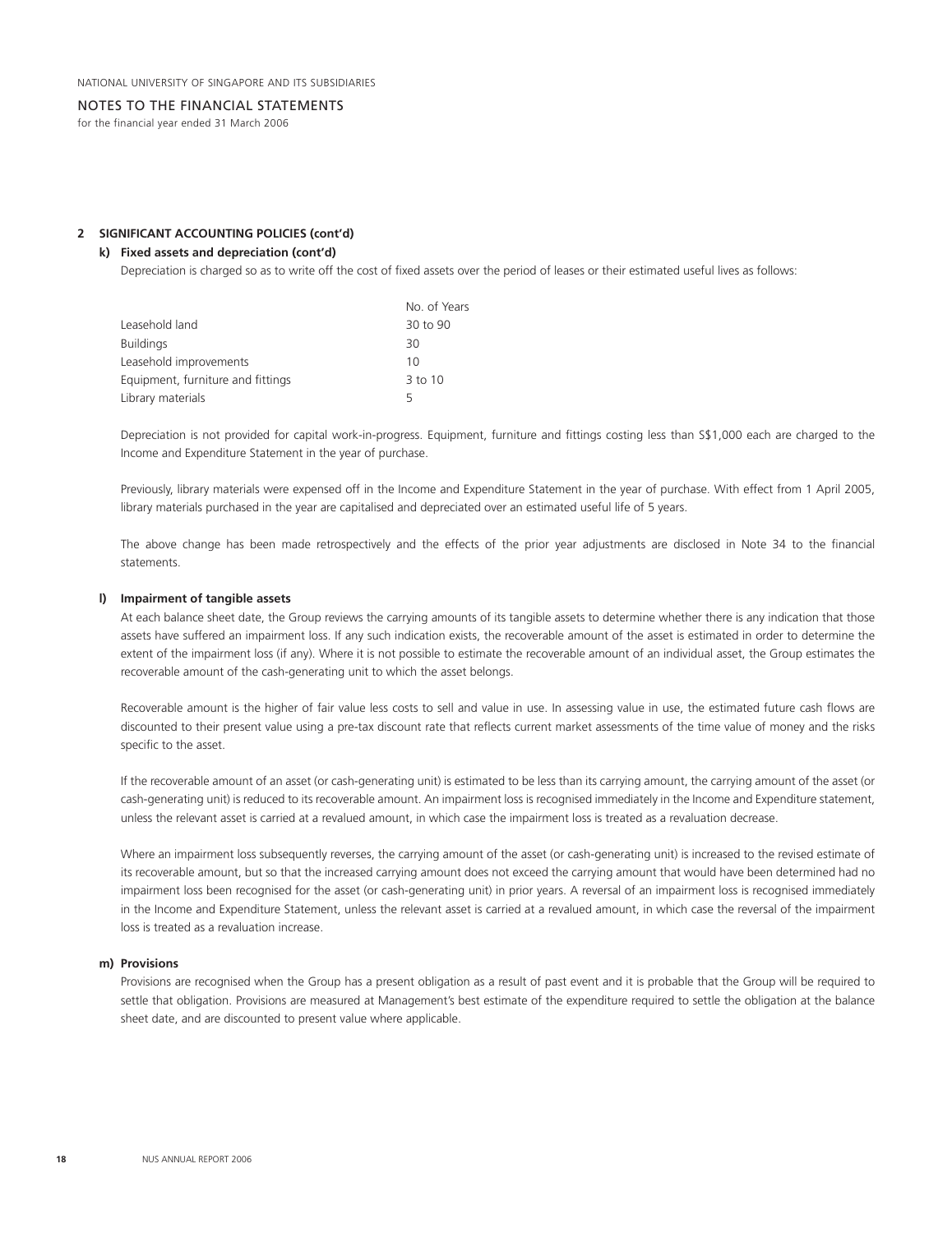for the financial year ended 31 March 2006

### **2 SIGNIFICANT ACCOUNTING POLICIES (cont'd)**

### **n) Retirement benefit costs**

The Group, apart from legally required social security schemes, operates defined contribution plans. Payments to defined contribution retirement benefit plans (including state-managed retirement benefit schemes, such as the Singapore Central Provident Fund), are charged as an expense when incurred.

#### **o) Employee leave entitlement**

Employee entitlements to annual leave are recognised when they accrue to employees. A provision is made for the estimated liability for annual leave as a result of services rendered by employees up to the balance sheet date.

#### **p) Income tax**

Income tax expense represents the sum of the tax currently payable and deferred tax.

The tax currently payable is based on taxable profit for the year. Taxable profit differs from profit as reported in the profit and loss statement because it excludes items of income or expense that are taxable or deductible in other years and it further excludes items that are not taxable or tax deductible. The Group's liability for current tax is calculated using tax rates that have been enacted or substantively enacted in countries where the subsidiaries operate by the balance sheet date.

Deferred tax is recognised on differences between the carrying amounts of assets and liabilities in the financial statements and the corresponding tax bases used in the computation of taxable profit, and is accounted for using the balance sheet liability method. Deferred tax liabilities are generally recognised for all taxable temporary differences and deferred tax assets are recognised to the extent that it is probable that taxable profits will be available against which deductible temporary differences can be utilised. Such assets and liabilities are not recognised if the temporary difference arises from goodwill or from the initial recognition (other than in a business combination) of other assets and liabilities in a transaction that affects neither the taxable profit nor the accounting profit.

Deferred tax liabilities are recognised for taxable temporary differences arising on investments in subsidiaries and associates, and interests in joint ventures, except where the Group is able to control the reversal of the temporary difference and it is probable that the temporary difference will not reverse in the foreseeable future.

The carrying amount of deferred tax assets is reviewed at each balance sheet date and reduced to the extent that it is no longer probable that sufficient taxable profits will be available to allow all or part of the asset to be recovered.

Deferred tax is calculated at the tax rates that are expected to apply in the period when the liability is settled or the asset realised. Deferred tax is charged or credited to profit or loss, except when it relates to items charged or credited directly to equity, in which case the deferred tax is also dealt with in equity.

Deferred tax assets and liabilities are offset when there is a legally enforceable right to set off current tax assets against current tax liabilities and when they relate to income taxes levied by the same taxation authority and the Group intends to settle its current tax assets and liabilities on a net basis.

### **q) Financial risk management**

The Group invests in a variety of market instruments such as bonds and quoted/unquoted equities under its investment strategy. This exposes the Group to a variety of financial risks, including the effects of changes in debt and equity market prices, foreign exchange rates and interest rates. The investment mandate seeks to minimise potential adverse effects from these exposures and is carried out in accordance with the policies agreed by the University's Investment Committee, with the advice from its Investment Consultant.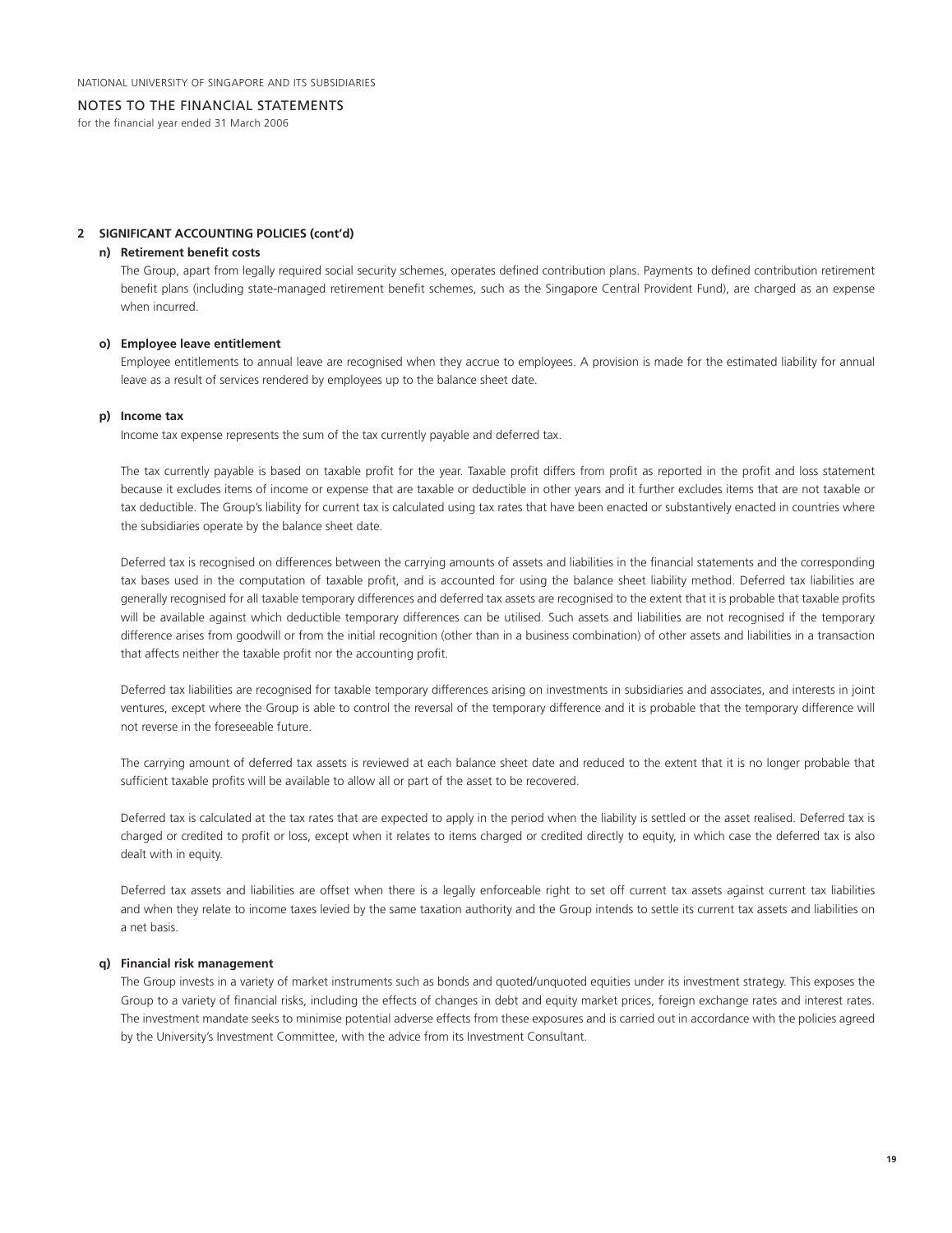for the financial year ended 31 March 2006

### **2 SIGNIFICANT ACCOUNTING POLICIES (cont'd)**

#### **(i) Foreign exchange risk**

Some of the Group's transactions and investments are conducted in various foreign currencies, including United States dollars, The Euro, Japanese Yen and Sterling Pounds, and therefore is exposed to foreign exchange risk. Where appropriate, the Group uses forward contracts to hedge its exposure to foreign currency risk in the local reporting currency.

#### **(ii) Interest rate risk**

The Group's surplus and operating cash flows are mainly invested in fixed rate instruments and hence are substantially independent of changes in market interest rates. The University monitors interest rates regularly to ensure excess funds are invested at competitive rates.

### **(iii) Credit risk**

The Group has no significant concentrations of credit risk. Measures are in place to ensure that loans or debts are collected on a timely basis. Cash and fixed deposits are held with creditworthy financial institutions.

#### **(iv) Liquidity risk**

The Group maintains sufficient cash and cash equivalents, and internally generated cash flows to finance their activities.

### **(v) Fair Value of Financial Assets and Financial Liabilities**

The carrying amounts of short-term financial assets and liabilities approximate their respective fair values due to the relatively short term maturity of these financial instruments. The fair values of other classes of financial assets and liabilities are disclosed in the respective notes to the financial statements.

### **3 CRITICAL ACCOUNTING JUDGEMENTS AND KEY SOURCES OF ESTIMATION UNCERTAINTY**

### **a) Critical judgments in applying the Group's accounting policies**

In the process of applying the entity's accounting policies, which are described in Note 2, Management has not made any judgments that have a significant effect on the amounts recognised in the financial statements.

#### **b) Key sources of estimation uncertainty**

The key assumptions concerning the future, and other key sources of estimation uncertainty at the balance sheet date, that have a significant risk of causing a material adjustment to the carrying amounts of assets and liabilities within the next financial year, are discussed below.

### (i) Fair value estimation

 The Group holds unquoted equity securities that are not traded in an active market. The Group has used the net asset value disclosed in the financial statements of the entities as the fair value for these financial assets. The carrying amounts of these unquoted securities at the balance sheet date are S\$64,281,000 (2005 at cost: S\$41,134,000).

#### (ii) Provision for employee leave liability

 Determining the amount of provision to be made for employee leave liability requires an estimation of the employer's portion of the retirement benefit and the outpatient subsidy applicable to the services rendered by employees up to the balance sheet date. Standard rates, based on the Singapore Central Provident Fund contribution rate for employers and the Group's outpatient subsidy scheme, are used to compute the retirement benefit and outpatient subsidy respectively. The carrying amount of the provision for employee leave liability at the balance sheet date was S\$33,018,000 (2005: S\$ 32,133,000).

#### (iii) Provision for withholding tax

 Included in accrued expenses in note 21 is a provision for withholding tax. Certain payments have been made to a foreign party on which withholding tax is payable to the Singapore tax authority. The University has made its best estimate of the tax liability after taking into account the risks and uncertainties that inevitably surround the amount of the tax liability. The estimate made is also subject to adequate documentation being provided by the foreign party and the agreement by the Singapore tax authority.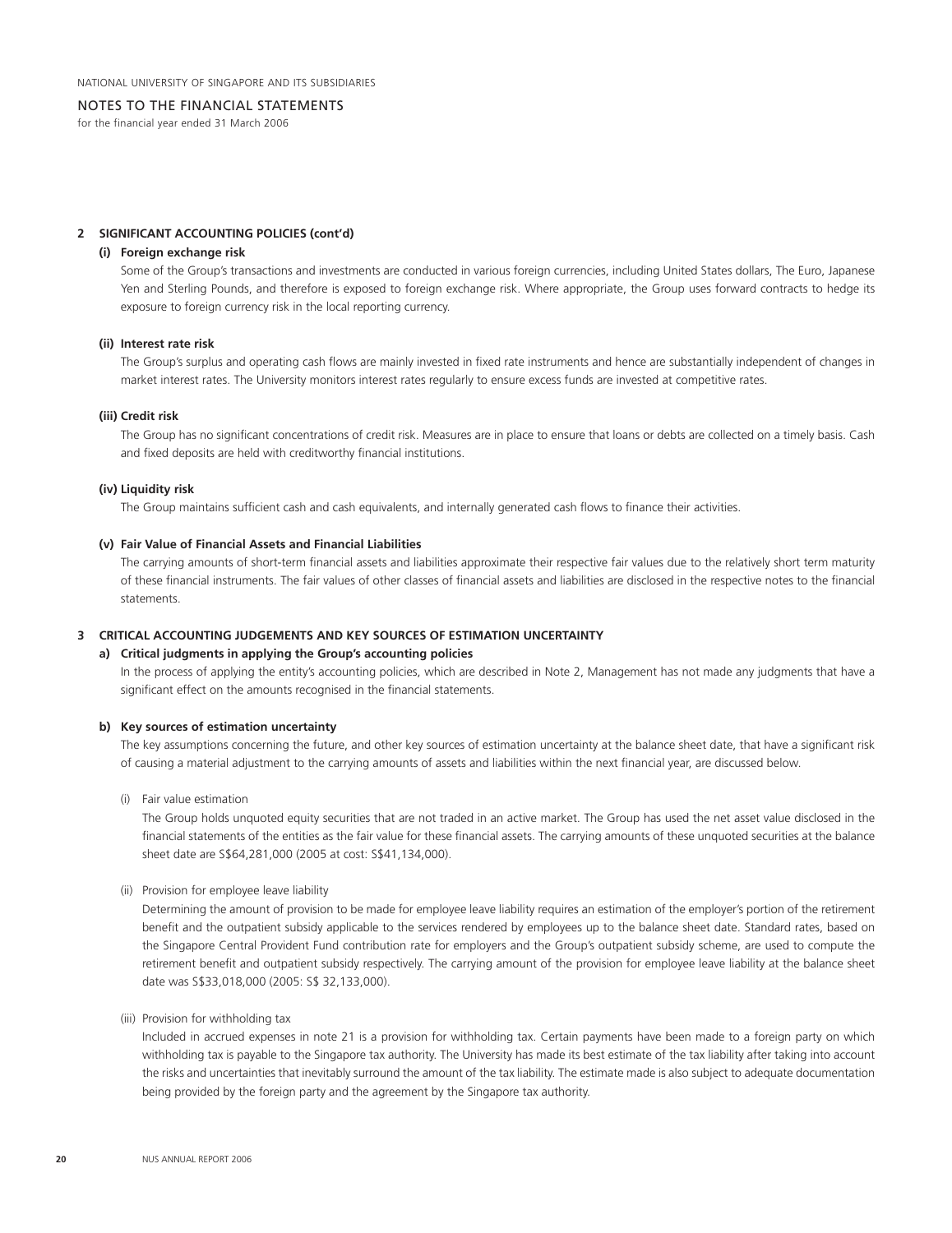for the financial year ended 31 March 2006

#### **4 ACCUMULATED SURPLUS**

Restricted Funds under the Balance Sheet include S\$602,351,000 (2005 : S\$419,124,000) accumulated surplus under the NUS Fund (see note 5).

The total accumulated surplus under the Balance Sheet of the Group of S\$1,570,337 (2005 : S\$1,193,362,000) and University of S\$1,567,300,000 (2005 : S\$1,190,796,000) includes the change in fair value of held-for-trading investments of \$219 million (2005: \$nil) and substantial amount set aside for designated purposes and commitments.

### **5 NUS FUND**

On 1 April 2003, NUS Fund was registered as a specific member of the Education Central Fund of Ministry of Education, which has been designated as an institution of a public character under Section 37(2) of the Income Tax Act. The University and NUS Fund have become two separate charities and donations received by the University are channelled to the NUS Fund. The financial position of the NUS Fund has to be disclosed separately in compliance with the requirements imposed by the Singapore tax authority and is shown below. The NUS Fund comprises the accumulated surplus (included in Restricted Funds), Endowment Funds and Capital Preservation Account.

Total donations received by NUS Fund amounted to S\$153,864,000 (2005: S\$59,541,000). Of this, S\$42,535,000 (2005: S\$10,782,000) are endowed donations. The remaining balance represents non-endowed donations. The non-endowed donations were received for specific purposes and cannot be used towards the general operating expenses of the University.

| <b>NUS Fund Position</b>            |             |                                    | <b>Group and University</b>             |                |                                    | <b>Group and University</b>             |                |
|-------------------------------------|-------------|------------------------------------|-----------------------------------------|----------------|------------------------------------|-----------------------------------------|----------------|
|                                     |             | <b>Endowed</b><br><b>Donations</b> | 2006<br>Non-endowed<br><b>Donations</b> | <b>Total</b>   | <b>Endowed</b><br><b>Donations</b> | 2005<br>Non-endowed<br><b>Donations</b> | <b>Total</b>   |
|                                     | <b>Note</b> | <b>S\$'000</b>                     | <b>S\$'000</b>                          | <b>S\$'000</b> | <b>S\$'000</b>                     | <b>S\$'000</b>                          | <b>S\$'000</b> |
| <b>Accumulated Surplus</b>          | 4           | 379,955                            | 222,396                                 | 602,351        | 287,526                            | 131,598                                 | 419,124        |
| <b>Endowment Funds</b>              |             | 1,187,720                          |                                         | 1,187,720      | 978,356                            |                                         | 978,356        |
| <b>Capital Preservation Account</b> |             | 63,328                             |                                         | 63,328         | 55,089                             |                                         | 55,089         |
|                                     |             | 1,631,003                          | 222,396                                 | 1,853,399      | 1,320,971                          | 131,598                                 | 1,452,569      |
| Represented by:                     |             |                                    |                                         |                |                                    |                                         |                |
| <b>Non-Current Assets</b>           |             |                                    |                                         |                |                                    |                                         |                |
| Associated company                  |             | 67,957                             |                                         | 67,957         | 80,450                             |                                         | 80,450         |
| Fixed assets                        |             |                                    | 19,766                                  | 19,766         |                                    | 14,080                                  | 14,080         |
| Available-for-sale investments      |             |                                    |                                         |                | 1,602                              |                                         | 1,602          |
| Held for trading investments        |             |                                    |                                         |                | 264,536                            |                                         | 264,536        |
| Student loans                       |             |                                    | 19,143                                  | 19,143         |                                    | 19,014                                  | 19,014         |
|                                     |             | 67,957                             | 38,909                                  | 106,866        | 346,588                            | 33,094                                  | 379,682        |
| <b>Current Assets</b>               |             |                                    |                                         |                |                                    |                                         |                |
| Debtors                             |             | 228,706                            | 61                                      | 228,767        | 46,957                             | 19                                      | 46,976         |
| Amount owing by associated company  |             | 1,000                              |                                         | 1.000          | 1,000                              |                                         | 1,000          |
| Held-to-maturity investments        |             |                                    | 500                                     | 500            |                                    | 500                                     | 500            |
| Held for trading investments        |             | 911,526                            |                                         | 911,526        | 752,156                            |                                         | 752,156        |
| Fixed deposits                      |             | 472,381                            | 202,692                                 | 675,073        | 212,857                            | 112,065                                 | 324,922        |
| Cash                                |             | 11,899                             |                                         | 11,899         | 10,293                             |                                         | 10,293         |
|                                     |             | 1,625,512                          | 203,253                                 | 1,828,765      | 1,023,263                          | 112,584                                 | 1,135,847      |
| <b>Total Assets</b>                 |             | 1,693,469                          | 242,162                                 | 1,935,631      | 1,369,851                          | 145,678                                 | 1,515,529      |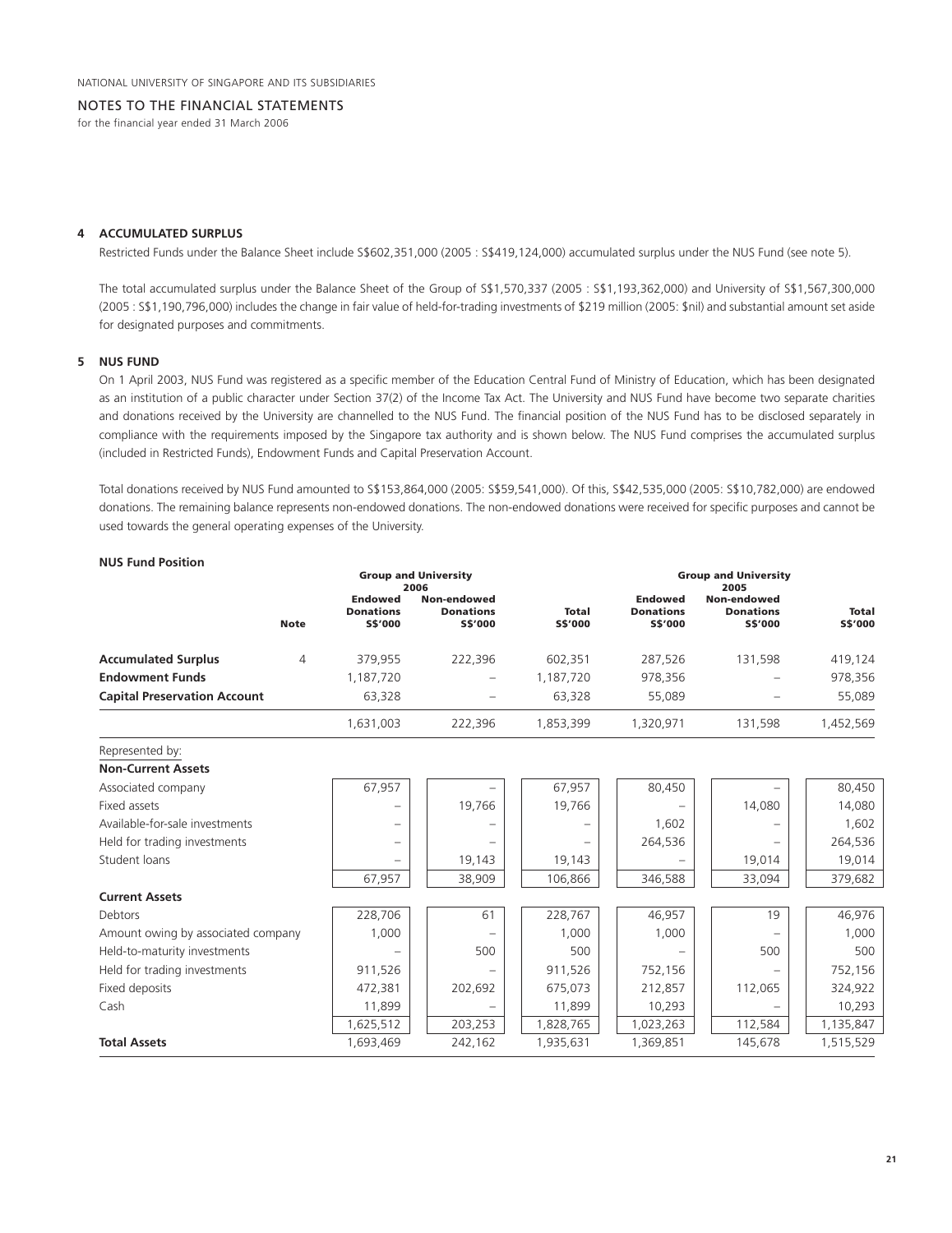for the financial year ended 31 March 2006

# **5 NUS FUND (cont'd)**

|                                |             | <b>Group and University</b><br>2006                  |                                                   |                         |                                                      | <b>Group and University</b><br>2005               |                         |
|--------------------------------|-------------|------------------------------------------------------|---------------------------------------------------|-------------------------|------------------------------------------------------|---------------------------------------------------|-------------------------|
|                                | <b>Note</b> | <b>Endowed</b><br><b>Donations</b><br><b>S\$'000</b> | Non-endowed<br><b>Donations</b><br><b>S\$'000</b> | Total<br><b>S\$'000</b> | <b>Endowed</b><br><b>Donations</b><br><b>S\$'000</b> | Non-endowed<br><b>Donations</b><br><b>S\$'000</b> | Total<br><b>S\$'000</b> |
| <b>Current Liabilities</b>     |             |                                                      |                                                   |                         |                                                      |                                                   |                         |
| Creditors and accrued expenses |             | 62,466                                               |                                                   | 62,466                  | 48,880                                               |                                                   | 48,880                  |
| <b>Non-Current Liabilities</b> |             |                                                      |                                                   |                         |                                                      |                                                   |                         |
| Deferred capital grants        |             |                                                      | 19,766                                            | 19,766                  |                                                      | 14,080                                            | 14,080                  |
| <b>Total Liabilities</b>       |             | 62,466                                               | 19,766                                            | 82,232                  | 48,880                                               | 14,080                                            | 62,960                  |
|                                |             |                                                      |                                                   |                         |                                                      |                                                   |                         |
| <b>Net Assets</b>              |             | 1,631,003                                            | 222,396                                           | 1,853,399               | 1,320,971                                            | 131,598                                           | 1,452,569               |

| <b>Movements in NUS Fund</b>                    | <b>Group and University</b><br>2006                  |                                                   |                                | <b>Group and University</b><br>2005                  |                                                   |                                |  |
|-------------------------------------------------|------------------------------------------------------|---------------------------------------------------|--------------------------------|------------------------------------------------------|---------------------------------------------------|--------------------------------|--|
|                                                 | <b>Endowed</b><br><b>Donations</b><br><b>S\$'000</b> | Non-endowed<br><b>Donations</b><br><b>S\$'000</b> | <b>Total</b><br><b>S\$'000</b> | <b>Endowed</b><br><b>Donations</b><br><b>S\$'000</b> | Non-endowed<br><b>Donations</b><br><b>S\$'000</b> | <b>Total</b><br><b>S\$'000</b> |  |
| Balance as at 1 April                           | 1,320,971                                            | 131,598                                           | 1,452,569                      | 1,245,714                                            | 91,753                                            | 1,337,467                      |  |
| Movements in Accumulated Surplus:               |                                                      |                                                   |                                |                                                      |                                                   |                                |  |
| Donations received                              | 93                                                   | 111,236                                           | 111,329                        | 72                                                   | 48,687                                            | 48,759                         |  |
| Investment income                               | 28,594                                               | 5,268                                             | 33,862                         | 39,151                                               | 8,157                                             | 47,308                         |  |
| Other operating income                          | 9,625                                                | 970                                               | 10,595                         | 1,729                                                | 1,038                                             | 2,767                          |  |
| Expenditure on manpower                         | (1, 337)                                             | (835)                                             | (2, 172)                       | (1, 384)                                             | (1, 237)                                          | (2,621)                        |  |
| Depreciation                                    |                                                      | (2,344)                                           | (2,344)                        |                                                      | (1, 331)                                          | (1, 331)                       |  |
| Other operating expenditure                     | (64, 892)                                            | (23, 308)                                         | (88, 200)                      | (7, 185)                                             | (15, 469)                                         | (22, 654)                      |  |
| Amount transferred from Endowment Funds         | 30                                                   |                                                   | 30                             | 6                                                    |                                                   | 6                              |  |
| Transfer to Capital Preservation Account        | (8,239)                                              |                                                   | (8,239)                        |                                                      |                                                   |                                |  |
| Transfer from investment revaluation reserve    |                                                      |                                                   |                                |                                                      |                                                   |                                |  |
| on sale of available-for-sale investments       | 15,686                                               |                                                   | 15,686                         |                                                      |                                                   |                                |  |
| Change in fair value of investment held         |                                                      |                                                   |                                |                                                      |                                                   |                                |  |
| for trading                                     | 112,869                                              | (189)                                             | 112,680                        |                                                      |                                                   |                                |  |
|                                                 | 92,429                                               | 90,798                                            | 183,227                        | 32,389                                               | 39,845                                            | 72,234                         |  |
| Movements in Endowment Funds:                   |                                                      |                                                   |                                |                                                      |                                                   |                                |  |
| Grants accrued                                  | 157,306                                              |                                                   | 157,306                        | 32,000                                               |                                                   | 32,000                         |  |
| Donations received                              | 42,535                                               |                                                   | 42,535                         | 10,782                                               |                                                   | 10,782                         |  |
| Amount transferred from/(to) Accumulated        |                                                      |                                                   |                                |                                                      |                                                   |                                |  |
| Surplus                                         | 9,523                                                | -                                                 | 9,523                          | 86                                                   | -                                                 | 86                             |  |
|                                                 | 209,364                                              |                                                   | 209,364                        | 42,868                                               |                                                   | 42,868                         |  |
| Movements in Capital Preservation Account:      |                                                      |                                                   |                                |                                                      |                                                   |                                |  |
| Provision for Capital Preservation for the year | 8,239                                                |                                                   | 8,239                          |                                                      |                                                   |                                |  |
| Balance as at 31 March                          | 1,631,003                                            | 222,396                                           | 1,853,399                      | 1,320,971                                            | 131,598                                           | 1,452,569                      |  |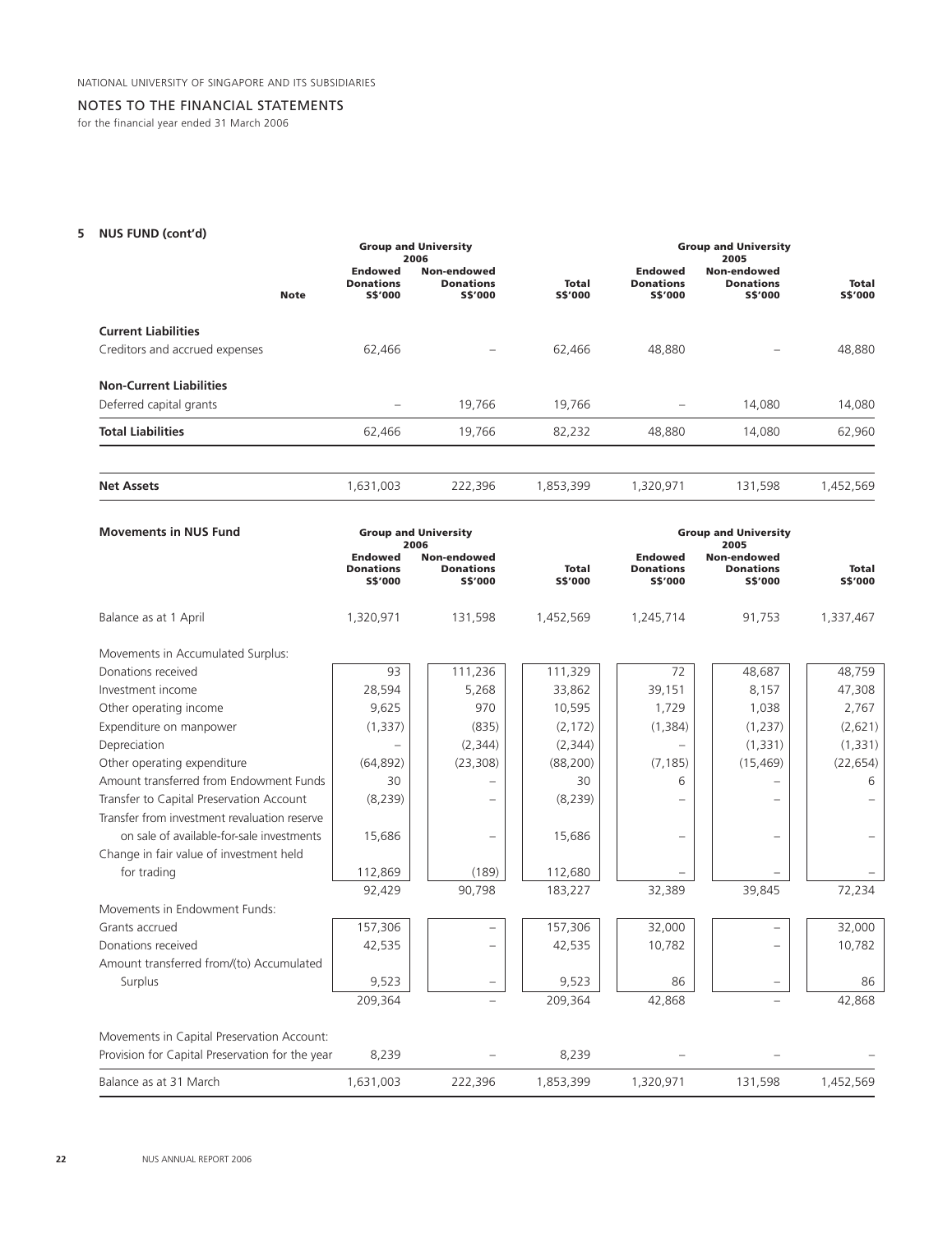for the financial year ended 31 March 2006

### **6 SUBSIDIARY COMPANIES**

|                                                 |                                                                                                                                                                                                                                                                                                                                                          |                                                         | <b>University</b>      |                                                                     |  |
|-------------------------------------------------|----------------------------------------------------------------------------------------------------------------------------------------------------------------------------------------------------------------------------------------------------------------------------------------------------------------------------------------------------------|---------------------------------------------------------|------------------------|---------------------------------------------------------------------|--|
|                                                 |                                                                                                                                                                                                                                                                                                                                                          |                                                         | 2006<br><b>S\$'000</b> | 2005<br><b>S\$'000</b>                                              |  |
| Unquoted equity shares at cost                  |                                                                                                                                                                                                                                                                                                                                                          |                                                         | 300                    | 100                                                                 |  |
| Impairment loss                                 |                                                                                                                                                                                                                                                                                                                                                          |                                                         | (100)                  | (100)                                                               |  |
| Carrying amount                                 |                                                                                                                                                                                                                                                                                                                                                          |                                                         | 200                    |                                                                     |  |
|                                                 |                                                                                                                                                                                                                                                                                                                                                          | <b>Country of</b><br>incorporation<br>(or registration) |                        | <b>Proportion of ownership</b><br>interest and voting<br>power held |  |
| <b>Name of Company</b>                          | <b>Principal Activities</b>                                                                                                                                                                                                                                                                                                                              | and operation                                           | 2006                   | 2005                                                                |  |
| Singapore University Press Pte Ltd f            | Publishers                                                                                                                                                                                                                                                                                                                                               | Singapore                                               | 100%                   | 100%                                                                |  |
| NUS Technology Holdings Pte Ltd f               | To carry out research and development, to own<br>and exploit all forms of intellectual property<br>interests and to engage in the acquisition,<br>dissemination and transfer of technologies                                                                                                                                                             | Singapore                                               | 100%                   | 100%                                                                |  |
| Centre for Testing & Assessment<br>Pte Ltd a    | Providing and administering test and assessment<br>programmes as well as to conduct research and<br>development of such programmes for individuals,<br>educational institutions, corporate and<br>other organisations                                                                                                                                    | Singapore                                               | 100%                   | 100%                                                                |  |
| NUS High School of Mathematics<br>and Science f | Promote and undertake the advancement<br>of education, with particular emphasis on<br>mathematics and science at secondary and<br>junior college levels and to participate in<br>schemes established to promote research,<br>development and education, in particular in<br>relation to mathematics and science and to<br>a high school for that purpose | Singapore                                               | #                      | #                                                                   |  |
| NUS America, Inc 9                              | This is a nonprofit public benefit corporation<br>organised under the Nonprofit Public Corporation<br>Law for public and charitable purposes. It performs<br>the functions of or to carry out the purposes of the<br>National University of Singapore                                                                                                    | United States of America                                | #                      | #                                                                   |  |
| NUSSU Enterprise Pte Ltd b f                    | To manage the commercial activities of NUS<br><b>Student Union</b>                                                                                                                                                                                                                                                                                       | Singapore                                               | 100%                   | 100%                                                                |  |
| Wizlearn Pte Ltd c                              | Provide computer software services and<br>develop computer software programs<br>relating to electronic learning, publishing<br>and management services                                                                                                                                                                                                   | Singapore                                               |                        | 85%                                                                 |  |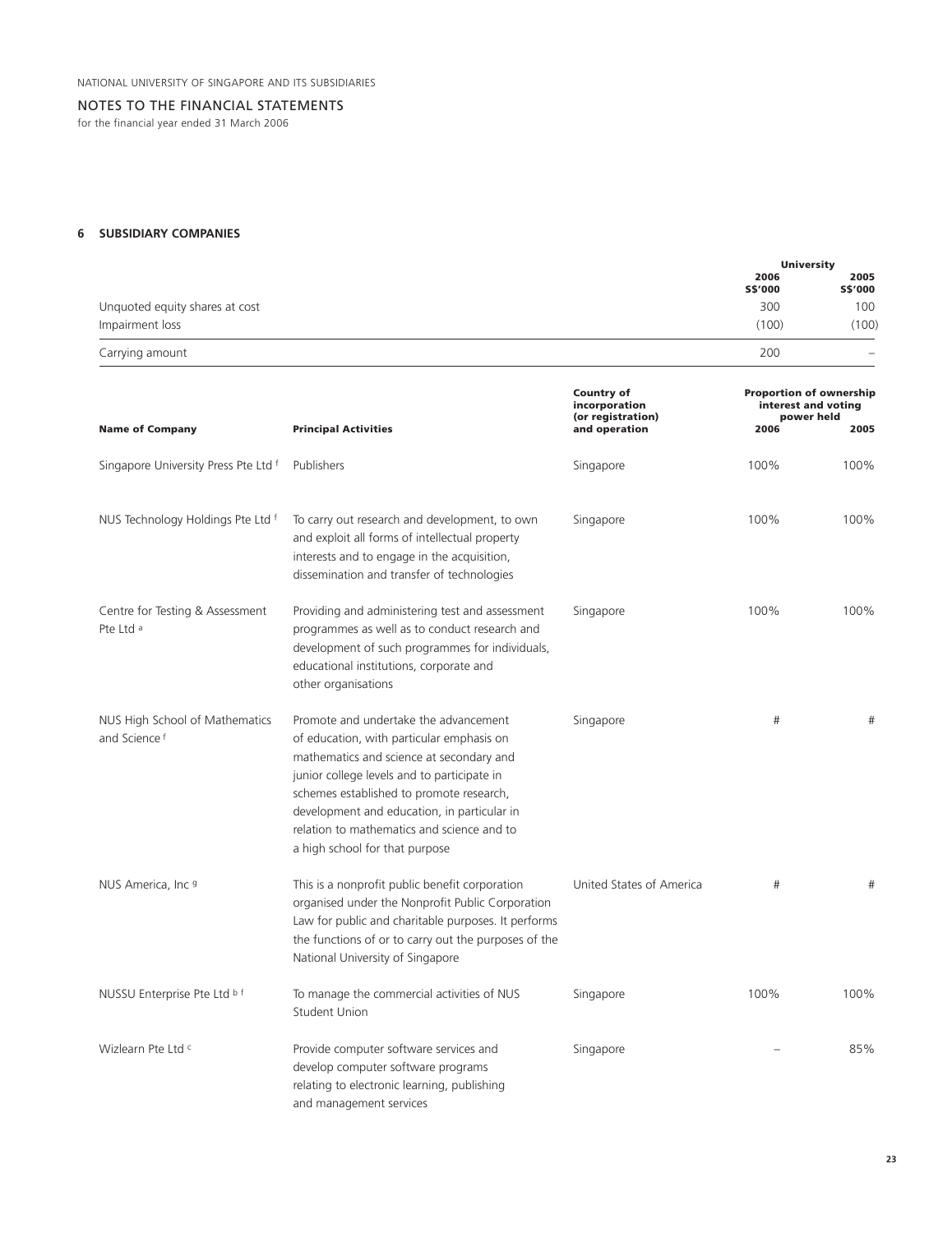for the financial year ended 31 March 2006

#### **6 SUBSIDIARY COMPANIES (cont'd)**

|                                                 |                                                                                                                                                               | Country of<br>incorporation<br>(or registration) | <b>Proportion of ownership</b><br>interest and voting<br>power held |      |
|-------------------------------------------------|---------------------------------------------------------------------------------------------------------------------------------------------------------------|--------------------------------------------------|---------------------------------------------------------------------|------|
| <b>Name of Company</b>                          | <b>Principal Activities</b>                                                                                                                                   | and operation                                    | 2006                                                                | 2005 |
| NUS Ventures Pte Ltd f                          | Distributor of new telecommunication<br>technologies via direct selling and licensing                                                                         | Singapore                                        | 100%                                                                | 100% |
| Bioinformatics Technology<br>Group Pte Ltd f    | IT development, IT services, research<br>and experimental development on technology                                                                           | Singapore                                        | 100%                                                                | 100% |
| NUS Shanghai Enterprise<br>Pte Ltd <sup>e</sup> | Sourcing of student internship opportunities<br>with Shanghai companies and developing<br>increased research opportunities and forging<br>closer partnerships | People's Republic of China                       | 100%                                                                |      |
| NUS Press Pte Ltd d f                           | To manage the commercial activities of the<br>NUS Business School                                                                                             | Singapore                                        | 100%                                                                | 100% |

# These corporations do not have share capitals. NUS High School of Mathematics and Science is a company limited by guarantee

- a Currently undergoing liquidation.
- b Held in trust by NUS Technology Holdings Pte Ltd on behalf of the University.

c On 1 March 2006, the Group exchanged its total shareholdings of 85% in Wizlearn Pte Ltd for 21.19% in AsknLearn Pte Ltd (Note 7). The net assets of Wizlearn Pte Ltd for the financial period ended 31 March 2006 is \$693,000.

d On 10 March 2006, the University transferred its total shareholdings of 100% in NUS Press Pte Ltd to Singapore University Press Pte Ltd for a cash consideration of S\$98,400. The loss to the University from this disposal is \$1,600. The net assets of NUS Press Pte Ltd for the financial period ended1 March 2006 is S\$100,000 (net assets for the financial year ended 31 March 2006 is S\$95,000).

<sup>e</sup> Newly incorporated in 2006, audit is not required.

<sup>f</sup> Audited by Deloitte & Touche, Singapore (2005: audited by other auditors except for Singapore University Press Pte Ltd).

<sup>g</sup> Not required to be audited in country of incorporation.

# **7 ASSOCIATED COMPANIES**

|                                                            |                        | Group                  |                        | <b>University</b>      |
|------------------------------------------------------------|------------------------|------------------------|------------------------|------------------------|
|                                                            | 2006<br><b>S\$'000</b> | 2005<br><b>S\$'000</b> | 2006<br><b>S\$'000</b> | 2005<br><b>S\$'000</b> |
| Unquoted equity shares at cost                             | 90,675                 | 90,351                 | 89,898                 | 89,898                 |
| Redeemable convertible loan stocks                         | 117                    | 267                    |                        |                        |
| Share of post-acquisition losses, net of dividend received | (20, 798)              | (8,351)                |                        |                        |
| Impairment loss                                            |                        |                        | (21, 941)              | (9,448)                |
| Capitalised expenses written off                           | (1,342)                | (1,342)                |                        |                        |
|                                                            | 68,652                 | 80,925                 | 67,957                 | 80,450                 |

| <b>Name of Company</b>  | <b>Principal Activities</b>         | Country of<br>incorporation<br>(or registration)<br>and operation | <b>Proportion of ownership</b><br>interest and voting<br>power held<br>2006 | 2005 |
|-------------------------|-------------------------------------|-------------------------------------------------------------------|-----------------------------------------------------------------------------|------|
| Savu Investments Ltd    | Property development and investment | Singapore                                                         | 50%                                                                         | 50%  |
| Allegro Science Pte Ltd | Research and development            | Singapore                                                         |                                                                             | 42%  |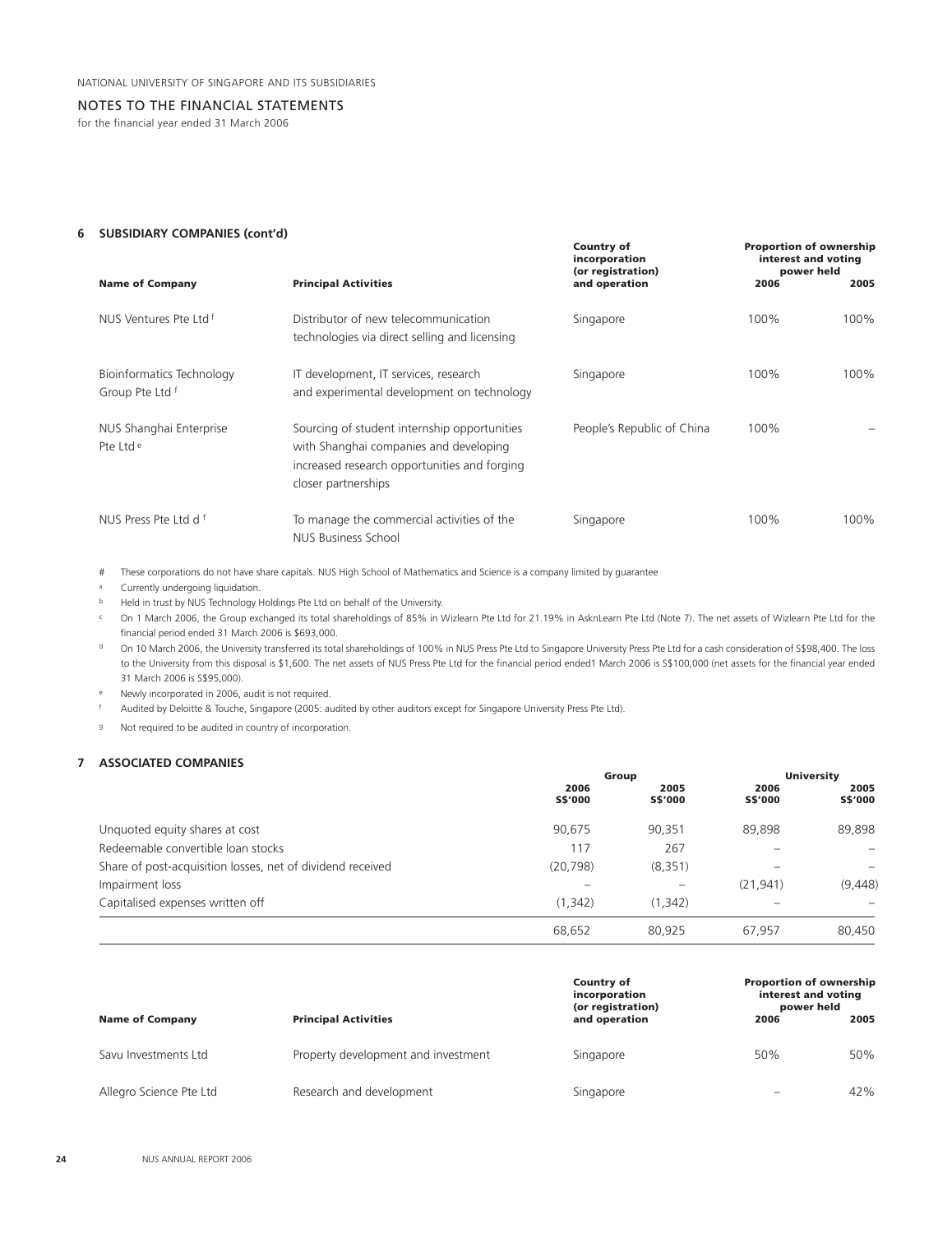for the financial year ended 31 March 2006

# **7 ASSOCIATED COMPANIES (cont'd)**

|                                             |                                                                                                                                                                     | <b>Country of</b><br>incorporation<br>(or registration) | <b>Proportion of ownership</b><br>interest and voting<br>power held |      |  |
|---------------------------------------------|---------------------------------------------------------------------------------------------------------------------------------------------------------------------|---------------------------------------------------------|---------------------------------------------------------------------|------|--|
| <b>Name of Company</b>                      | <b>Principal Activities</b>                                                                                                                                         | and operation                                           | 2006                                                                | 2005 |  |
| Biomedical Research and<br>Support Services | Research and development                                                                                                                                            | Singapore                                               | 20%                                                                 | 20%  |  |
| CE Resources Pte Ltd                        | Research and development                                                                                                                                            | Singapore                                               | 23%                                                                 | 47%  |  |
| Ori Biotech Pte Ltd                         | Biotechnology research                                                                                                                                              | Singapore                                               | 24%                                                                 | 24%  |  |
| Protherapeutics Pte Ltd                     | Research and experimental development in life<br>sciences and other natural sciences                                                                                | Singapore                                               | 30%                                                                 |      |  |
| AsknLearn Pte Ltd (Note 6c)                 | Provide training and computer software<br>services and develop computer software<br>programs relating to electronic learning,<br>publishing and management services | Singapore                                               | 21%                                                                 |      |  |
| Munchie Monkey Pte Ltd                      | Café operators                                                                                                                                                      | Singapore                                               | 50%                                                                 | 50%  |  |

All of the above associates are audited by other auditors.

Summarised financial information in respect of the Group's associates is set out below:

|                                                                                                                                            | 2006<br><b>S\$'000</b> | 2005<br>S\$'000        |
|--------------------------------------------------------------------------------------------------------------------------------------------|------------------------|------------------------|
| Total assets<br>333,756<br>(195, 281)<br>138,475<br>68,652<br>2006<br><b>S\$'000</b><br>17,063<br>4,778<br>2,349<br>(14, 819)<br>(12, 470) | 356,245                |                        |
| Total liabilities                                                                                                                          |                        | (195, 614)             |
| Net assets                                                                                                                                 |                        | 160,631                |
| Group's share of associates' net assets                                                                                                    |                        | 80,925                 |
|                                                                                                                                            |                        | 2005<br><b>S\$'000</b> |
| Revenue                                                                                                                                    |                        | 18,137                 |
| Profit after tax for the year                                                                                                              |                        | 4,716                  |
| Group's share of associates' profit after tax for the year                                                                                 |                        | 2,329                  |
| Share of revaluation deficit of investment properties at Group level                                                                       |                        | (13, 763)              |
|                                                                                                                                            |                        | (11, 434)              |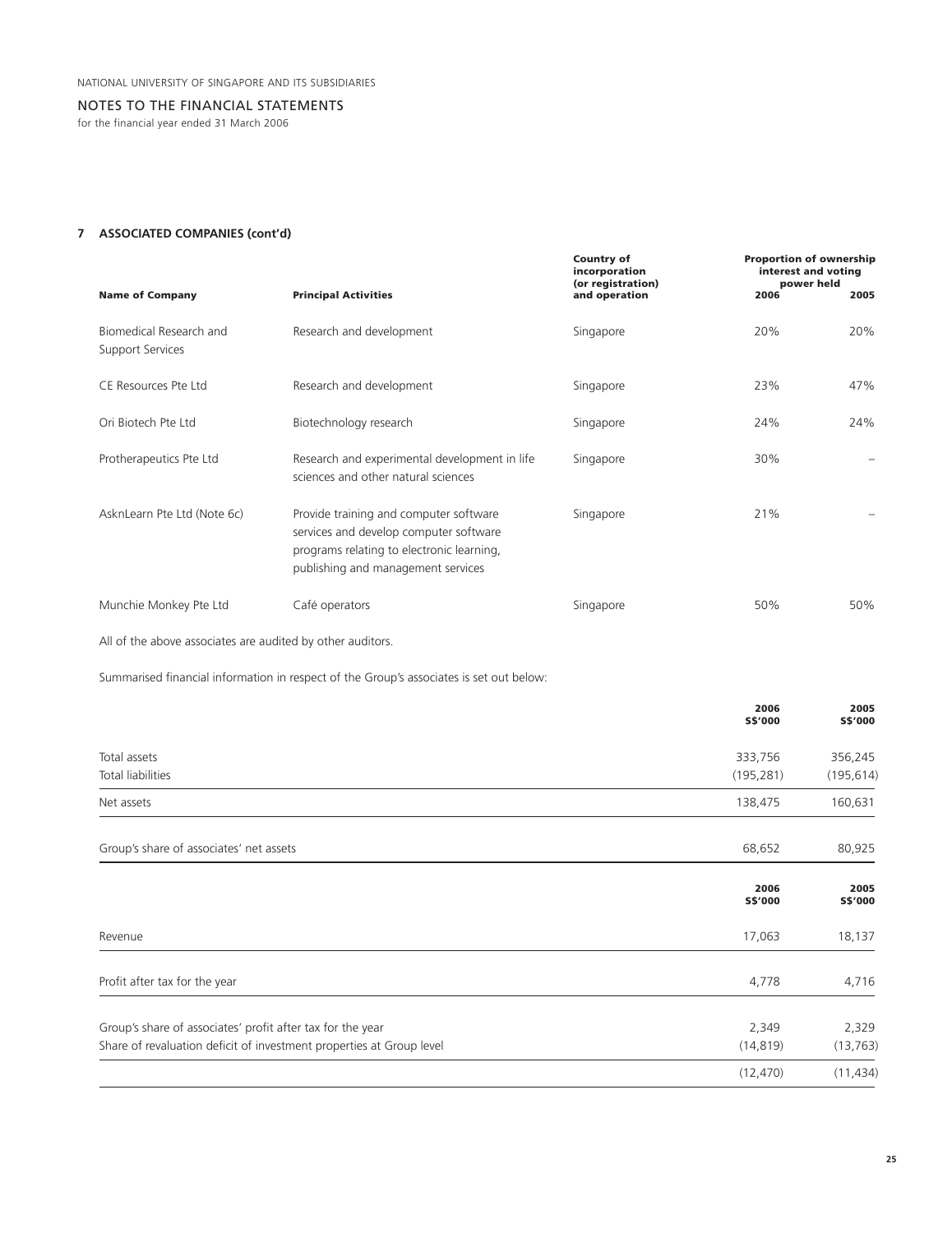for the financial year ended 31 March 2006

### **8 FIXED ASSETS**

### **GROUP**

|                                      | <b>Leasehold Land</b><br><b>S\$'000</b> | <b>Building</b><br><b>S\$'000</b> | Leasehold<br><b>Improvements</b><br>S\$'000 | Equipment,<br><b>Furniture</b><br>& Fittings<br>Library<br><b>Materials</b><br><b>S\$'000</b> | Capital Work-<br>in-Progress<br><b>S\$'000</b> | <b>Total</b><br><b>S\$'000</b> |
|--------------------------------------|-----------------------------------------|-----------------------------------|---------------------------------------------|-----------------------------------------------------------------------------------------------|------------------------------------------------|--------------------------------|
| <b>COST</b>                          |                                         |                                   |                                             |                                                                                               |                                                |                                |
| At 1 April 2004                      | 65,870                                  | 1,380,400                         | 149,519                                     | 859,188                                                                                       | 84,992                                         | 2,539,969                      |
| Additions                            | 31                                      | 3,162                             | 1,251                                       | 81,948                                                                                        | 132,299                                        | 218,691                        |
| Transfers                            | $\overline{\phantom{0}}$                | (1, 810)                          | (1, 132)                                    | 4,265                                                                                         | (1, 323)                                       |                                |
| <b>Disposals</b>                     |                                         | (489)                             |                                             | (23, 915)                                                                                     | $\overline{\phantom{m}}$                       | (24, 404)                      |
| At 1 April 2005                      | 65,901                                  | 1,381,263                         | 149,638                                     | 921,486                                                                                       | 215,968                                        | 2,734,256                      |
| Additions                            | 46,443                                  | 26,483                            | 24,970                                      | 87,803                                                                                        | 60,662                                         | 246,361                        |
| Transfers                            |                                         | 27,757                            | 120,481                                     | 20,017                                                                                        | (168, 255)                                     |                                |
| Transferred to MOE                   |                                         |                                   |                                             |                                                                                               | (16,994)                                       | (16, 994)                      |
| Disposals                            |                                         |                                   |                                             | (31, 112)                                                                                     |                                                | (31, 112)                      |
| At 31 March 2006                     | 112,344                                 | 1,435,503                         | 295,089                                     | 998,194                                                                                       | 91,381                                         | 2,932,511                      |
| <b>ACCUMULATED DEPRECIATION</b>      |                                         |                                   |                                             |                                                                                               |                                                |                                |
| At 1 April 2004                      | 10,776                                  | 560,987                           | 29,690                                      | 545,280                                                                                       |                                                | 1,146,733                      |
| Depreciation                         | 1,067                                   | 45,952                            | 15,379                                      | 101,927                                                                                       |                                                | 164,325                        |
| Transfers                            |                                         | (191)                             | (360)                                       | 551                                                                                           |                                                |                                |
| Disposals                            |                                         | (371)                             | $\overline{\phantom{0}}$                    | (22, 928)                                                                                     |                                                | (23, 299)                      |
| At 1 April 2005                      | 11,843                                  | 606,377                           | 44,709                                      | 624,830                                                                                       | $\overline{\phantom{0}}$                       | 1,287,759                      |
| Depreciation                         | 1,585                                   | 46,953                            | 40,579                                      | 100,073                                                                                       |                                                | 189,190                        |
| Transfers                            |                                         | 471                               | (2,029)                                     | 1,558                                                                                         |                                                |                                |
| <b>Disposals</b>                     |                                         |                                   |                                             | (29, 579)                                                                                     |                                                | (29, 579)                      |
| At 31 March 2006                     | 13,428                                  | 653,801                           | 83,259                                      | 696,882                                                                                       | $\overline{\phantom{0}}$                       | 1,447,370                      |
| <b>IMPAIRMENT LOSS</b>               |                                         |                                   |                                             |                                                                                               |                                                |                                |
| Recognised during the year and as at |                                         |                                   |                                             |                                                                                               |                                                |                                |
| 31 March 2006                        |                                         |                                   |                                             | 3,823                                                                                         |                                                | 3,823                          |
| <b>CARRYING AMOUNT</b>               |                                         |                                   |                                             |                                                                                               |                                                |                                |
| At 31 March 2006                     | 98,916                                  | 781,702                           | 211,830                                     | 297,489                                                                                       | 91,381                                         | 1,481,318                      |
| At 31 March 2005                     | 54,058                                  | 774,886                           | 104,929                                     | 296,656                                                                                       | 215,968                                        | 1,446,497                      |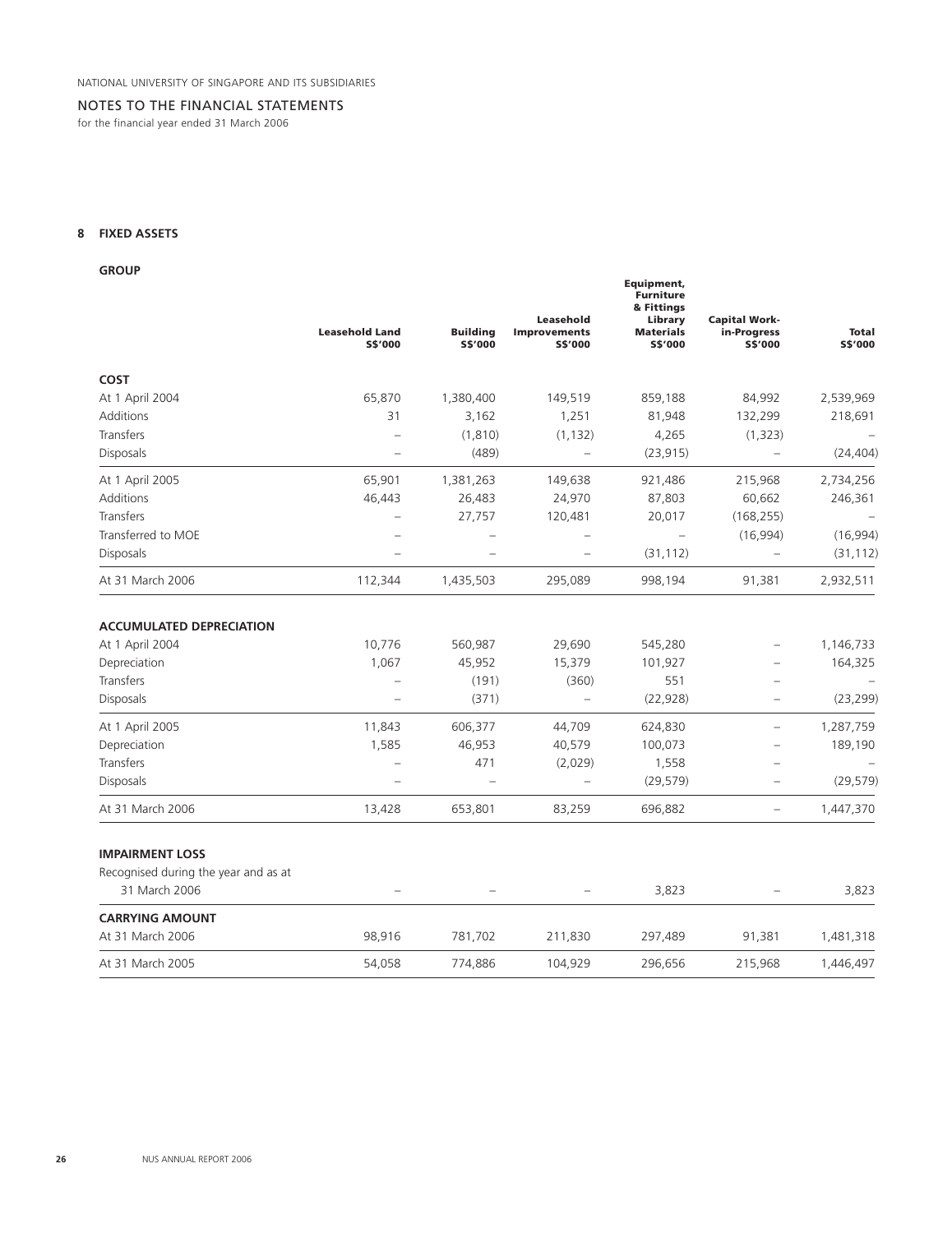for the financial year ended 31 March 2006

# **8 FIXED ASSETS (cont'd)**

### **UNIVERSITY**

|                                 | <b>Leasehold Land</b><br><b>S\$'000</b> | <b>Building</b><br><b>S\$'000</b> | Leasehold<br><b>Improvements</b><br>S\$'000 | Equipment,<br><b>Furniture</b><br>& Fittings<br>Library<br><b>Materials</b><br><b>S\$'000</b> | <b>Capital Work-</b><br>in-Progress<br><b>S\$'000</b> | <b>Total</b><br><b>S\$'000</b> |
|---------------------------------|-----------------------------------------|-----------------------------------|---------------------------------------------|-----------------------------------------------------------------------------------------------|-------------------------------------------------------|--------------------------------|
| <b>COST</b>                     |                                         |                                   |                                             |                                                                                               |                                                       |                                |
| At 1 April 2004 (restated)      | 65,870                                  | 1,380,400                         | 149,515                                     | 858,692                                                                                       | 84,992                                                | 2,539,469                      |
| Additions (restated)            | 31                                      | 3,162                             | 1,251                                       | 81,782                                                                                        | 132,299                                               | 218,525                        |
| Transfers                       |                                         | (1, 810)                          | (1, 132)                                    | 4,265                                                                                         | (1, 323)                                              |                                |
| Disposals                       |                                         | (489)                             | -                                           | (23, 915)                                                                                     | $\overline{\phantom{0}}$                              | (24, 404)                      |
| At 1 April 2005 (restated)      | 65,901                                  | 1,381,263                         | 149,634                                     | 920,824                                                                                       | 215,968                                               | 2,733,590                      |
| Additions                       | 46,443                                  | 26,483                            | 24,970                                      | 86,894                                                                                        | 60,662                                                | 245,452                        |
| Transfers                       |                                         | 27,757                            | 120,481                                     | 20,017                                                                                        | (168, 255)                                            |                                |
| Transferred to MOE              |                                         |                                   |                                             |                                                                                               | (16, 994)                                             | (16,994)                       |
| Disposals                       |                                         |                                   |                                             | (31,095)                                                                                      | $\overline{\phantom{0}}$                              | (31,095)                       |
| At 31 March 2006                | 112,344                                 | 1,435,503                         | 295,085                                     | 996,640                                                                                       | 91,381                                                | 2,930,953                      |
| <b>ACCUMULATED DEPRECIATION</b> |                                         |                                   |                                             |                                                                                               |                                                       |                                |
| At 1 April 2004 (restated)      | 10,776                                  | 560,987                           | 29,689                                      | 545,048                                                                                       |                                                       | 1,146,500                      |
| Depreciation (restated)         | 1,067                                   | 45,952                            | 15,379                                      | 101,826                                                                                       |                                                       | 164,224                        |
| Transfers                       |                                         | (191)                             | (360)                                       | 551                                                                                           | $\overline{a}$                                        |                                |
| Disposals                       |                                         | (371)                             | $\overline{\phantom{0}}$                    | (22, 928)                                                                                     | $\overline{\phantom{0}}$                              | (23, 299)                      |
| At 1 April 2005 (restated)      | 11,843                                  | 606,377                           | 44,708                                      | 624,497                                                                                       | $\overline{\phantom{0}}$                              | 1,287,425                      |
| Depreciation                    | 1,585                                   | 46,953                            | 40,578                                      | 99,899                                                                                        |                                                       | 189,015                        |
| Transfers                       |                                         | 471                               | (2,029)                                     | 1,558                                                                                         |                                                       |                                |
| <b>Disposals</b>                |                                         |                                   | $\overline{\phantom{0}}$                    | (29, 562)                                                                                     |                                                       | (29, 562)                      |
| At 31 March 2006                | 13,428                                  | 653,801                           | 83,257                                      | 696,392                                                                                       | $\overline{\phantom{0}}$                              | 1,446,878                      |
| <b>IMPAIRMENT LOSS</b>          |                                         |                                   |                                             |                                                                                               |                                                       |                                |
| Recognised during the year and  |                                         |                                   |                                             |                                                                                               |                                                       |                                |
| as at 31 March 2006             |                                         |                                   |                                             | 3,823                                                                                         |                                                       | 3,823                          |
| <b>CARRYING AMOUNT</b>          |                                         |                                   |                                             |                                                                                               |                                                       |                                |
| At 31 March 2006                | 98,916                                  | 781,702                           | 211,828                                     | 296,425                                                                                       | 91,381                                                | 1,480,252                      |
| At 31 March 2005 (restated)     | 54,058                                  | 774,886                           | 104,926                                     | 296,327                                                                                       | 215,968                                               | 1,446,165                      |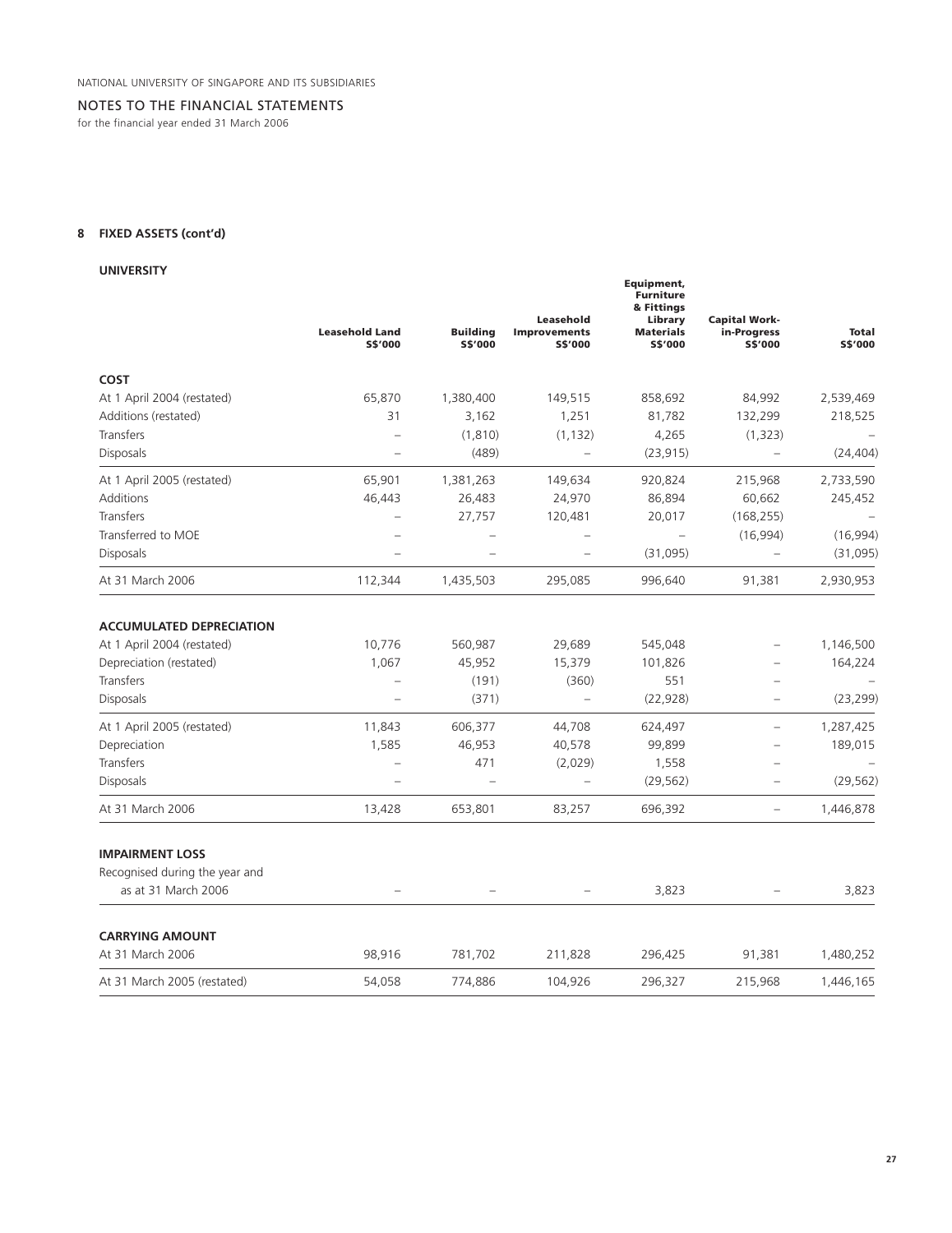for the financial year ended 31 March 2006

#### **9 INVESTMENT PROPERTIES**

|                        | <b>Group and University</b><br>2006<br><b>S\$'000</b> | 2005<br><b>S\$'000</b> |
|------------------------|-------------------------------------------------------|------------------------|
| Balance as at 1 April  | 17,010                                                | 17,020                 |
| Deficit on revaluation | (1, 285)                                              | (10)                   |
| Balance as at 31 March | 15,725                                                | 17,010                 |

The investment properties are stated at valuation on the basis of estimated open market values based on their existing use, contained in a valuation report dated 31 March 2006 (2005: 22 July 2005) made by a firm of professional valuers, Colliers International Consultancy & Valuation (Singapore) Pte Ltd (2005: Jones Lang LaSalle Property Consultants Pte Ltd).

The property rental income earned by the Group from its investment properties amounted to S\$231,000 (2005 : S\$149,000). Direct operating expenses arising on the investment properties in the year amounted to S\$109,000 (2005 : S\$107,000).

### **10 HELD-TO-MATURITY INVESTMENTS**

|                                           |                        | <b>Group and University</b> |
|-------------------------------------------|------------------------|-----------------------------|
|                                           | 2006<br><b>S\$'000</b> | 2005<br><b>S\$'000</b>      |
| Unquoted debt security, at amortised cost | 500                    | 500                         |

The debt security held-to-maturity was purchased at par and the coupon rate is 4.5% (2005: 4.5%) and nominal value is S\$500,000 (2005: S\$500,000). The maturity date is 5 December 2009. The carrying amount of the debt security approximates its fair value.

### **11 AVAILABLE-FOR-SALE INVESTMENTS**

|                                    |                                 | Group                           |                    |                                 | University               |                           |
|------------------------------------|---------------------------------|---------------------------------|--------------------|---------------------------------|--------------------------|---------------------------|
|                                    | 2006                            |                                 | 2005               | 2006                            |                          | 2005                      |
|                                    | <b>S\$'000</b><br>At fair value | <b>S\$'000</b><br>At fair value | S\$'000<br>At cost | <b>S\$'000</b><br>At fair value | S\$'000<br>At fair value | <b>S\$'000</b><br>At cost |
| Government bonds                   |                                 |                                 |                    |                                 |                          |                           |
| Quoted debt securities             | $\hspace{0.05cm}$               |                                 |                    |                                 |                          |                           |
| Quoted equity securities           |                                 | 17,288                          | 1,602              |                                 | 17,288                   | 1,602                     |
| Unquoted equity securities         | 5,251                           | 7,943                           | 10,380             | 5.035                           | 6,176                    | 8,613                     |
| Redeemable convertible loan stocks | 653                             | 730                             | 730                |                                 |                          |                           |
|                                    | 5,904                           | 25,961                          | 12,712             | 5,035                           | 23,464                   | 10,215                    |

The fair value of quoted equity securities available for sale is based on the last bid quoted market prices on the last market day of the financial year. The fair value of unquoted equity securities available for sale is estimated based on the net asset values disclosed in the financial statements of the entities.

Available-for-sale investments that are not denominated in the functional currency of the respective entities are as follows:

|                      | Group                                   |                                 |                                   | <b>University</b>                       |                                 |                                   |
|----------------------|-----------------------------------------|---------------------------------|-----------------------------------|-----------------------------------------|---------------------------------|-----------------------------------|
|                      | 2006<br><b>S\$'000</b><br>At fair value | <b>S\$'000</b><br>At fair value | 2005<br><b>S\$'000</b><br>At cost | 2006<br><b>S\$'000</b><br>At fair value | <b>S\$'000</b><br>At fair value | 2005<br><b>S\$'000</b><br>At cost |
| United States dollar | 858                                     | 2.221                           | 5.331                             | 858                                     | 2.221                           | 5,331                             |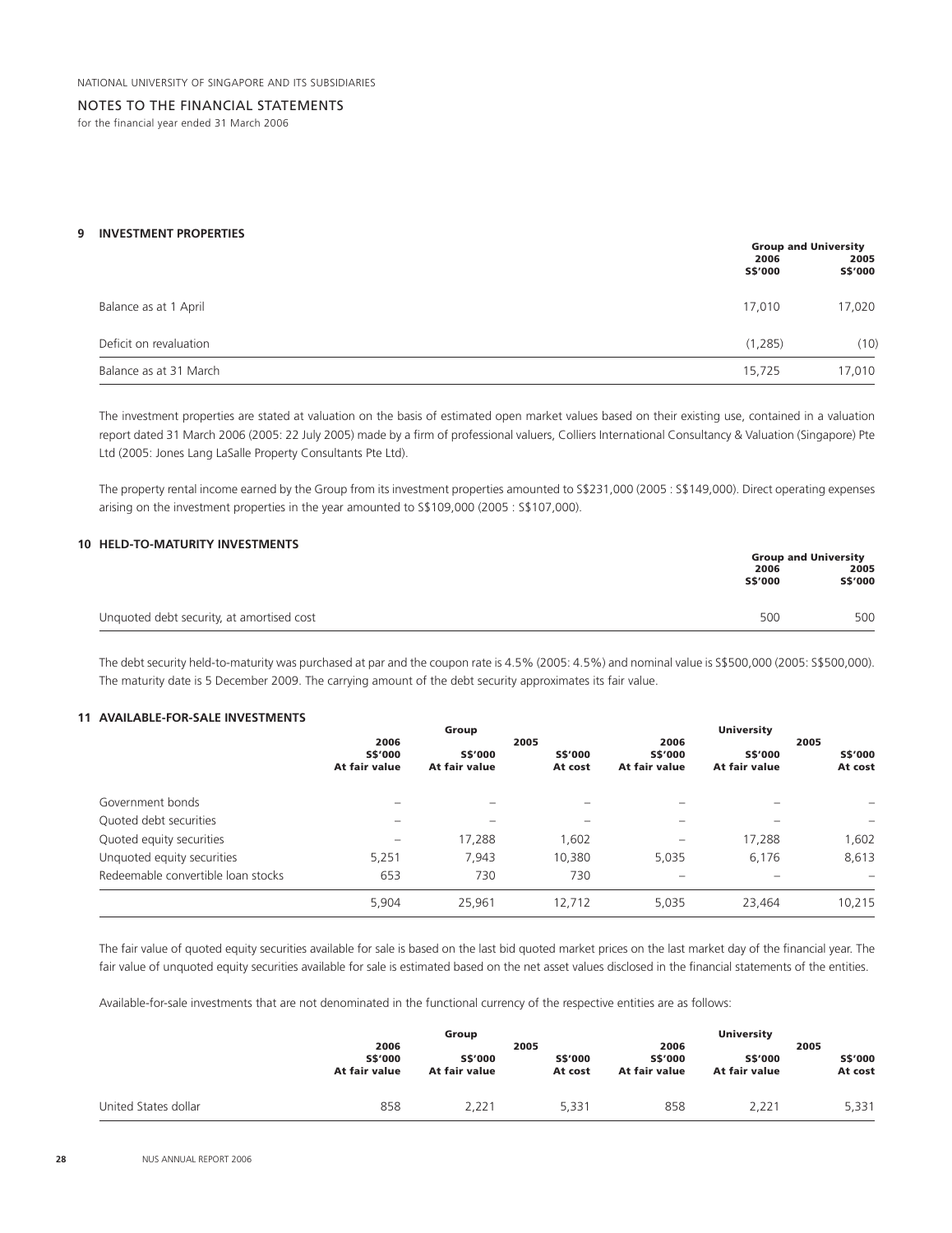for the financial year ended 31 March 2006

### **12 HELD FOR TRADING INVESTMENTS**

|                            |                | <b>Group and University</b> |                |  |  |
|----------------------------|----------------|-----------------------------|----------------|--|--|
|                            | 2006           |                             | 2005           |  |  |
|                            | <b>S\$'000</b> | S\$'000                     | <b>S\$'000</b> |  |  |
|                            | At fair value  | At fair value               | At cost        |  |  |
| Non-current                |                |                             |                |  |  |
| Government bonds           | -              | 177,389                     | 176,048        |  |  |
| Quoted debt securities     | -              | 97,406                      | 94,726         |  |  |
| Quoted equity securities   | -              | 155,490                     | 64,808         |  |  |
| Unquoted debt securities   | -              | 18,255                      | 20,722         |  |  |
| Unquoted equity securities | —              | 25,534                      | 30,754         |  |  |
| Total non-current          |                | 474,074                     | 387,058        |  |  |
|                            |                |                             |                |  |  |

| Total                                       | 1,137,301 | 1,288,803       | 1,139,214 |
|---------------------------------------------|-----------|-----------------|-----------|
| Total current                               | 1,137,301 | 814,729         | 752,156   |
| Unquoted equity securities                  | 59,030    | $\qquad \qquad$ |           |
| Unquoted bonds issued by associated company |           | 50,445          | 50,000    |
| Unquoted debt securities                    | 94,428    | 138,258         | 133,834   |
| Quoted equity securities                    | 580,394   | 354,870         | 309,900   |
| Quoted debt securities                      | 98,645    | 98,121          | 94,295    |
| Unquoted Government bonds                   | 106,275   | 35,595          | 35,833    |
| Government bonds                            | 198,529   | 137,440         | 128,294   |
| Current                                     |           |                 |           |

These investments are actively managed and monitored by the University's Investment Committee and hence are classified as held for trading under FRS 39.

The weighted average effective interest rate of debt securities held for trading at the balance sheet date was 4.44% (2005: 3.93%). The fair value of equity securities are based on the last bid quoted market prices on the last market day of the financial year.

Held for trading investments that are not denominated in the functional currency of the respective entities are as follows:

|                      | <b>Group and University</b>     |                                 |                           |  |
|----------------------|---------------------------------|---------------------------------|---------------------------|--|
|                      | 2006                            |                                 | 2005                      |  |
|                      | <b>S\$'000</b><br>At fair value | <b>S\$'000</b><br>At fair value | <b>S\$'000</b><br>At cost |  |
| United States dollar | 458,979                         | 453,307                         | 444,318                   |  |
| Euro dollar          | 156,403                         | 189,594                         | 161,739                   |  |
| Japanese yen         | 59,959                          | 51,382                          | 45,750                    |  |
| Sterling pound       | 43,842                          | 51,622                          | 44,567                    |  |
| Canadian dollar      | 12,840                          | 14,041                          | 11,492                    |  |
| Others               | 33,703                          | 31,116                          | 27,271                    |  |
|                      | 765,726                         | 791,062                         | 735,137                   |  |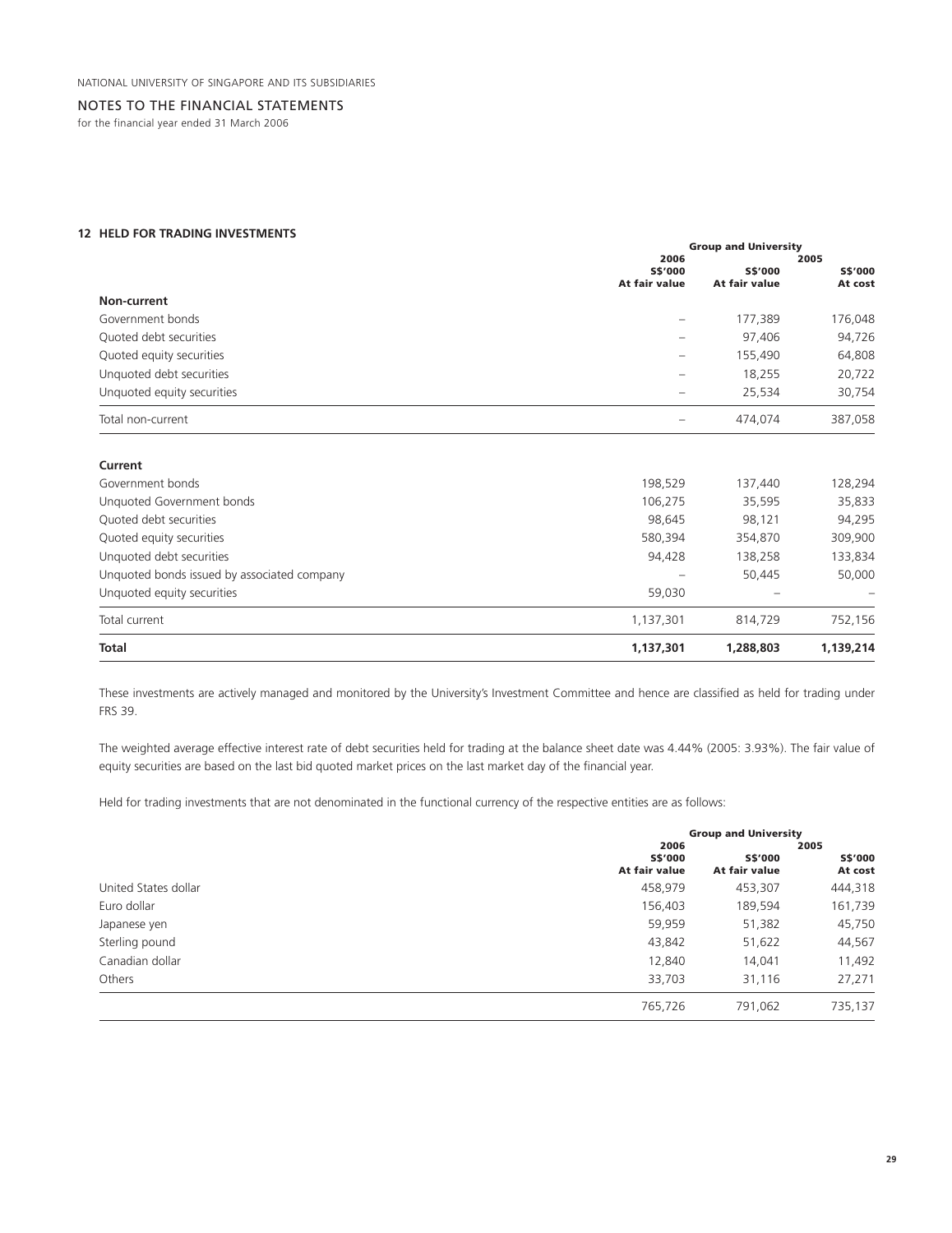for the financial year ended 31 March 2006

### **13 DERIVATIVE FINANCIAL INSTRUMENTS**

| <b>Group and University</b> |                        |                                     |                               |  |
|-----------------------------|------------------------|-------------------------------------|-------------------------------|--|
|                             |                        | 2005                                |                               |  |
| S\$'000                     | S\$'000                | S\$'000                             | <b>Liabilities</b><br>S\$'000 |  |
|                             |                        |                                     |                               |  |
| 3,848                       | (4,265)                | $\overline{\phantom{0}}$            |                               |  |
| 367                         | (289)                  | —                                   |                               |  |
| 7,178                       | (5,348)                | —                                   |                               |  |
|                             |                        |                                     |                               |  |
| 7,178                       | (5,348)                |                                     |                               |  |
| $\overline{\phantom{0}}$    | $\qquad \qquad$        | $\overline{\phantom{0}}$            |                               |  |
| 7,178                       | (5,348)                | -                                   |                               |  |
|                             | <b>Assets</b><br>2,963 | 2006<br><b>Liabilities</b><br>(794) | <b>Assets</b>                 |  |

Forward foreign exchange contracts, interest rate and total return swaps and options are entered into for hedging purposes to manage exposure to fluctuations in the foreign currency exchange rates and interest rates respectively.

At 31 March 2006, the settlement dates on open forward contracts, interest rate and total return swaps and options ranged from between one month to greater than a year.

The fair values of forward foreign exchange contracts, interest rate and total return swaps and options have been calculated using rates quoted by the University's master custodian to terminate the contracts at the balance sheet date.

As the Group had not adopted FRS 39 for the preceding year, the derivatives and the respective hedges amounting to S\$5,987,000 were not recognised on the balance sheet as at 31 March 2005. Adjustments were prospectively made to the opening balances in accordance with the transitional provisions of FRS 39.

At 31 March 2006, the contractual/ notional amount of outstanding forward foreign exchange contracts, interest rate and total return swaps and options to which the Group is committed are as follows:

|                                    | 2006<br><b>S\$'000</b> | <b>Group and University</b><br>2005<br><b>S\$'000</b> |
|------------------------------------|------------------------|-------------------------------------------------------|
| Forward foreign exchange contracts | 480,864                | 1,017,734                                             |
| Interest rate swaps                | 386,855                | 201,384                                               |
| Total return swaps                 |                        | 825                                                   |
| Options                            | 36,649                 | $\qquad \qquad -$                                     |
|                                    | 904,368                | 1,219,943                                             |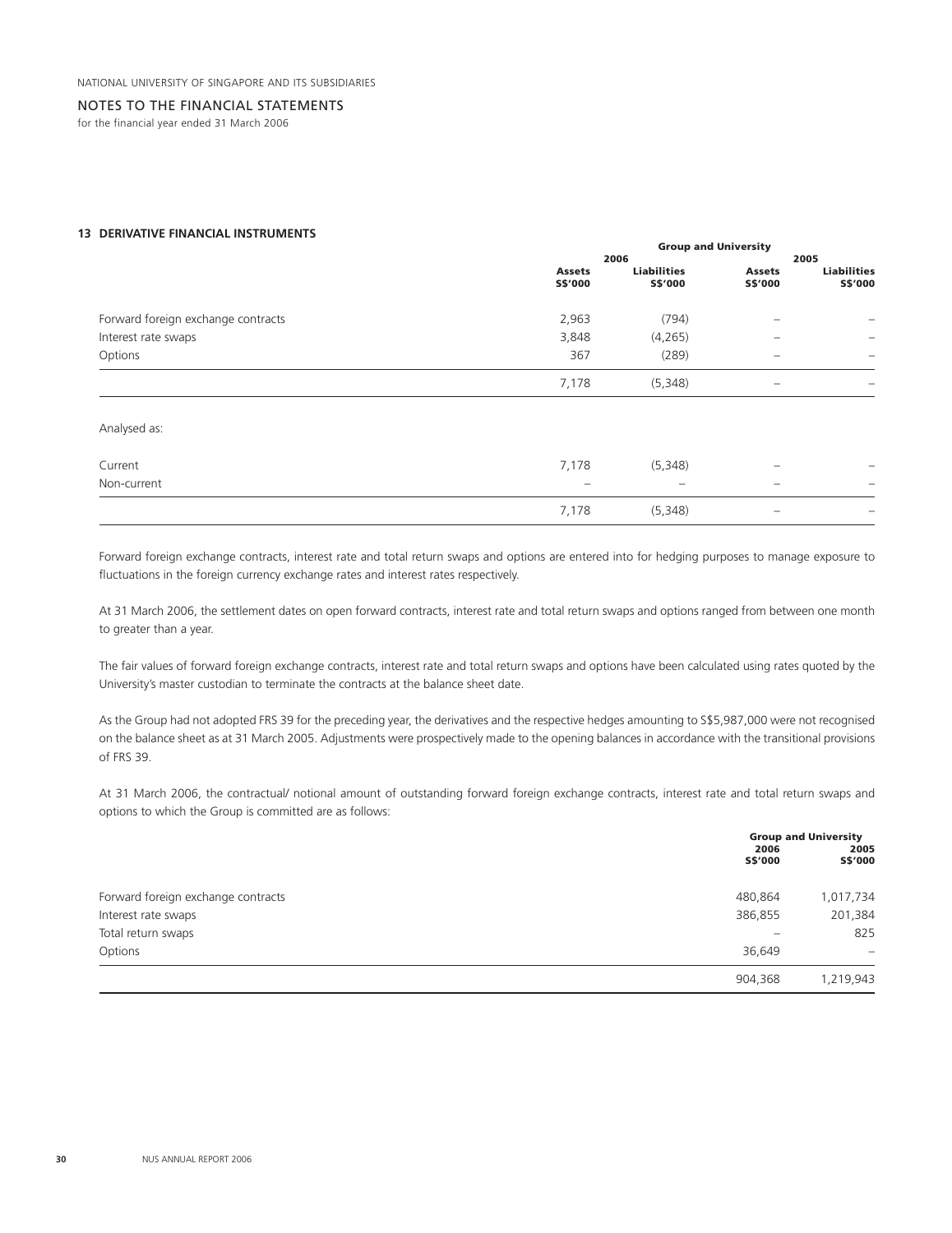for the financial year ended 31 March 2006

# **14 MOVEMENTS IN FAIR VALUE OF INVESTMENTS AND DERIVATIVE FINANCIAL INSTRUMENTS (For Information Only)**

|                                                                              |                        | Group                  |                          | <b>University</b>      |  |
|------------------------------------------------------------------------------|------------------------|------------------------|--------------------------|------------------------|--|
|                                                                              | 2006<br><b>S\$'000</b> | 2005<br><b>S\$'000</b> | 2006<br><b>S\$'000</b>   | 2005<br><b>S\$'000</b> |  |
| <b>Non-current investments</b>                                               |                        |                        |                          |                        |  |
| Fair value at the beginning of the year                                      | 500,535                | 494,599                | 498,038                  | 493,032                |  |
| Increase due to net purchases                                                | 1,537                  | 50,672                 | 614                      | 49,742                 |  |
| Decrease due to reclassification to associated company on consolidation      | (289)                  |                        |                          |                        |  |
| Decrease due to reclassification                                             | (491, 362)             | (47,500)               | (491, 362)               | (47, 500)              |  |
| Realised loss on sale of investments                                         | (9)                    | (9,006)                | (9)                      | (9,006)                |  |
| Impairment loss                                                              | (2, 262)               |                        | $\overline{\phantom{0}}$ |                        |  |
| (Loss)/Gain arising from changes in fair values                              | (1,746)                | 11,770                 | (1,746)                  | 11,770                 |  |
| Fair value at the end of the year                                            | 6,404                  | 500,535                | 5,535                    | 498,038                |  |
| <b>Current investments</b>                                                   |                        |                        |                          |                        |  |
| Fair value at the beginning of the year                                      | 814,729                | 696,204                | 814,729                  | 696,204                |  |
| Fair value at the beginning of the year for derivative financial instruments | (5,987)                |                        | (5,987)                  |                        |  |
| Increase/(decrease) due to net purchases/(disposals)                         | (230, 377)             | 54,144                 | (230, 377)               | 54,144                 |  |
| Decrease due to reclassification to associated company                       |                        |                        |                          |                        |  |
| Increase due to reclassification from non-current investments                | 491,362                | 47,500                 | 491,362                  | 47,500                 |  |
| Realised loss on sale of investments                                         | (3,369)                | (12, 204)              | (3,369)                  | (12, 204)              |  |
| Gain arising from changes in fair values                                     | 72,773                 | 29,085                 | 72,773                   | 29,085                 |  |
| Fair value at the end of the year                                            | 1,139,131              | 814,729                | 1,139,131                | 814,729                |  |
| Total                                                                        |                        |                        |                          |                        |  |
| Fair value at the beginning of the year                                      | 1,315,264              | 1,190,803              | 1,312,767                | 1,189,236              |  |
| Fair value at the beginning of the year for derivative financial instruments | (5,987)                |                        | (5,987)                  |                        |  |
| Increase/(decrease) due to net purchases/(disposals)                         | (228, 840)             | 104,816                | (229, 763)               | 103,886                |  |
| Decrease due to reclassification to associated company                       | (289)                  |                        |                          |                        |  |
| Realised loss on sale of investments                                         | (3,378)                | (21, 210)              | (3,378)                  | (21, 210)              |  |
| Impairment loss                                                              | (2,262)                |                        |                          |                        |  |
| Gain arising from changes in fair values                                     | 71,027                 | 40,855                 | 71,027                   | 40,855                 |  |
| Fair value at the end of the year                                            | 1,145,535              | 1,315,264              | 1,144,666                | 1,312,767              |  |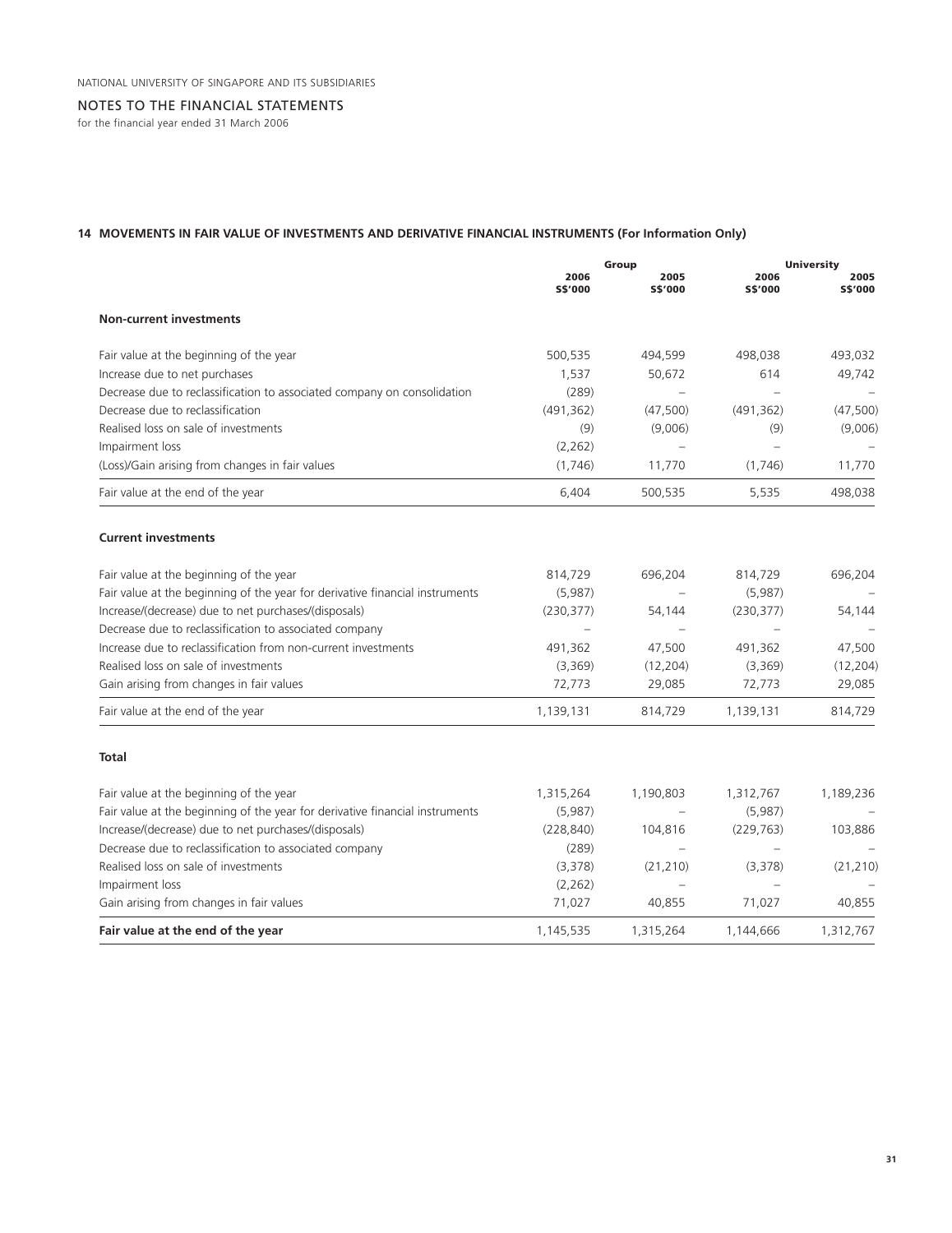for the financial year ended 31 March 2006

### **15 STUDENT LOANS**

|                                                       | 2006<br><b>S\$'000</b> | <b>Group and University</b><br>2005<br><b>S\$'000</b> |
|-------------------------------------------------------|------------------------|-------------------------------------------------------|
| Student tuition fee loans (a)                         | 167,949                | 162,665                                               |
| Study loans (a)                                       | 38,112                 | 33,791                                                |
| Notebook computer loans (b)                           | 15,576                 | 16,957                                                |
| Other student loans (c)                               | 1,464                  | 1,242                                                 |
|                                                       | 223,101                | 214,655                                               |
| Represented by:                                       |                        |                                                       |
| Amount repayable within 12 months - current assets    | 49,590                 | 48,535                                                |
| Amount repayable after 12 months - non current assets | 173,511                | 166,120                                               |
|                                                       | 223,101                | 214,655                                               |

(a) The student tuition fee and study loans are repayable with interest at 4.750% (2005: 4.750%) per annum by monthly instalments, over periods up to 20 years.

(b) The interest-free notebook computer loans to students are repayable by monthly instalments, over periods up to 2.5 years.

(c) The other student loans are interest-free and repayable by monthly instalments, over periods up to 5 years.

### Secured Assets

The student loans are unsecured.

### Fair values

Student tuition fee loans and study loans are disbursed from advances from the government.

There are no significant differences between fair values and carrying amounts of the above loans.

### **16 LONG-TERM LOAN TO SUBSIDIARY COMPANY AND AMOUNTS OWING BY/TO SUBSIDIARY/ASSOCIATED COMPANY**

The long-term loan to subsidiary company is unsecured, interest-free and not expected to be repaid within the next twelve months. The amounts owing by/to subsidiary/associated company are unsecured, interest-free and repayable upon demand.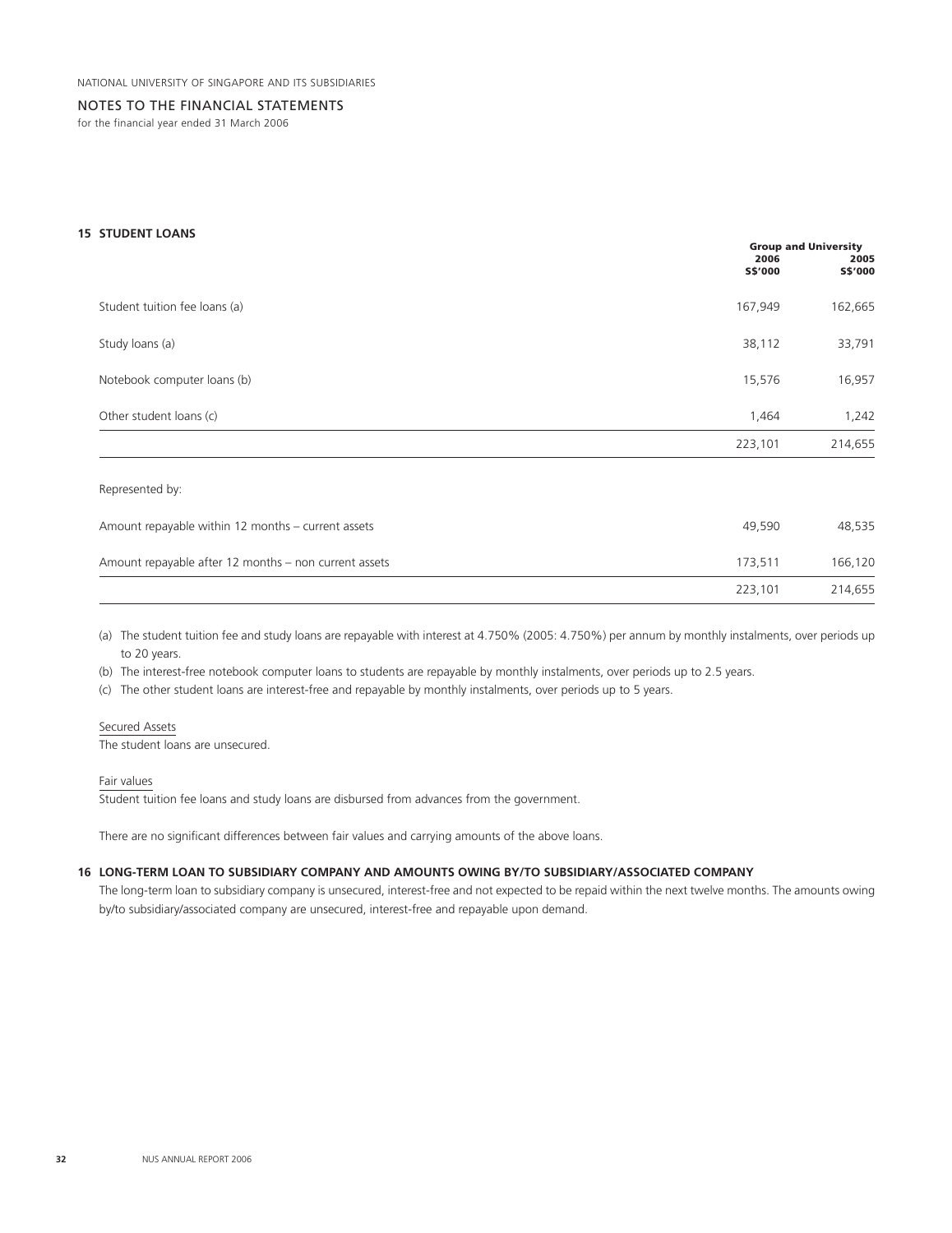for the financial year ended 31 March 2006

### **17 DEBTORS**

|                                      | Group                  |                        |                 | <b>University</b>      |  |
|--------------------------------------|------------------------|------------------------|-----------------|------------------------|--|
|                                      | 2006<br><b>S\$'000</b> | 2005<br><b>S\$'000</b> | 2006<br>S\$'000 | 2005<br><b>S\$'000</b> |  |
| Grants receivable                    | 333,725                | 84,753                 | 333,725         | 84,753                 |  |
| Trade debtors                        | 21,754                 | 17,931                 | 20,210          | 17,607                 |  |
| Interest receivable                  | 12,938                 | 9,768                  | 12,938          | 9,768                  |  |
| Receivables from sale of investments | 28,399                 | 2,895                  | 28,399          | 2,895                  |  |
| Others                               | 11,350                 | 10.366                 | 11,082          | 9,680                  |  |
|                                      | 408,166                | 125,713                | 406,354         | 124,703                |  |

Debtors that are not denominated in the functional currencies of the respective entities are as follows:

|                       | Group                  |                          |                          | <b>University</b>        |  |
|-----------------------|------------------------|--------------------------|--------------------------|--------------------------|--|
|                       | 2006<br><b>S\$'000</b> | 2005<br><b>S\$'000</b>   | 2006<br><b>S\$'000</b>   | 2005<br><b>S\$'000</b>   |  |
| United States dollars | 25,896                 | 2,372                    | 25,854                   | 2,006                    |  |
| Sterling pound        | 968                    | 28                       | 968                      | 28                       |  |
| Euro dollars          | 1,740                  | 325                      | 1,740                    | 325                      |  |
| Japanese yen          | 734                    | $\qquad \qquad -$        | 734                      | $\overline{\phantom{m}}$ |  |
| Swedish krona         |                        | 536                      | $\overline{\phantom{m}}$ | 536                      |  |
| Swiss Franc           | 233                    | $\overline{\phantom{m}}$ | 233                      | $\overline{\phantom{m}}$ |  |
|                       | 29,571                 | 3,261                    | 29,529                   | 2,895                    |  |

# **18 DEPOSITS AND PREPAYMENTS**

|                              | Group          |                | <b>University</b> |                |
|------------------------------|----------------|----------------|-------------------|----------------|
|                              | 2006           | 2005           | 2006              | 2005           |
|                              | <b>S\$'000</b> | <b>S\$'000</b> | <b>S\$'000</b>    | <b>S\$'000</b> |
| Deposits paid                | 537            | 455            | 507               | 379            |
| Prepayments for fixed assets | 4,168          | 1.177          | 4,146             | 1,177          |
| Other prepayments            | 9,576          | 7.044          | 9,536             | 6,789          |
|                              | 14,281         | 8,676          | 14,189            | 8,345          |

Deposits and prepayments that are not denominated in the functional currencies of the respective entities are as follows:

|                       |                        | Group                    |                        | <b>University</b>        |  |
|-----------------------|------------------------|--------------------------|------------------------|--------------------------|--|
|                       | 2006<br><b>S\$'000</b> | 2005<br><b>S\$'000</b>   | 2006<br><b>S\$'000</b> | 2005<br>S\$'000          |  |
| United States dollars | 5,149                  | 37                       | 5,114                  | $\overline{\phantom{0}}$ |  |
| Sterling pound        | 10                     | $\overline{\phantom{m}}$ | 10                     |                          |  |
| Euro dollars          | 2,832                  | $\overline{\phantom{m}}$ | 2,832                  | $\overline{\phantom{0}}$ |  |
|                       | 7,991                  | 37                       | 7,956                  | $\overline{\phantom{0}}$ |  |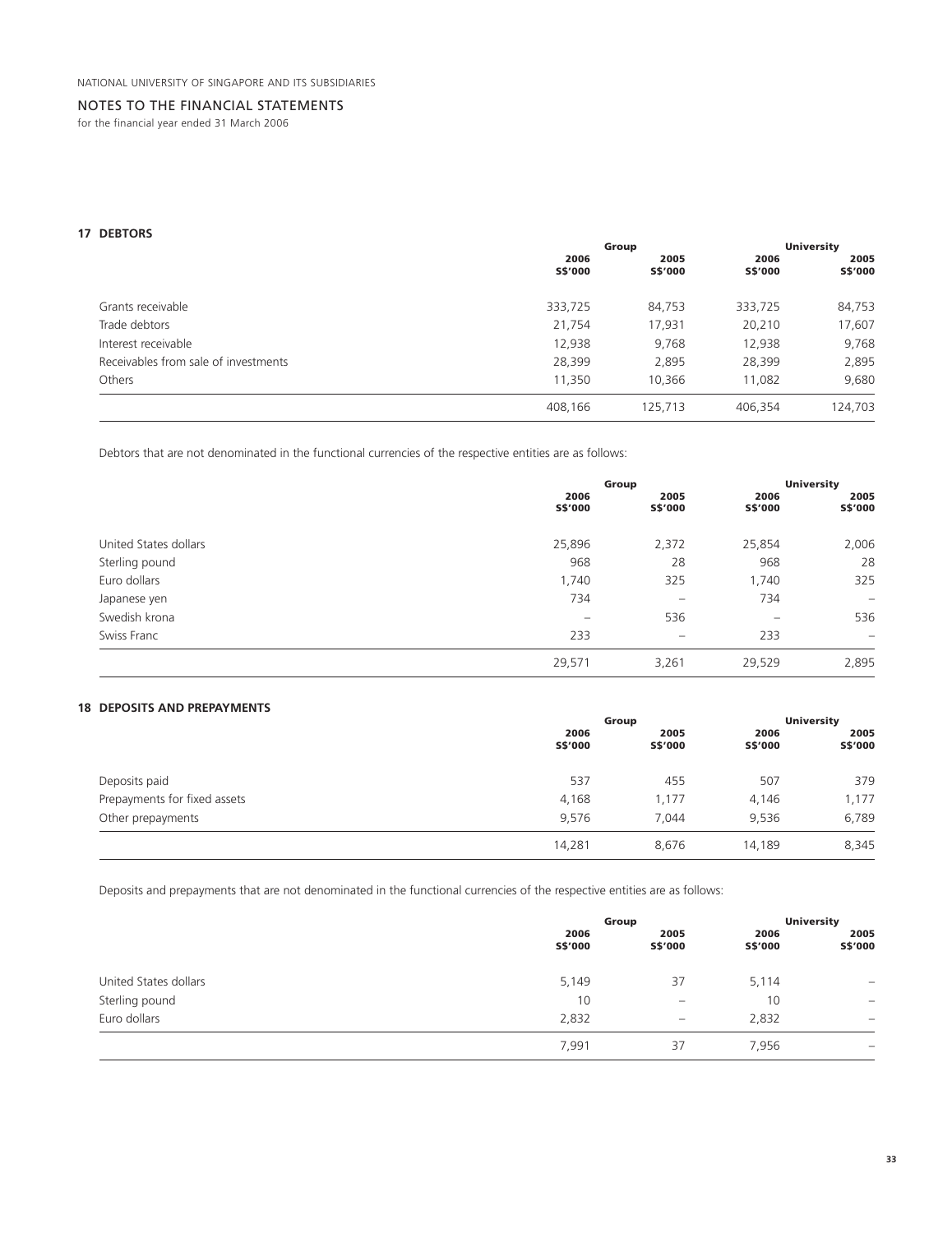for the financial year ended 31 March 2006

### **19 FIXED DEPOSITS**

The effective interest rates of fixed deposits at the balance sheet date are 1.84% to 3.385% (2005: 0.875% to 2.13%) and for the average tenor of 6 months. The carrying amounts of the fixed deposits approximate their fair values.

Fixed deposits that are not denominated in the functional currencies of the respective entities are as follows:

|                       |                        | Group                  |                        | <b>University</b>      |  |
|-----------------------|------------------------|------------------------|------------------------|------------------------|--|
|                       | 2006<br><b>S\$'000</b> | 2005<br><b>S\$'000</b> | 2006<br><b>S\$'000</b> | 2005<br><b>S\$'000</b> |  |
| United States dollars | 22,346                 | 13,957                 | 22,346                 | 3,957                  |  |

### **20 CASH AND BANK BALANCES**

The carrying amounts of the cash and bank balances approximates their fair values.

Cash and bank balances that are not denominated in the functional currencies of the respective entities are as follows:

|                       | Group          |                | <b>University</b> |                |
|-----------------------|----------------|----------------|-------------------|----------------|
|                       | 2006           | 2005           | 2006              | 2005           |
|                       | <b>S\$'000</b> | <b>S\$'000</b> | <b>S\$'000</b>    | <b>S\$'000</b> |
| United States dollars | 1,929          | 6,504          | 1,323             | 6,134          |
| Sterling pounds       | 1,379          | 744            | 1,379             | 744            |
| Euro dollars          | 4,013          | 4,570          | 4,013             | 4,570          |
| Japanese yen          | 284            | 828            | 284               | 828            |
| Swiss franc           | 57             | 18             | 57                | 18             |
| Canadian dollars      | 82             | 664            | 82                | 664            |
| Australian dollars    | 349            | 63             | 349               | 63             |
| Others                | 334            | 200            | 334               | 200            |
|                       | 8,427          | 13,591         | 7,821             | 13,221         |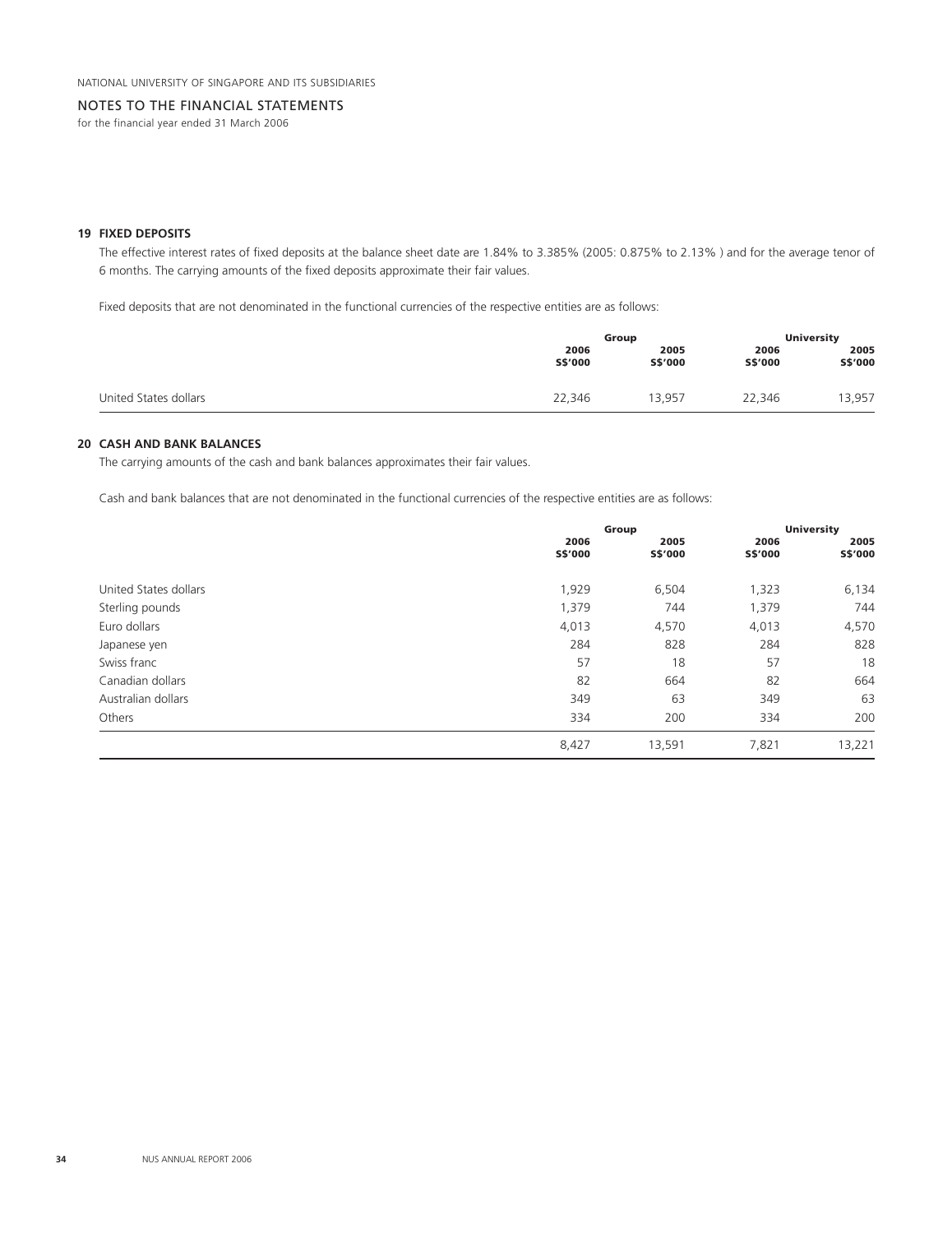for the financial year ended 31 March 2006

### **21 CREDITORS AND ACCRUED EXPENSES**

|                    |                        | Group                    |                          | <b>University</b>      |
|--------------------|------------------------|--------------------------|--------------------------|------------------------|
|                    | 2006<br><b>S\$'000</b> | 2005<br><b>S\$'000</b>   | 2006<br><b>S\$'000</b>   | 2005<br><b>S\$'000</b> |
| Creditors          | 91,366                 | 56,097                   | 90,447                   | 56,055                 |
| Accrued expenses   | 104,068                | 97,081                   | 104,061                  | 97,034                 |
| Income tax payable | 6                      | $\overline{\phantom{m}}$ | $\overline{\phantom{a}}$ | $\qquad \qquad -$      |
| Deposits received  | 2,212                  | 1.873                    | 2,212                    | 1,873                  |
|                    | 197,652                | 155,051                  | 196,720                  | 154,962                |

Creditors and accrued expenses that are not denominated in the functional currencies of the respective entities are as follows:

|                       | Group                  |                        | <b>University</b>      |                          |
|-----------------------|------------------------|------------------------|------------------------|--------------------------|
|                       | 2006<br><b>S\$'000</b> | 2005<br><b>S\$'000</b> | 2006<br><b>S\$'000</b> | 2005<br><b>S\$'000</b>   |
| United States dollars | 21,884                 | 26,452                 | 21,771                 | 26,441                   |
| Sterling pounds       | 1,313                  | 8,837                  | 1,313                  | 8,837                    |
| Euro dollars          | 20,561                 | 2,719                  | 20,561                 | 2,719                    |
| Japanese yen          | 13,636                 | 6,821                  | 13,636                 | 6,821                    |
| Australian dollars    | 2,215                  | $\qquad \qquad -$      | 2,215                  | $\overline{\phantom{m}}$ |
| Others                | 2,069                  | $\qquad \qquad -$      | 2,069                  | $\overline{\phantom{0}}$ |
|                       | 61,678                 | 44,829                 | 61,565                 | 44,818                   |

# **22 LONG-TERM LOAN**

The unsecured interest-free loan was provided by the Agency for Science, Technology & Research to finance the construction of a building extension. It is repayable from the rental income derived from the leasing of the extension.

|                                   |                          | <b>Group and University</b> |  |
|-----------------------------------|--------------------------|-----------------------------|--|
|                                   | 2006<br><b>S\$'000</b>   | 2005<br><b>S\$'000</b>      |  |
| Amount repayable within 12 months | 609                      | 821                         |  |
| Amount repayable after 12 months  | $\overline{\phantom{a}}$ | 609                         |  |
|                                   | 609                      | 1.430                       |  |

The fair value of the long-term loan is S\$585,000 (2005: S\$1,371,000). The fair value is calculated based on discounted cash flows using a discount rate that approximates the borrowing rate which the management expects to be available to the University at balance sheet date.

The maturity of the amount repayable after 12 months is as follows:

|                       |                 | <b>Group and University</b> |  |
|-----------------------|-----------------|-----------------------------|--|
|                       | 2006<br>S\$'000 | 2005<br><b>S\$'000</b>      |  |
|                       |                 |                             |  |
| Between 1 and 2 years |                 | 609                         |  |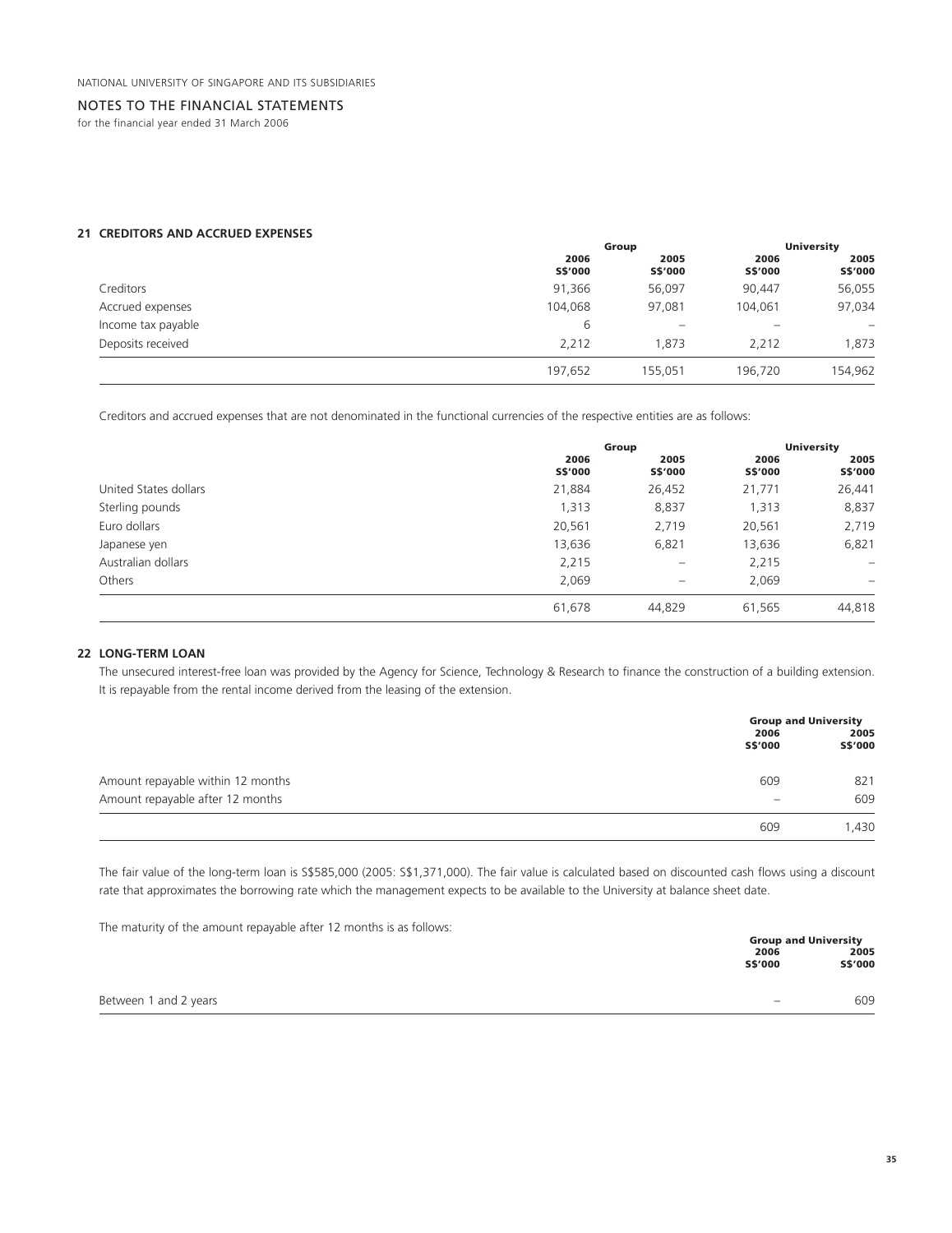for the financial year ended 31 March 2006

### **23 DEFERRED CAPITAL GRANTS**

|                                                            |                        | Group           |                        | <b>University</b>      |  |
|------------------------------------------------------------|------------------------|-----------------|------------------------|------------------------|--|
|                                                            | 2006<br><b>S\$'000</b> | 2005<br>S\$'000 | 2006<br><b>S\$'000</b> | 2005<br><b>S\$'000</b> |  |
| Government and Agency for Science, Technology & Research   |                        |                 |                        |                        |  |
| Balance as at 1 April                                      | 1,192,317              | 1,143,794       | 1,192,177              | 1,143,794              |  |
| Capital grants utilised during the year                    | 66,940                 | 151,668         | 66,204                 | 151,513                |  |
| Amount transferred from operating grants (Note 30)         | 107,426                | 39,743          | 107,426                | 39,743                 |  |
| Amount reclassified from Deferred Capital Grants - Others  |                        | 36              |                        | 36                     |  |
| Amount reclassified from self-financing funds              | 41                     | 40              | 41                     | 40                     |  |
| Amount reclassified from Accumulated Surplus               | 2,625                  | 72              | 2,625                  | 72                     |  |
|                                                            | 1,369,349              | 1,335,353       | 1,368,473              | 1,335,198              |  |
| Deferred capital grants amortised                          | (169, 904)             | (143, 036)      | (169, 772)             | (143, 021)             |  |
| Deferred capital grants transferred to MOE                 | (16,994)               |                 | (16,994)               |                        |  |
| Balance as at 31 March                                     | 1,182,451              | 1,192,317       | 1,181,707              | 1,192,177              |  |
| <b>Others</b>                                              |                        |                 |                        |                        |  |
| Balance as at 1 April                                      | 145,053                | 152,450         | 145,053                | 152,450                |  |
| Capital grants utilised during the year and donated assets | 5,877                  | 574             | 5,795                  | 574                    |  |
| Amount transferred from operating grants (Note 30)         | 2,191                  | 1,804           | 2,191                  | 1,804                  |  |
| Amount transferred from Accumulated Surplus                | 2,615                  | 3,635           | 2,615                  | 3,635                  |  |
| Amount reclassified to Deferred Capital Grant - Government |                        | (36)            |                        | (36)                   |  |
| Amount reclassified to self-financing funds                |                        | (9)             |                        | (9)                    |  |
|                                                            | 155,736                | 158,418         | 155,654                | 158,418                |  |
| Deferred capital grants amortised                          | (12, 644)              | (13, 365)       | (12, 637)              | (13, 365)              |  |
| Balance as at 31 March                                     | 143,092                | 145,053         | 143,017                | 145,053                |  |
| Total Deferred Capital Grants balance as at 31 March       | 1,325,543              | 1,337,370       | 1,324,724              | 1,337,230              |  |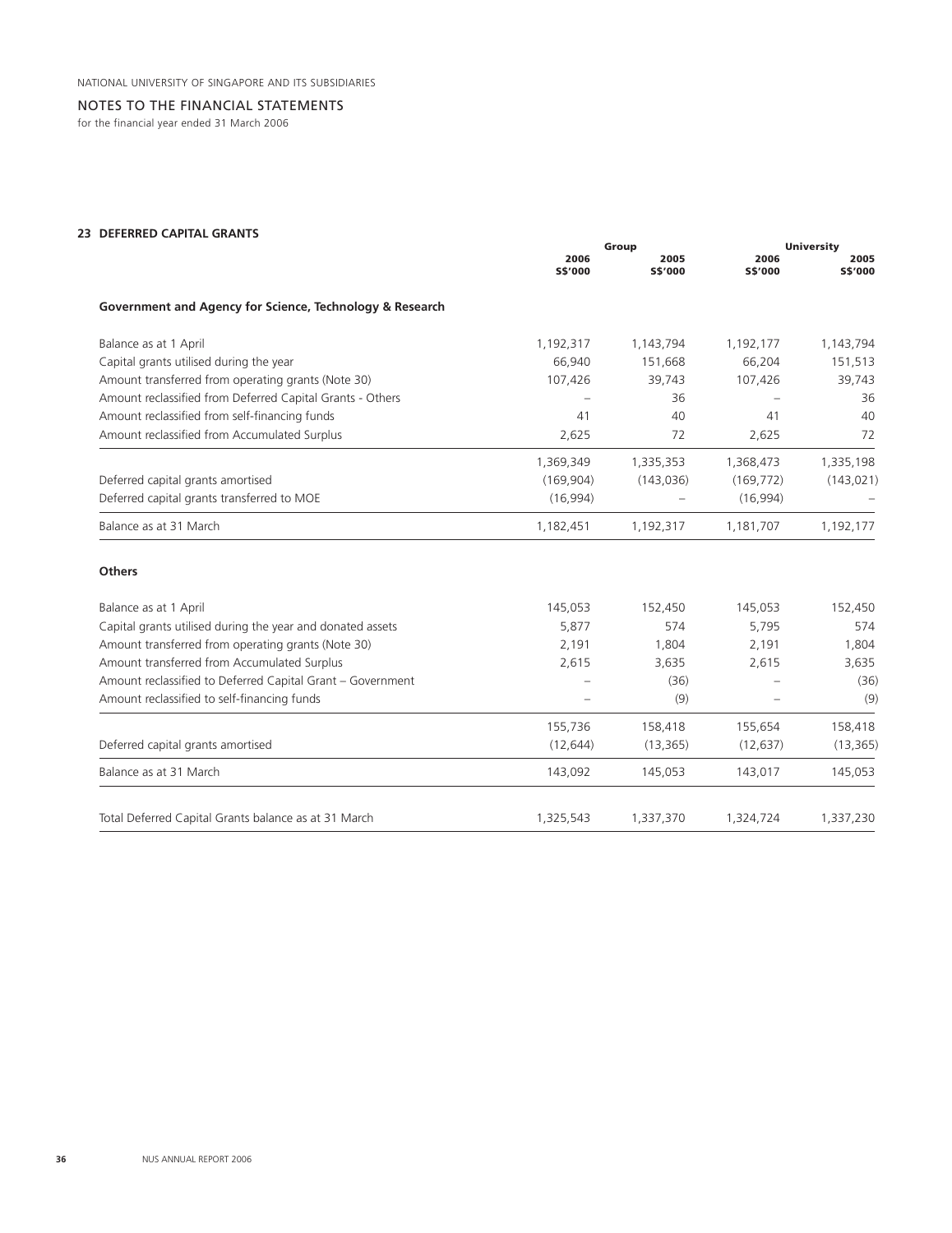for the financial year ended 31 March 2006

### **24 ADVANCES FROM THE GOVERNMENT FOR STUDENT LOANS**

|                                                      | 2006<br><b>S\$'000</b>   | <b>Group and University</b><br>2005<br><b>S\$'000</b> |  |
|------------------------------------------------------|--------------------------|-------------------------------------------------------|--|
| Balance as at 1 April                                | 200,519                  | 196,256                                               |  |
| Advances received from government during the year    | 6,500                    | 4,277                                                 |  |
|                                                      | 207,019                  | 200,533                                               |  |
| Advances repaid to government during the year        | $\overline{\phantom{0}}$ | $\overline{\phantom{0}}$                              |  |
| Miscellaneous expenditure                            | (53)                     | (14)                                                  |  |
|                                                      | (53)                     | (14)                                                  |  |
| Balance as at 31 March                               | 206,966                  | 200,519                                               |  |
| Represented by:                                      |                          |                                                       |  |
| Student tuition fee loans                            | 167,949                  | 162,665                                               |  |
| Study loans                                          | 38,112                   | 33,791                                                |  |
| Pooled investments, fixed deposits and bank balances | 905                      | 4,063                                                 |  |
|                                                      | 206,966                  | 200,519                                               |  |

The advances from the government are for the purpose of extending loans to students mainly to assist them in paying their tuition fees. They are unsecured and repayable following the collection of the underlying loans (including interest as described in Note 15) by the University to the students. The carrying amount of the advances approximate the fair value.

# **25 OTHER INCOME**

|                                                   | Group                  |                        |                        | <b>University</b>      |
|---------------------------------------------------|------------------------|------------------------|------------------------|------------------------|
|                                                   | 2006<br><b>S\$'000</b> | 2005<br><b>S\$'000</b> | 2006<br><b>S\$'000</b> | 2005<br><b>S\$'000</b> |
| Courses and conference fees                       | 20,800                 | 16,137                 | 19,476                 | 16,137                 |
| Clinical fees/consultancy fees                    | 14,951                 | 15,128                 | 14,951                 | 15,128                 |
| <b>Donations</b>                                  | 111,628                | 48,759                 | 111,329                | 48,759                 |
| Rental income and student hostel residential fees | 29,500                 | 27.964                 | 29,426                 | 27,964                 |
| Others                                            | 28.274                 | 27.466                 | 27.420                 | 25,595                 |
|                                                   | 205,153                | 135.454                | 202,602                | 133,583                |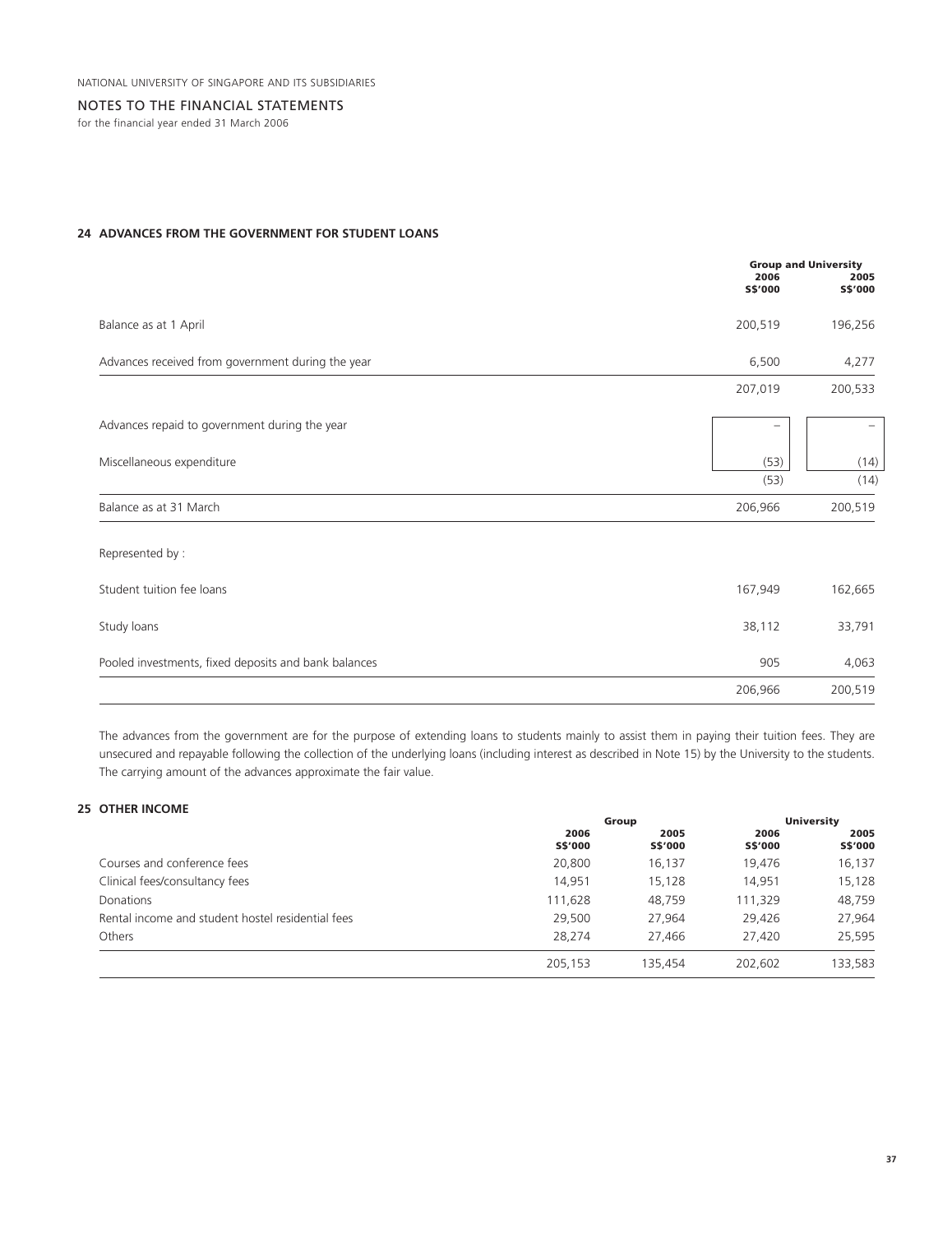for the financial year ended 31 March 2006

### **26 EXPENDITURE ON MANPOWER**

|                                            | Group           |                        | <b>University</b>      |                        |
|--------------------------------------------|-----------------|------------------------|------------------------|------------------------|
|                                            | 2006<br>S\$'000 | 2005<br><b>S\$'000</b> | 2006<br><b>S\$'000</b> | 2005<br><b>S\$'000</b> |
| Wages and salaries                         | 499.732         | 475,007                | 495.643                | 474,226                |
| Employer's contribution to Provident Funds | 32,637          | 33,605                 | 32,294                 | 33,531                 |
| Other staff benefits                       | 3.438           | 7.185                  | 3.164                  | 7,164                  |
|                                            | 535,807         | 515,797                | 531,101                | 514,921                |

# **27 KEY MANAGEMENT PERSONNEL COMPENSATION**

The compensation for fifteen (2005: fourteen) and twelve (2005: eleven) key management personnel of the Group and the University respectively, are as follows:

|                          | Group                  |                        |                          | <b>University</b>      |  |
|--------------------------|------------------------|------------------------|--------------------------|------------------------|--|
|                          | 2006<br><b>S\$'000</b> | 2005<br><b>S\$'000</b> | 2006<br><b>S\$'000</b>   | 2005<br><b>S\$'000</b> |  |
| Short-term benefits      | 5,305                  | 4,325                  | 4,729                    | 4,093                  |  |
| Post-employment benefits | 106                    | 144                    | 82                       | 139                    |  |
| Other long-term benefits |                        | $\hspace{0.05cm}$      | $\overline{\phantom{a}}$ |                        |  |
|                          | 5,411                  | 4,469                  | 4,811                    | 4,232                  |  |

# **28 INVESTMENT INCOME**

|                                                                                        | Group                  |                        | <b>University</b>      |                 |
|----------------------------------------------------------------------------------------|------------------------|------------------------|------------------------|-----------------|
|                                                                                        | 2006<br><b>S\$'000</b> | 2005<br><b>S\$'000</b> | 2006<br><b>S\$'000</b> | 2005<br>S\$'000 |
| Interest income:                                                                       |                        |                        |                        |                 |
| Government bonds                                                                       | 13,881                 | 13,422                 | 13,881                 | 13,422          |
| Bonds/loan stocks in corporations/associated company                                   | 11,050                 | 12,733                 | 11,050                 | 12,733          |
| Fixed deposits and bank current accounts                                               | 25,577                 | 9,010                  | 25,538                 | 9,010           |
|                                                                                        | 50,508                 | 35,165                 | 50,469                 | 35,165          |
| Dividend income:                                                                       |                        |                        |                        |                 |
| Quoted equity shares                                                                   | 17,215                 | 18,494                 | 17,215                 | 18,494          |
| Unquoted equity shares                                                                 | 244                    | 905                    | 244                    | 905             |
|                                                                                        | 17,459                 | 19,399                 | 17,459                 | 19,399          |
| Net (loss)/profit on sale of investments                                               | (3,378)                | 21,210                 | (3,378)                | 21,210          |
| Transfer from investment revaluation reserve on sale of available-for-sale investments | 15,729                 |                        | 15,729                 |                 |
| Net foreign currency exchange adjustment gains                                         | 11,586                 | 3,895                  | 11,586                 | 3,895           |
| Impairment loss on Savu Investments Ltd                                                |                        |                        | (12, 493)              | (9,448)         |
| Impairment loss on investments                                                         | (2,262)                |                        |                        |                 |
| Capitalised expenses written off on Savu investments Ltd                               |                        | (1, 342)               |                        |                 |
|                                                                                        | 89,642                 | 78,327                 | 79,372                 | 70,221          |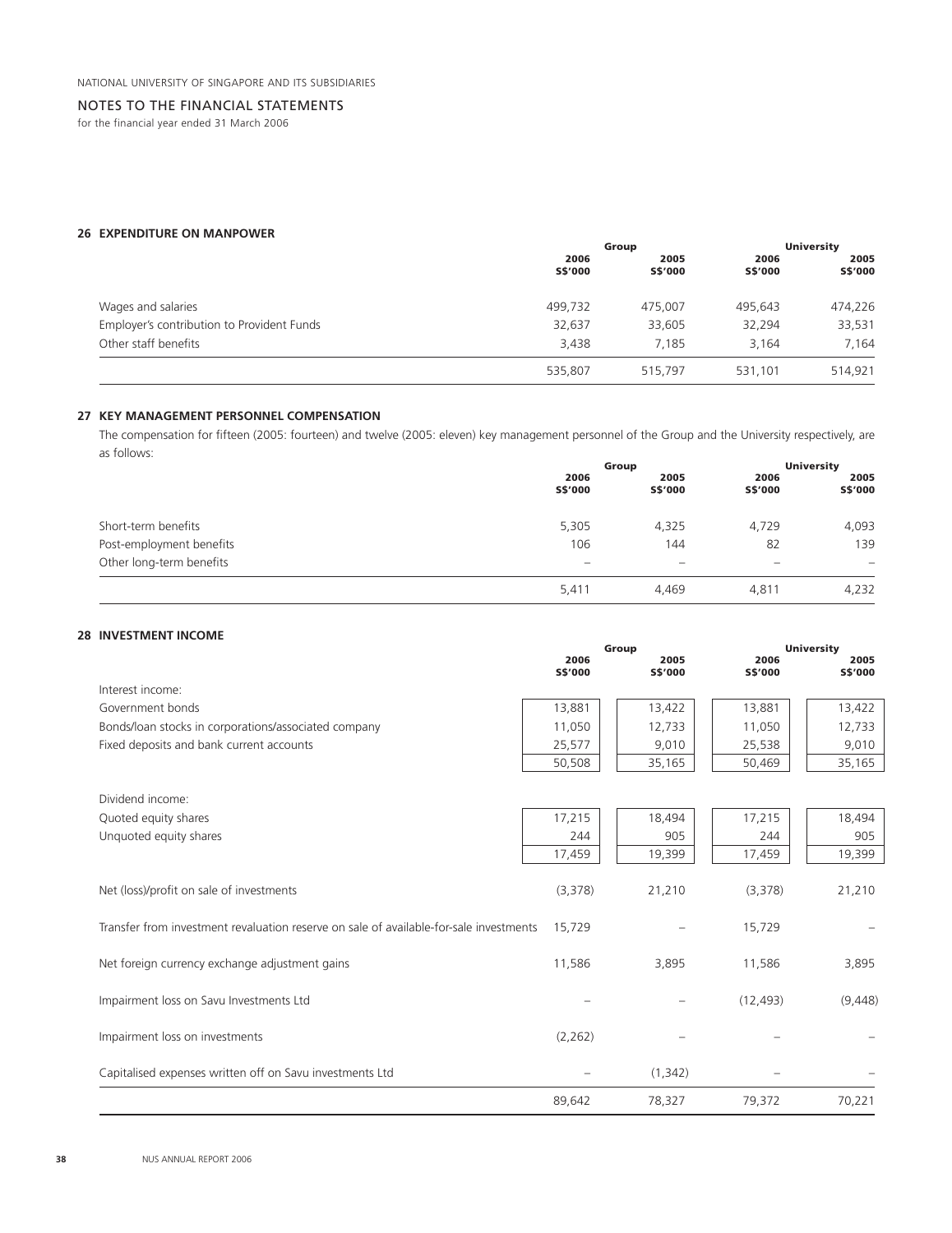for the financial year ended 31 March 2006

# **29 (DEFICIT)/SURPLUS BEFORE GRANTS**

This is arrived at after charging/(crediting):

|                                                | Group                  |                        | University             |                        |
|------------------------------------------------|------------------------|------------------------|------------------------|------------------------|
|                                                | 2006<br><b>S\$'000</b> | 2005<br><b>S\$'000</b> | 2006<br><b>S\$'000</b> | 2005<br><b>S\$'000</b> |
| Bad and doubtful debts                         | 634                    | 190                    | 563                    | 190                    |
| Rental expenses                                | 3,242                  | 1,944                  | 3.107                  | 1,944                  |
| Loss on disposal of fixed assets               | .064                   | 919                    | 1.064                  | 915                    |
| Impairment loss on fixed assets                | 3.824                  |                        | 3.824                  | $\qquad \qquad -$      |
| Net foreign currency exchange adjustment gains | (11, 586)              | (3,902)                | (11, 586)              | (3,902)                |
| Research and development costs                 | 160,671                | 109.475                | 160,671                | 109,475                |
|                                                |                        |                        |                        |                        |

# **30 OPERATING GRANTS**

|                                                                  |                        | Group                  | <b>University</b>      |                        |
|------------------------------------------------------------------|------------------------|------------------------|------------------------|------------------------|
|                                                                  | 2006<br><b>S\$'000</b> | 2005<br><b>S\$'000</b> | 2006<br><b>S\$'000</b> | 2005<br><b>S\$'000</b> |
| (a) Operating Grants (Government)                                |                        |                        |                        |                        |
| Operating grants utilised during the year                        | 675,920                | 623,284                | 672,586                | 623,284                |
| Amount transferred to deferred capital grants                    | (97, 025)              | (28, 665)              | (97, 025)              | (28, 665)              |
|                                                                  |                        | 594,619                | 575,561                | 594,619                |
|                                                                  | 578,895                |                        |                        |                        |
| (b) Operating Grants (Agency for Science, Technology & Research) |                        |                        |                        |                        |
| Operating grants utilised during the year                        | 64,037                 | 64,126                 | 63,970                 | 64,126                 |
| Amount transferred to deferred capital grants                    | (10, 401)              | (11,078)               | (10, 401)              | (11, 078)              |

|                                               | 43.491   | 40.049  | 43.276  | 39,952 |
|-----------------------------------------------|----------|---------|---------|--------|
| Amount transferred to deferred capital grants | (2, 191) | (1.804) | (2.191) | ,804)  |
| Operating grants utilised during the year     | 45.682   | 41.853  | 45,467  | 41.756 |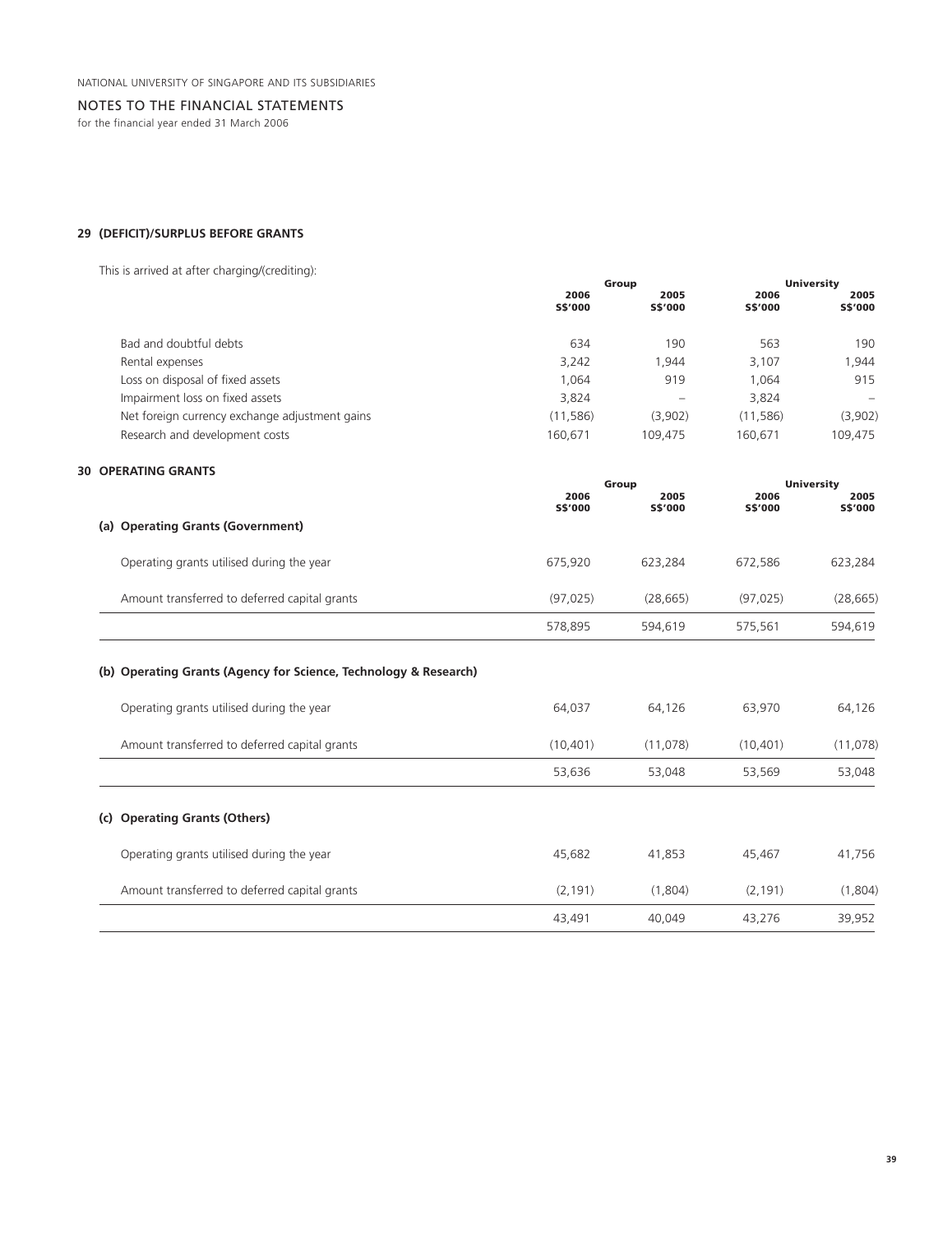for the financial year ended 31 March 2006

## **31 INCOME TAX**

|                                            | Group                  |                        | <b>University</b>        |                        |
|--------------------------------------------|------------------------|------------------------|--------------------------|------------------------|
|                                            | 2006<br><b>S\$'000</b> | 2005<br><b>S\$'000</b> | 2006<br><b>S\$'000</b>   | 2005<br><b>S\$'000</b> |
| Tax attributable to results is made up of: |                        |                        |                          |                        |
| Current income tax                         | 6                      |                        |                          |                        |
| Over provision in prior financial years    | $\hspace{0.05cm}$      | (1)                    | $\overline{\phantom{a}}$ |                        |
|                                            | 6                      | $\left( \right)$       |                          |                        |

Income tax varied from the amount of income tax determined by applying the Singapore income tax rate of 20% (2005: 20%) to surplus before income tax as a result of the following differences:

|                                             | Group                  |                        | <b>University</b>      |                        |  |
|---------------------------------------------|------------------------|------------------------|------------------------|------------------------|--|
|                                             | 2006<br><b>S\$'000</b> | 2005<br><b>S\$'000</b> | 2006<br><b>S\$'000</b> | 2005<br><b>S\$'000</b> |  |
| Surplus before income tax                   | 250,940                | 174.785                | 250.469                | 177,191                |  |
| Income tax calculated at statutory tax rate | 50,188                 | 34,957                 | 50.094                 | 35,438                 |  |
| Deferred tax asset not recognised           | (4)                    | 17                     |                        |                        |  |
| Tax exemption                               | (50, 178)              | (34, 975)              | (50,094)               | (35, 438)              |  |
| Over provision in prior financial years     |                        | (1)                    |                        |                        |  |
| Others                                      |                        |                        | -                      |                        |  |
|                                             | 6                      | (1)                    | -                      |                        |  |

There is no provision for income tax for the University as its income is tax exempt under Section 13M of the Singapore Income Tax Act, subject to the fulfilment of certain conditions imposed by the Act. The approval for the waiver of the fulfilment of these conditions has to be obtained from the Singapore tax authority on a yearly basis.

The University has obtained waiver up to the year of assessment 2005. The University has not included any possible tax consequences that might result if approval for waiver is not received for subsequent years of assessment.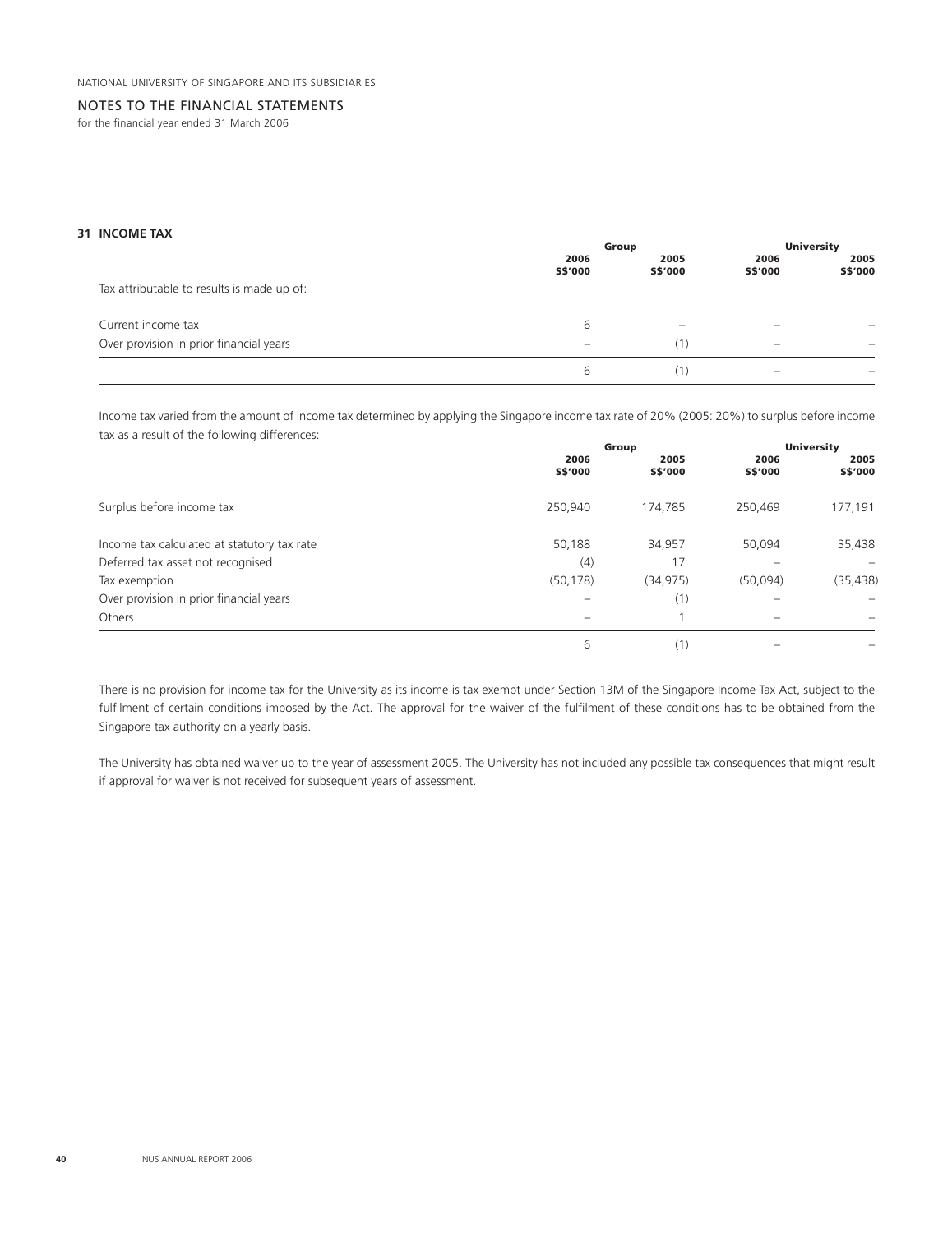for the financial year ended 31 March 2006

### **32 SURPLUS FOR THE YEAR**

The net surplus for the year in the Income and Expenditure Statement of the University of S\$250,469,000 (2005: \$177,191,000) includes the following:

|                                                                                    |                        | <b>University</b>      |
|------------------------------------------------------------------------------------|------------------------|------------------------|
|                                                                                    | 2006<br><b>S\$'000</b> | 2005<br><b>S\$'000</b> |
| Non-endowed donations for specific purposes<br>Change in fair value of investments | 111,329                | 48,759                 |
|                                                                                    | 72,773                 |                        |
|                                                                                    | 184,102                | 48,759                 |
| And before setting aside funds for:                                                |                        |                        |
| Transfer to Capital Preservation Account<br>$\overline{\phantom{a}}$               | 8,239                  |                        |
| - Transfers to Deferred Capital Grant and Endowment Funds                          | 12,124                 | 2,838                  |
|                                                                                    | 20,363                 | 2,838                  |

The balance has been committed for various expenditures and initiatives.

# **33 CAPITAL COMMITMENTS**

Commitments by the Group in respect of equipment and expansion of the facilities, not provided for in the financial statements, are as follows :

|                                       |                 | Group                  |                        | <b>University</b>      |  |
|---------------------------------------|-----------------|------------------------|------------------------|------------------------|--|
|                                       | 2006<br>S\$'000 | 2005<br><b>S\$'000</b> | 2006<br><b>S\$'000</b> | 2005<br><b>S\$'000</b> |  |
| Authorised and contracted for         | 186,185         | 192,869                | 186,185                | 192,869                |  |
| Authorised but not yet contracted for | 375,232         | 293.670                | 375,232                | 293,670                |  |
|                                       | 561,417         | 486,539                | 561,417                | 486,539                |  |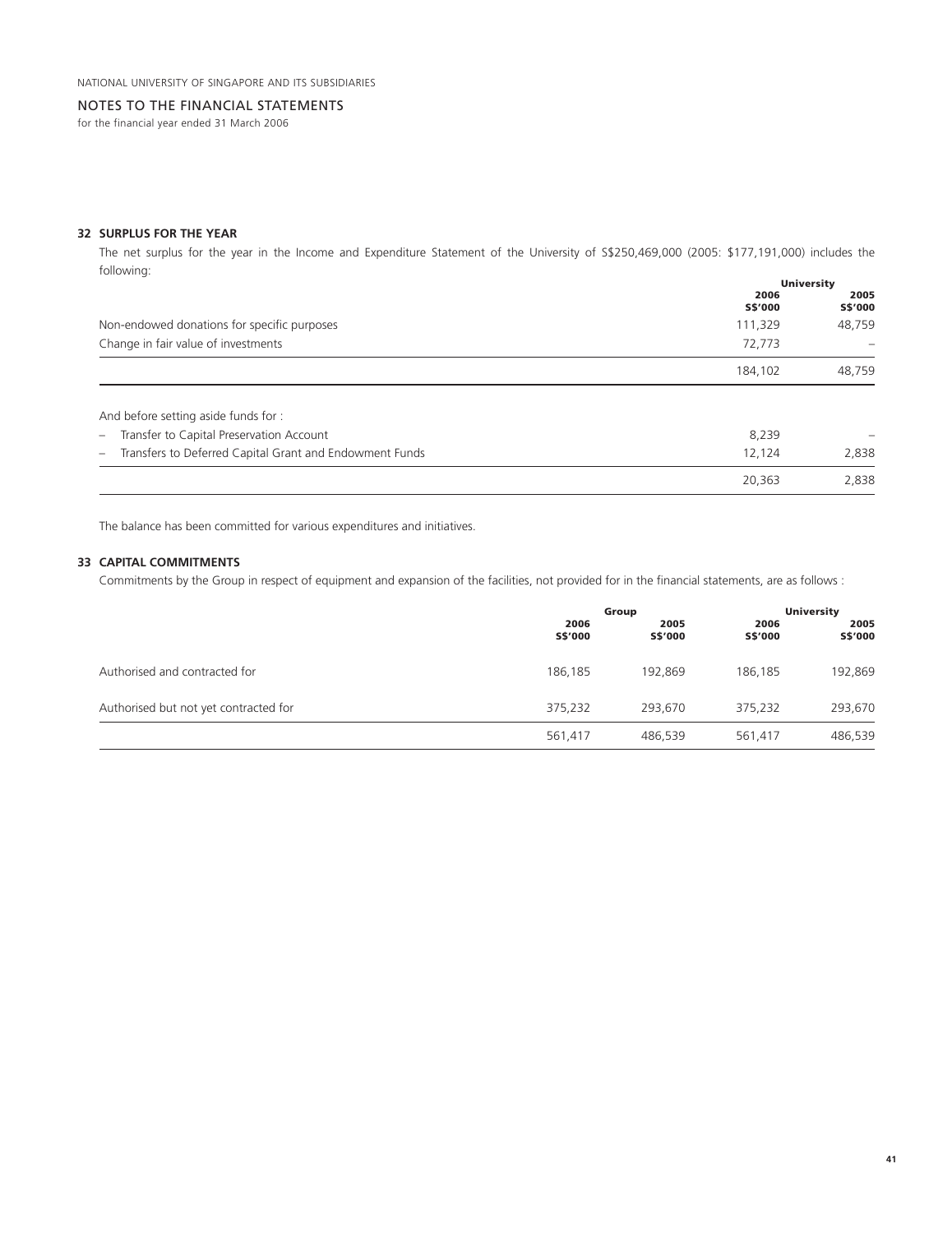for the financial year ended 31 March 2006

### **34 RECLASSIFICATION AND COMPARATIVE FIGURES**

Certain reclassifications have been made to the prior year's financial statements to enhance comparability with the current year's financial statements, due to change in accounting policies, and following the Group and University's adoption of the FRSs that became effective during the year. As a result, certain line items have been amended on the face of the Balance Sheet, Income and Expenditure Statement, Statement of Changes in Equity and Cash Flow Statement, and the related notes to the financial statements. Comparative figures have been adjusted to conform with the current year's presentation.

The items were reclassified as follows:

(a) Due to adoption of FRS 39

|                                | <b>University</b>                                |                                                     |
|--------------------------------|--------------------------------------------------|-----------------------------------------------------|
|                                | Previously<br>reported<br>2005<br><b>S\$'000</b> | After<br>reclassification<br>2005<br><b>S\$'000</b> |
| Current investments            | 752,156                                          |                                                     |
| Held for trading investments   |                                                  | 752,156                                             |
|                                | 752,156                                          | 752,156                                             |
| Non-current investments        | 397,773                                          | $\overline{\phantom{m}}$                            |
| Available-for-sale investments |                                                  | 10,215                                              |
| Held-to-maturity investments   |                                                  | 500                                                 |
| Held for trading investments   |                                                  | 387,058                                             |
|                                | 397,773                                          | 397,773                                             |

Investments classified as non-current assets and current assets in the prior year continued to be classified as such in the comparative figures as the FRS 39 does not allow prior year reclassification.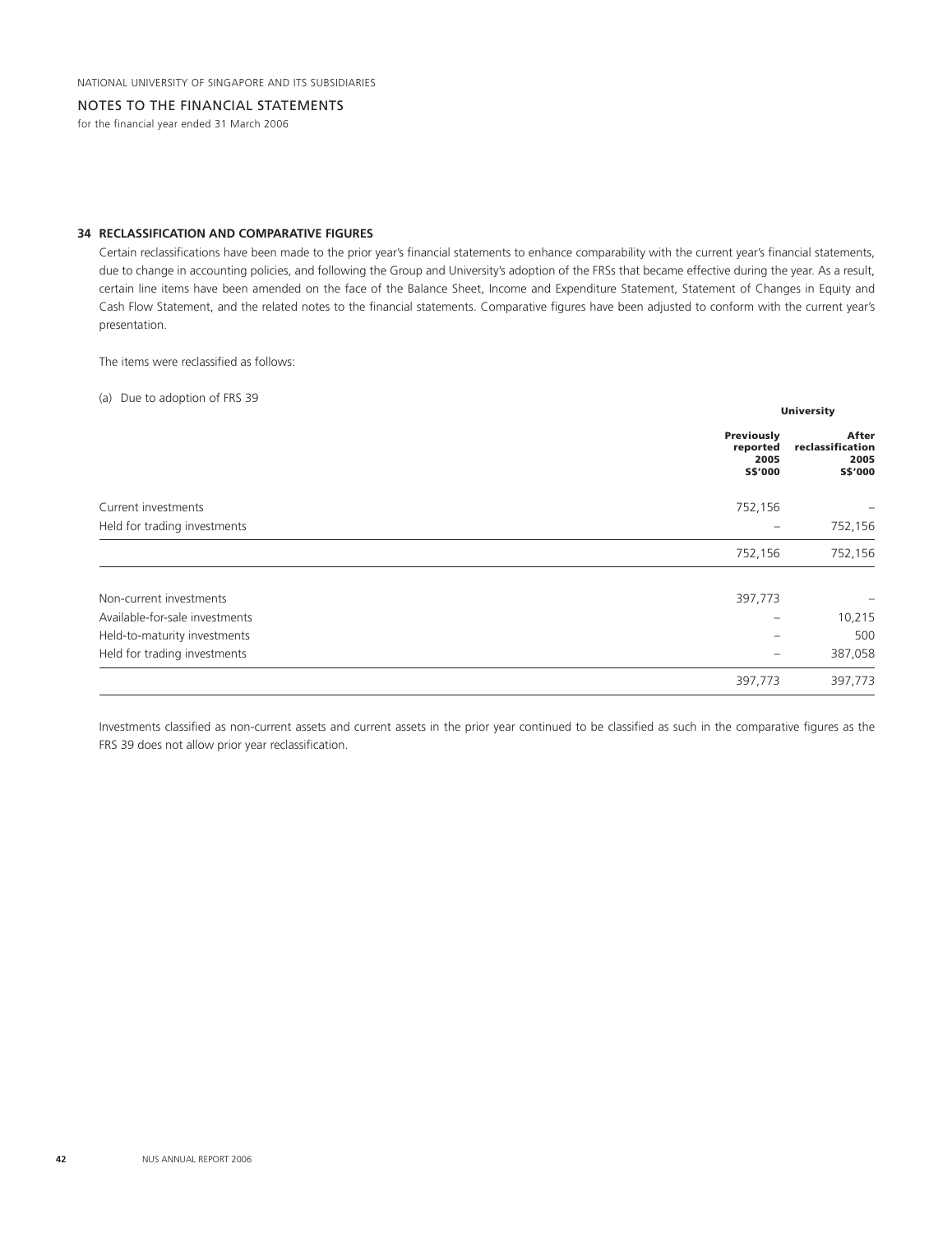for the financial year ended 31 March 2006

# **34 RECLASSIFICATION AND COMPARATIVE FIGURES (cont'd)**

|                                                                      | <b>General Funds</b>                             |                                              | <b>UNIVERSITY</b><br><b>Restricted Funds</b>     |                                              | <b>Total</b>                                     |                                              |
|----------------------------------------------------------------------|--------------------------------------------------|----------------------------------------------|--------------------------------------------------|----------------------------------------------|--------------------------------------------------|----------------------------------------------|
|                                                                      | Previously<br>reported<br>2005<br><b>S\$'000</b> | <b>As Restated</b><br>2005<br><b>S\$'000</b> | Previously<br>reported<br>2005<br><b>S\$'000</b> | <b>As Restated</b><br>2005<br><b>S\$'000</b> | Previously<br>reported<br>2005<br><b>S\$'000</b> | <b>As Restated</b><br>2005<br><b>S\$'000</b> |
| Income and Expenditure Statement for the year<br>ended 31 March 2005 |                                                  |                                              |                                                  |                                              |                                                  |                                              |
| Other income (c)                                                     | 19,997                                           | 17,103                                       | 132,248                                          | 116,480                                      | 152,245                                          | 133,583                                      |
| Depreciation (b)                                                     | 148,258                                          | 161,112                                      | 3,112                                            | 3,112                                        | 151,370                                          | 164,224                                      |
| Other operating expenditure (b, c)                                   | 331,939                                          | 302,942                                      | 66,020                                           | 63,144                                       | 397,959                                          | 366,086                                      |
| Operating grants (b)                                                 |                                                  |                                              |                                                  |                                              |                                                  |                                              |
| Government (b)                                                       | 607,830                                          | 594,619                                      |                                                  |                                              | 607,830                                          | 594,619                                      |
| Agency for Science, Technology                                       |                                                  |                                              |                                                  |                                              |                                                  |                                              |
| & Research (b)                                                       | 53,048                                           | 53,048                                       |                                                  |                                              | 53,048                                           | 53,048                                       |
| Others <sup>(b)</sup>                                                | 39,952                                           | 39,952                                       | $\overline{\phantom{m}}$                         |                                              | 39,952                                           | 39,952                                       |
| Deferred Capital Grant amortised (b)                                 | 142,464                                          | 155,318                                      | 1,069                                            | 1,069                                        | 143,533                                          | 156,387                                      |
|                                                                      | 843,294                                          | 842,937                                      | 1,069                                            | 1,069                                        | 844,363                                          | 844,006                                      |
| Balance Sheet as at<br>31 March 2005                                 |                                                  |                                              |                                                  |                                              |                                                  |                                              |
| Fixed assets (included in non-current assets)                        |                                                  |                                              |                                                  |                                              | 1,413,536                                        | 1,446,165                                    |
| Deferred Capital Grant (included in non-current liabilities)         |                                                  |                                              |                                                  |                                              | 1,304,601                                        | 1,337,230                                    |

(b) Due to change in accounting policy for library materials (Note 2k).

(c) Certain reclassifications have been made to prior year's financial statements to enhance comparability with the current year's financial statements. As a result, certain line items have been amended on the income and expenditure statement. Comparative figures have been adjusted to conform with the current year's presentation.

(d) In this financial year, consolidation was performed by the University. Accordingly, comparative consolidated figures have been presented.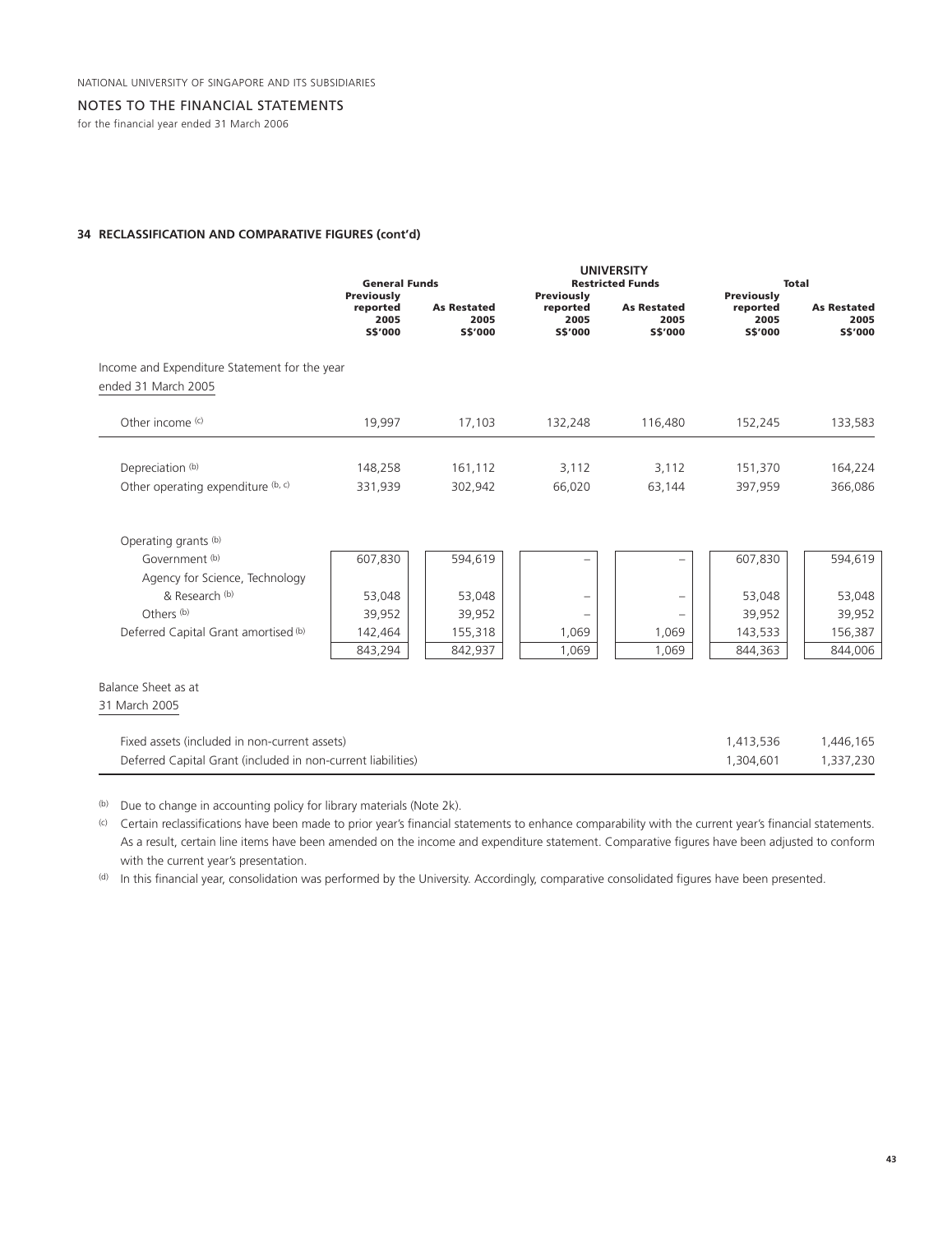for the financial year ended 31 March 2006

#### **35 RELATED PARTY TRANSACTIONS**

Parties are considered to be related if one party has the ability to control the other party or exercise significant influence over the other party in making financial and operating decisions. The University is a statutory board of the Ministry of Education (MOE). Hence, other state-controlled enterprises are considered related parties of the University. Many of the University's transactions and arrangements are with related parties and the effect of these on the basis determined between the parties is reflected in these financial statements. The balances are unsecured, interest-free and repayable on demand.

Details of significant balances and transactions between the related parties are described below:

|                                  |                        | Group                  | <b>University</b>      |                        |
|----------------------------------|------------------------|------------------------|------------------------|------------------------|
|                                  | 2006<br><b>S\$'000</b> | 2005<br><b>S\$'000</b> | 2006<br><b>S\$'000</b> | 2005<br><b>S\$'000</b> |
| <b>Balances</b>                  |                        |                        |                        |                        |
| Debtors                          | 333,645                | 83,711                 | 333,593                | 83,711                 |
| Creditors and accrued expenses   | 19,346                 | 1,662                  | 19,346                 | 1,662                  |
| Deferred Capital Grants          | 1,187,309              | 1,164,259              | 1,186,491              | 1,164,119              |
| Grants received in advance       | 105,278                | 86,358                 | 100,807                | 82,232                 |
| <b>Transactions</b>              |                        |                        |                        |                        |
| Non-endowed donations received   | 8,963                  | 30,053                 | 8,963                  | 30,053                 |
| Other income                     | 57                     | -                      |                        |                        |
| Other operating expenditure      | 10,169                 | 12,859                 | 10,169                 | 12,859                 |
| Operating grants                 | 662,237                | 673,229                | 658,743                | 673,229                |
| Deferred Capital Grant amortised | 232,862                | 131,432                | 232,723                | 131,417                |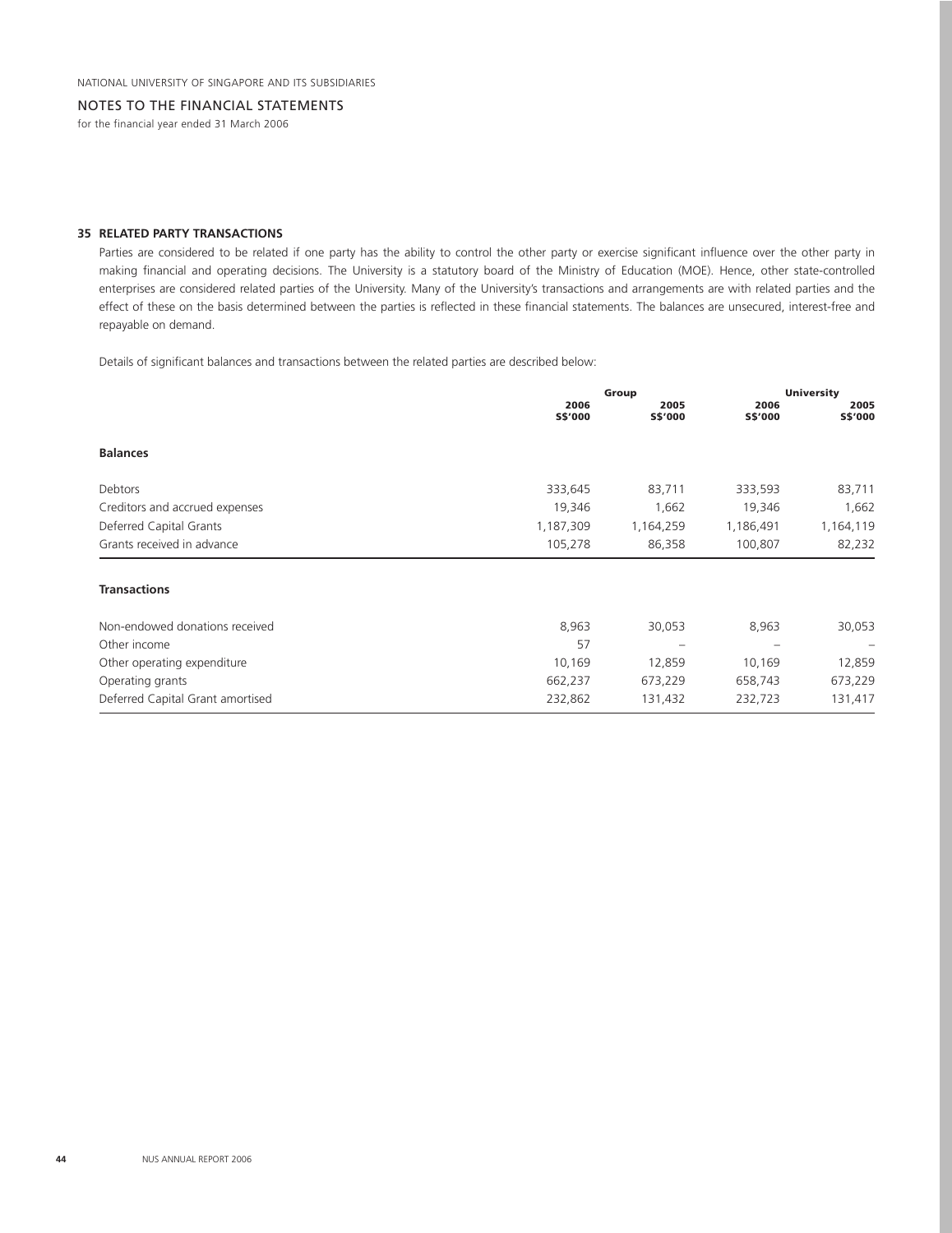# **NATIONAL UNIVERSITY OF SINGAPORE ACADEMIC STAFF PROVIDENT FUND SCHEME**

[Auditors' Report](#page-45-0) **46** [Balance Sheet](#page-46-0) **47** [Income and Expenditure Account](#page-47-0) **48** [Statement of Changes in Members' Accounts and Reserves](#page-48-0) **49** [Statement of Cash Flows](#page-49-0) **50** [Notes to the Financial Statements](#page-50-0) **51**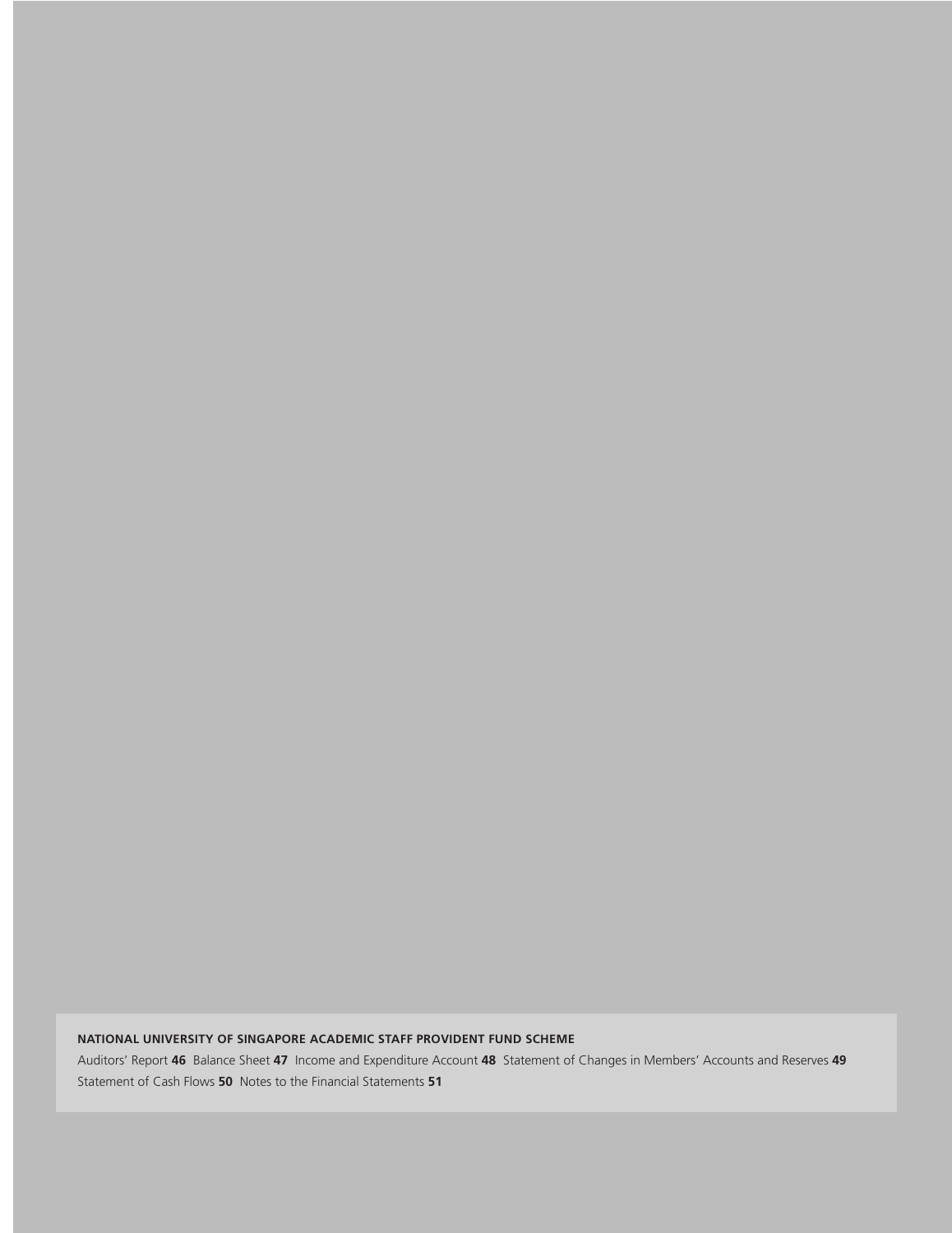# <span id="page-45-0"></span>AUDITORS' REPORT TO THE BOARD OF MANAGEMENT OF THE NATIONAL UNIVERSITY OF SINGAPORE ACADEMIC STAFF PROVIDENT FUND SCHEME

We have audited the accompanying financial statements of National University of Singapore Academic Staff Provident Fund Scheme (the "Scheme") for the financial year ended 31 March 2006 as set out on pages 47 to 55. These financial statements are the responsibility of the Scheme's Board of Management. Our responsibility is to express an opinion on these financial statements based on our audit.

We conducted our audit in accordance with Singapore Standards on Auditing. Those standards require that we plan and perform the audit to obtain reasonable assurance whether the financial statements are free of material misstatement. An audit includes examining, on a test basis, evidence supporting the amounts and disclosures in the financial statements. An audit also includes assessing the accounting principles used and significant estimates made by the Board of Management, as well as evaluating the overall financial statements presentation. We believe that our audit provides a reasonable basis for our opinion.

In our opinion, the financial statements are properly drawn up in accordance with the provisions of the National University of Singapore Statute 18 – Academic Staff Provident Fund Scheme and Singapore Financial Reporting Standards so as to give a true and fair view of the state of affairs of the Scheme as at 31 March 2006 and the results, changes in members' accounts and reserves and cash flows of the Scheme for the year ended on that date.

Deloitte & Touche Certified Public Accountants

Singapore 13 July 2006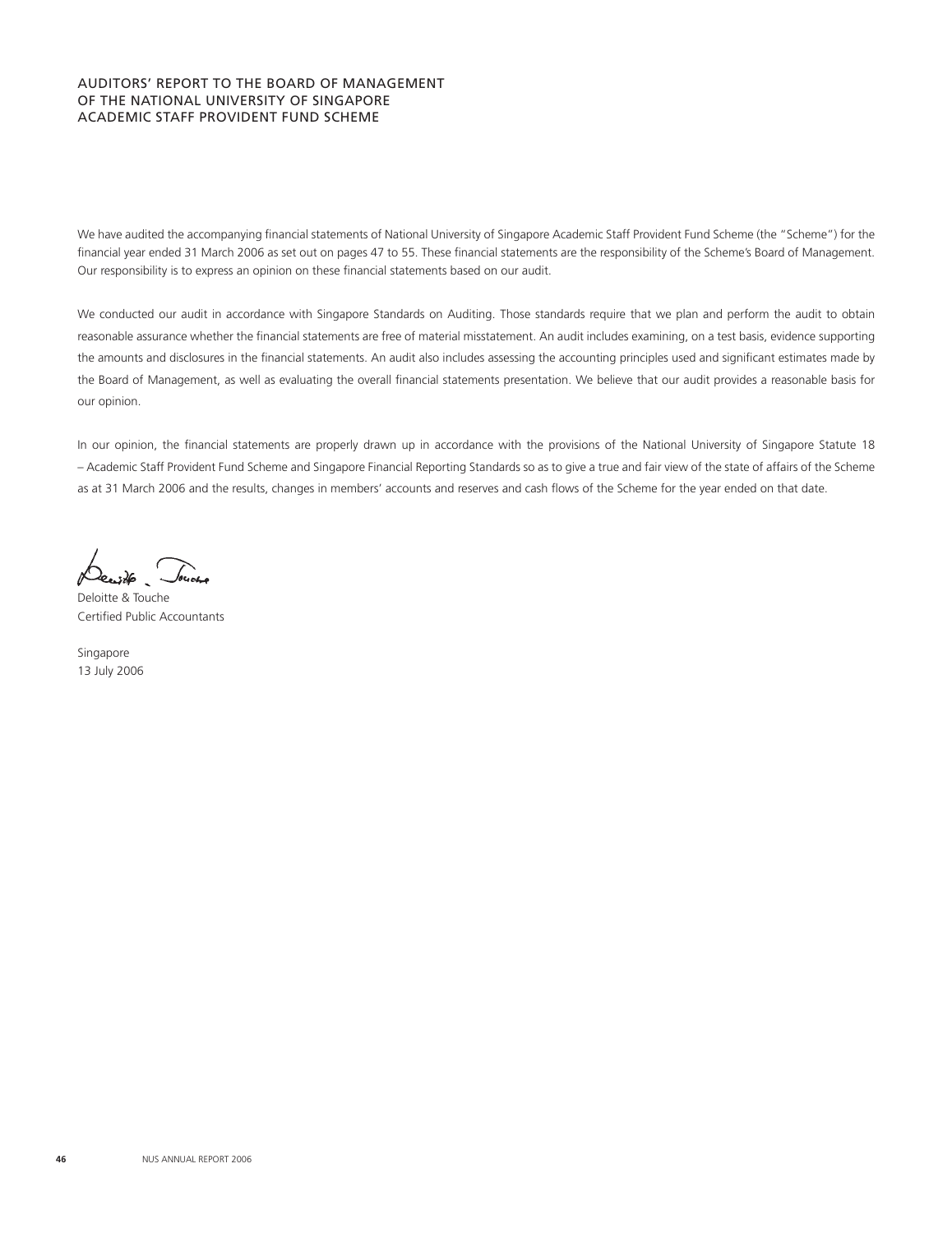<span id="page-46-0"></span>NATIONAL UNIVERSITY OF SINGAPORE ACADEMIC STAFF PROVIDENT FUND SCHEME

# BALANCE SHEET

as at 31 March

|                                           | <b>Note</b> | 2006<br><b>S\$'000</b> | 2005<br><b>S\$'000</b> |
|-------------------------------------------|-------------|------------------------|------------------------|
| <b>INVESTMENT FUND</b>                    |             |                        |                        |
| Members' Accounts                         |             | 254,627                | 260,450                |
| Interest Equalisation Reserve Account     |             | 28,183                 | 26,033                 |
|                                           |             | 282,810                | 286,483                |
| Represented by:                           |             |                        |                        |
| <b>HELD FOR TRADING INVESTMENTS</b>       | 3           |                        | 46,885                 |
| <b>CURRENT ASSETS</b>                     |             |                        |                        |
| Held for trading investments              | 3           | 12,019                 |                        |
| <b>Fixed Deposits</b>                     |             | 262,300                | 232,300                |
| Accrued Interest Receivable               |             | 2,738                  | 1,522                  |
| Due from National University of Singapore |             | 250                    | 192                    |
| Sundry Debtors                            |             | 8                      | 8                      |
| Tax Recoverable                           |             | 399                    | 543                    |
| <b>Bank Balances</b>                      |             | 5,241                  | 5,150                  |
|                                           |             | 282,955                | 239,715                |
| <b>TOTAL ASSETS</b>                       |             | 282,955                | 286,600                |
| <b>CURRENT LIABILITIES</b>                |             |                        |                        |
| Ex-members' Balances                      |             | 47                     | 46                     |
| Sundry Creditors                          |             | 98                     | 71                     |
| <b>TOTAL LIABILITIES</b>                  |             | 145                    | 117                    |
| <b>NET ASSETS</b>                         |             | 282,810                | 286,483                |

 $\sigma$ 

Prof Yong Kwet Yew **Agency Afficient Agency** Ajith Prasad Chairman Secretary Board of Management **Board of Management** 

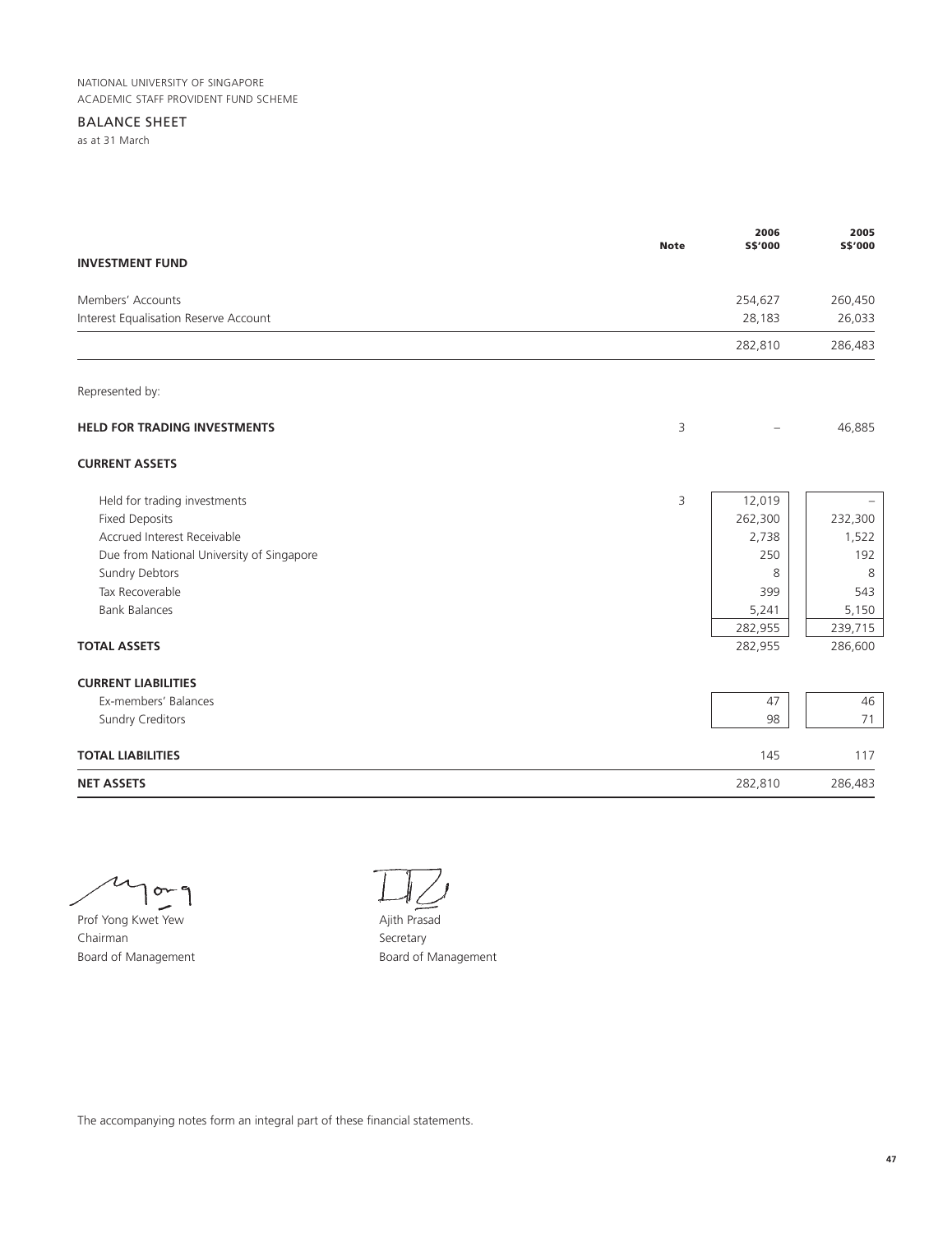# <span id="page-47-0"></span>INCOME AND EXPENDITURE ACCOUNT

for the financial year ended 31 March

|                                                        | 2006<br><b>S\$'000</b> | 2005<br><b>S\$'000</b> |
|--------------------------------------------------------|------------------------|------------------------|
| <b>INCOME</b>                                          |                        |                        |
| Interest from:                                         |                        |                        |
| Quoted Investments in:                                 |                        |                        |
| - Government Securities and Quasi-government Bonds     |                        | 360                    |
| - Negotiable Certificates of Deposit                   | 4                      | 85                     |
| - Bonds and Loan Stocks in corporations                | 347                    | 614                    |
|                                                        | 351                    | 1,059                  |
| <b>Fixed Deposits</b>                                  | 4,522                  | 2,169                  |
| <b>Bank Balances</b>                                   | 44                     | 6                      |
|                                                        | 4,917                  | 3,234                  |
| Change in fair values of held for trading investments  | 197                    |                        |
| <b>Dividends</b>                                       | 2,218                  | 2,943                  |
| Profit on sale and redemption of investments           | 1,960                  | 792                    |
|                                                        | 9,292                  | 6,969                  |
| Less:                                                  |                        |                        |
| <b>EXPENDITURE</b>                                     |                        |                        |
| Interest credited to members' and ex-members' accounts | (7, 142)               | (7, 521)               |
|                                                        | 2,150                  | (552)                  |
| Impairment loss on held for trading investments        |                        | (2, 917)               |
| SURPLUS/(DEFICIT) for the financial year               | 2,150                  | (3,469)                |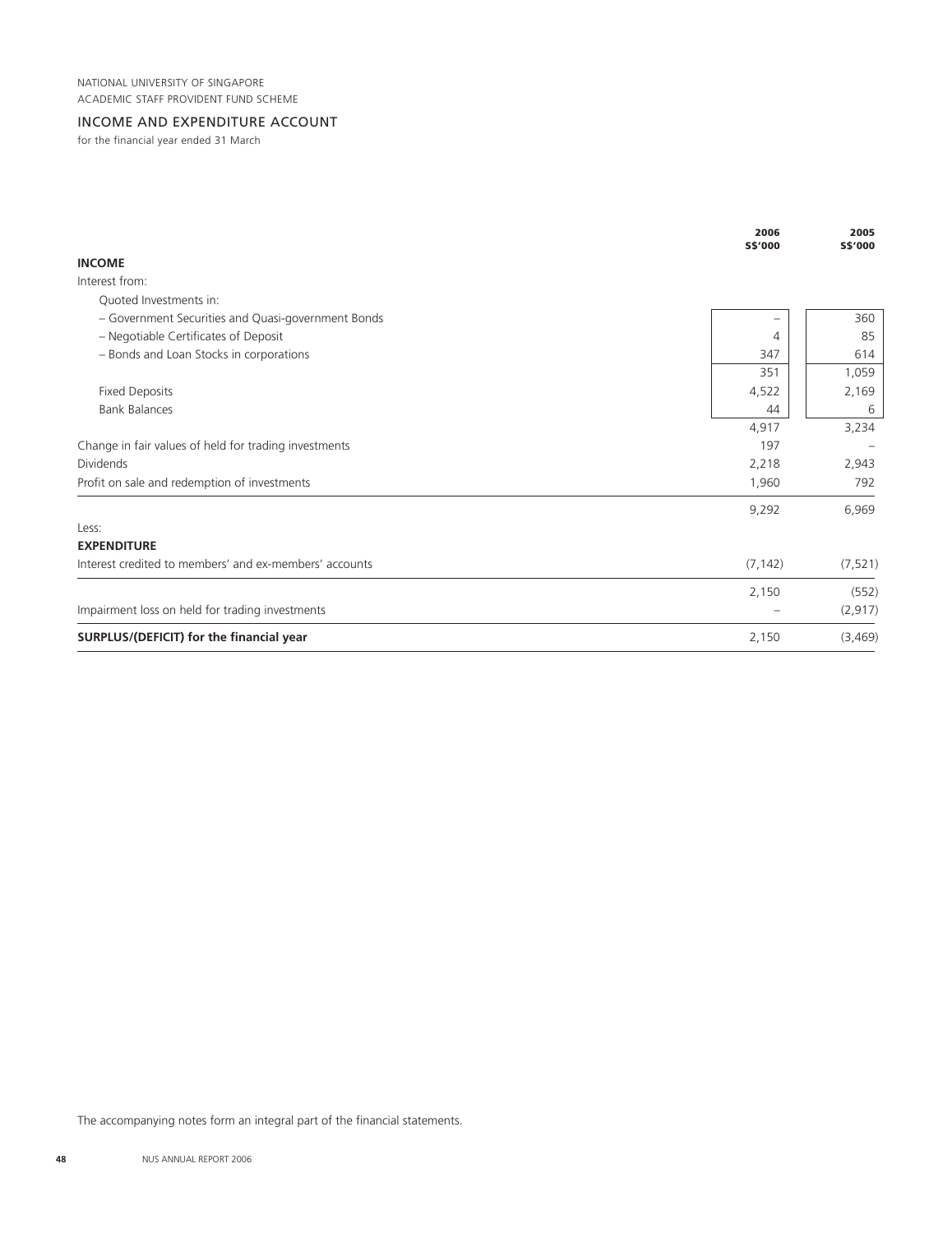# <span id="page-48-0"></span>STATEMENT OF CHANGES IN MEMBERS' ACCOUNTS AND RESERVES

for the financial year ended 31 March

|                                        | <b>Members'</b><br><b>Accounts</b><br><b>S\$'000</b> | <b>Interest</b><br><b>Equalisation</b><br><b>Reserve</b><br><b>Account</b><br><b>S\$'000</b> | <b>Total</b><br><b>S\$'000</b> |
|----------------------------------------|------------------------------------------------------|----------------------------------------------------------------------------------------------|--------------------------------|
| Balance as at 1 April 2004             | 257,374                                              | 36,339                                                                                       | 293,713                        |
| Net contributions credited             | 21,301                                               |                                                                                              | 21,301                         |
| Interest credited                      | 7,517                                                |                                                                                              | 7,517                          |
| Distribution to members' accounts @ 3% | 6,837                                                | (6, 837)                                                                                     |                                |
| Withdrawals net of refunds             | (32, 579)                                            |                                                                                              | (32, 579)                      |
| Net withdrawals                        | 3,076                                                | (6,837)                                                                                      | (3,761)                        |
| Deficit for the financial year         | -                                                    | (3,469)                                                                                      | (3, 469)                       |
| Total recognised loss                  |                                                      | (3,469)                                                                                      | (3,469)                        |
| Balance as at 31 March 2005            | 260,450                                              | 26,033                                                                                       | 286,483                        |
| Net contributions credited             | 15,898                                               |                                                                                              | 15,898                         |
| Interest credited                      | 7,137                                                | $\overline{\phantom{0}}$                                                                     | 7,137                          |
| Withdrawals net of refunds             | (28, 858)                                            | $\overline{\phantom{0}}$                                                                     | (28, 858)                      |
| Net withdrawals                        | (5,823)                                              | $\overline{\phantom{0}}$                                                                     | (5,823)                        |
| Surplus for the financial year         |                                                      | 2,150                                                                                        | 2,150                          |
| Total recognised gain                  |                                                      | 2,150                                                                                        | 2,150                          |
| Balance as at 31 March 2006            | 254,627                                              | 28,183                                                                                       | 282,810                        |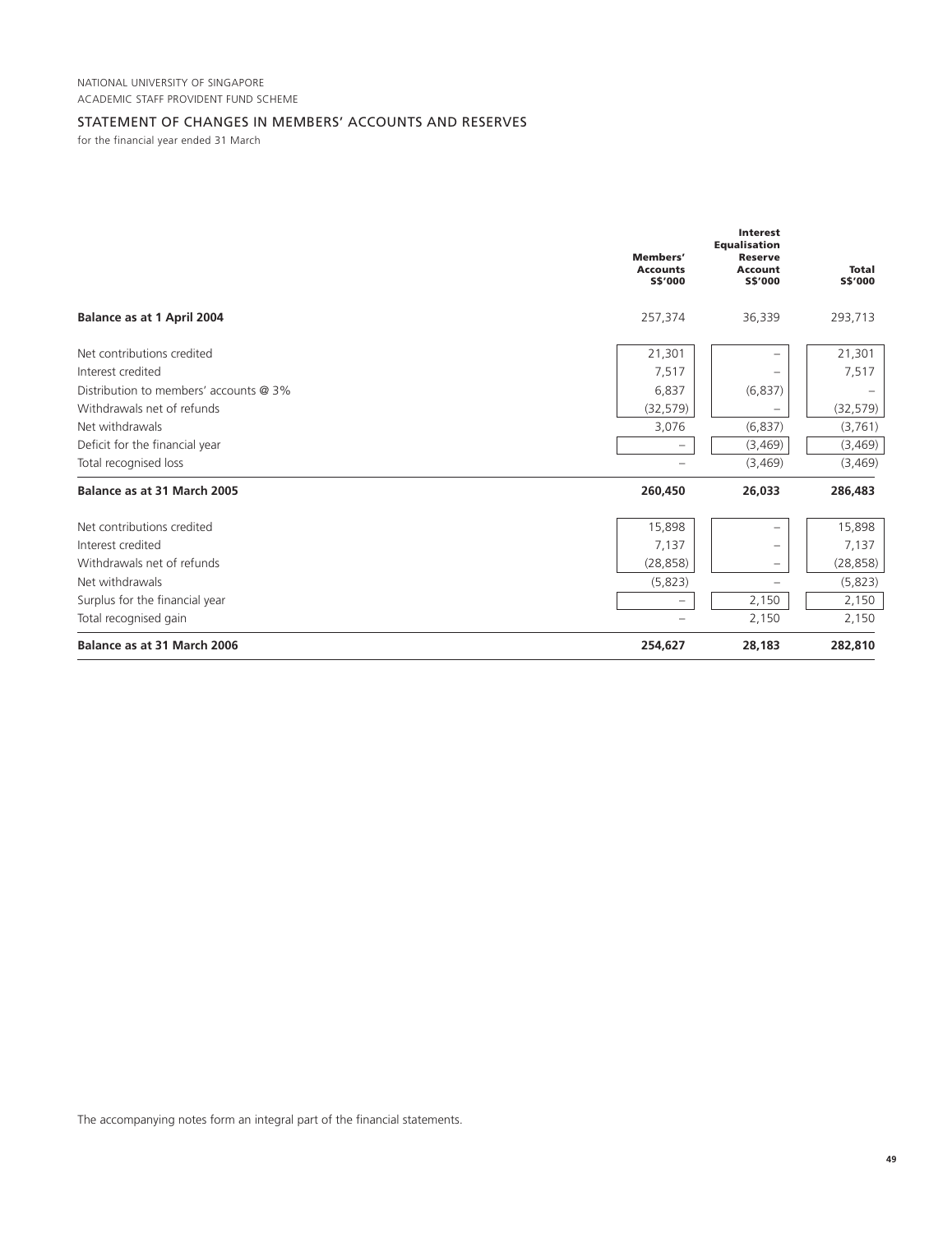# <span id="page-49-0"></span>STATEMENT OF CASH FLOWS

for the financial year ended 31 March

|                                                              | 2006<br><b>S\$'000</b> | 2005<br><b>S\$'000</b> |
|--------------------------------------------------------------|------------------------|------------------------|
| <b>Operating activities:</b>                                 |                        |                        |
| Surplus/(Deficit) for the financial year                     | 2,150                  | (3,469)                |
| Adjustments for:                                             |                        |                        |
| Interest income                                              | (4, 917)               | (3,234)                |
| <b>Dividends</b>                                             | (2, 218)               | (2,943)                |
| Interest credited to members' and ex-members' accounts       | 7,142                  | 7,521                  |
| Change in fair values of held for trading investments        | (197)                  |                        |
| Impairment loss on held for trading investments              |                        | 2,917                  |
| Profit on sale and redemption of investments                 | (1,960)                | (792)                  |
| Operating surplus before reinvestment in working capital     |                        |                        |
| Increase/(Decrease) in sundry creditors                      | 27                     | (16)                   |
| Decrease in sundry debtors                                   |                        | 245                    |
| Increase in amount due from National University of Singapore | (58)                   | (114)                  |
| Decrease/(Increase) in tax recoverable                       | 144                    | (511)                  |
| Cash generated from/(used in) operating activities           | 113                    | (396)                  |
| Interest income received                                     | 3,701                  | 2,966                  |
| Interest paid to members                                     | (4)                    | (4)                    |
| Net contributions credited                                   | 15,898                 | 21,301                 |
| Withdrawals net of refunds                                   | (28, 858)              | (32, 579)              |
| Net cash used in operating activities                        | (9, 150)               | (8, 712)               |
| <b>Investing activities:</b>                                 |                        |                        |
| Dividend income received                                     | 2,218                  | 2,943                  |
| Purchases of held for trading investments                    | (674)                  |                        |
| Proceeds from sale of held for trading investments           | 37,697                 | 47,181                 |
| Net cash used in investing activities                        | 39,241                 | 50,124                 |
| Net increase in cash and cash equivalents                    | 30,091                 | 41,412                 |
| Cash and cash equivalents as at 1 April                      | 237,450                | 196,038                |
| Cash and cash equivalents as at 31 March (Note A)            | 267,541                | 237,450                |
| Note A                                                       |                        |                        |

Cash and cash equivalents in the cash flow statements consist of the following:

| Bank balances  | 5,241   | 5,150   |
|----------------|---------|---------|
| Fixed deposits | 262,300 | 232,300 |
|                | 267.541 | 237,450 |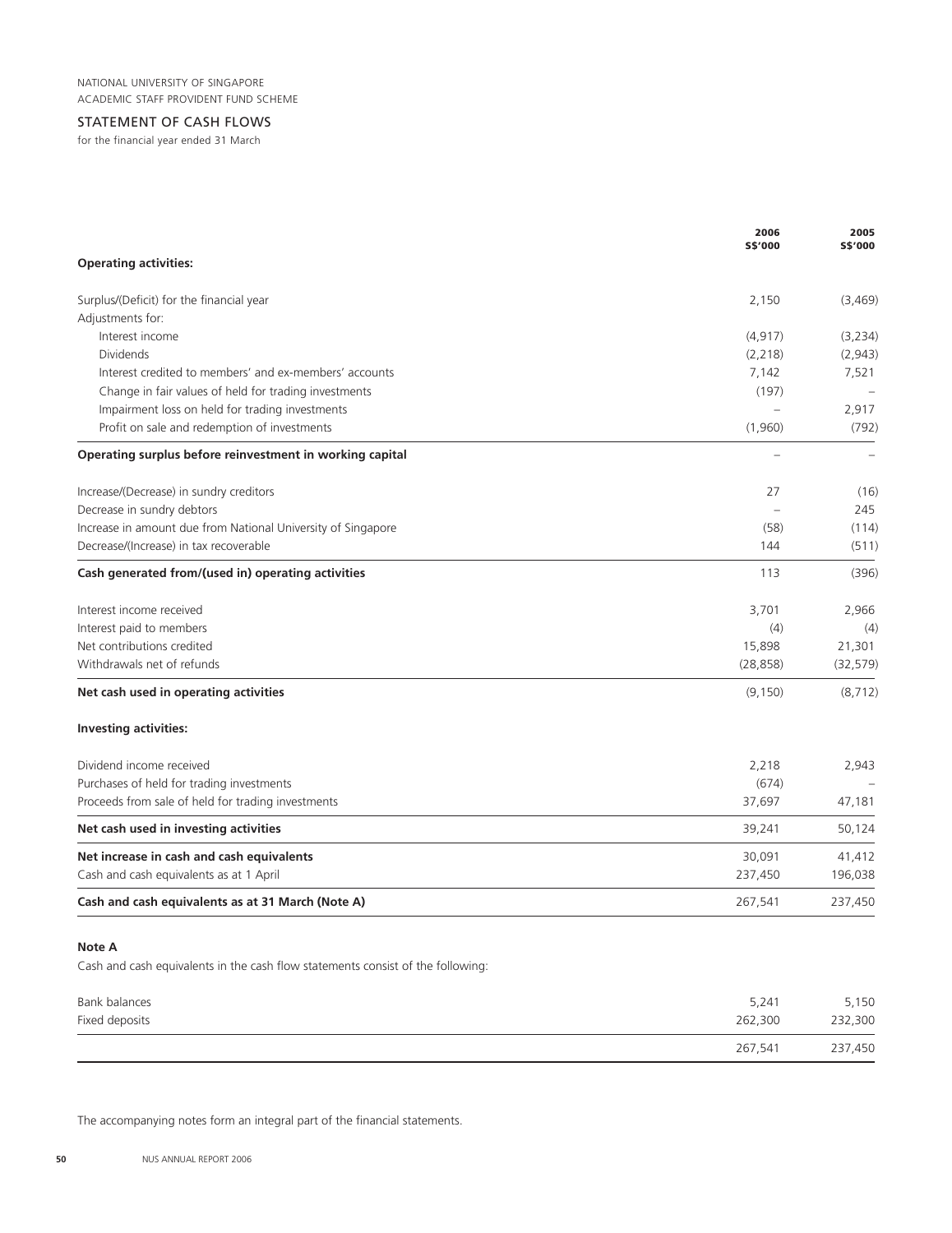<span id="page-50-0"></span>NATIONAL UNIVERSITY OF SINGAPORE ACADEMIC STAFF PROVIDENT FUND SCHEME

### NOTES TO THE FINANCIAL STATEMENTS

31 March 2006

#### **1 PRINCIPAL ACTIVITY**

The National University of Singapore Academic Staff Provident Fund Scheme is set up to manage and administer funds received for its members' accounts in accordance with Statute 18 established under the National University of Singapore Act, Chapter 204.

The principal place of business is:

Office of Finance ASPF Section National University of Singapore 10 Kent Ridge Crescent Singapore 119260

# **2 SIGNIFICANT ACCOUNTING POLICIES**

### (a) Basis of preparation

The financial statements are prepared in accordance with the historical cost convention, except as disclosed in the accounting policies below and are drawn up in accordance with the provisions of Singapore Financial Reporting Standards ("FRSs") and the National University of Singapore Statute 18 - Academic Staff Provident Fund Scheme. In the current financial year, the Scheme has adopted all the new and revised FRSs and Interpretations of FRSs ("INT FRSs") issued by the Council on Corporate Disclosure and Governance that are relevant to its operations and effective for annual periods beginning on or after 1 January 2005. The adoption of these new/revised FRSs and INT FRSs has no material effect on the financial statements except as disclosed below and in the notes to the financial statements.

FRS 39 – Financial Instruments: Recognition and Measurement

FRS 39 requires the recognition, measurement and disclosure of financial assets and liabilities. The new accounting standard moves measurement from a cost base to a fair value base for certain categories of financial assets and liabilities. The change in accounting policy has been accounted for prospectively in accordance with the transitional provisions of FRS 39. The adoption of FRS 39 has resulted in certain investments being carried at their respective fair values with the corresponding adjustments being taken to the revaluation reserves or the Income and Expenditure Account.

As the revised accounting policy has been applied prospectively, the change has had no impact on amounts reported for 2005 or prior periods.

At the date of authorisation of these financial statements, the following FRSs and INT FRSs were issued but not applicable yet:

| <b>FRS 40</b>  |                          | Investment Property                                                                                   |
|----------------|--------------------------|-------------------------------------------------------------------------------------------------------|
| <b>FRS 106</b> |                          | Exploration for and Evaluation of Mineral Resources                                                   |
| <b>FRS 107</b> | $\overline{\phantom{m}}$ | Financial Instruments: Disclosures                                                                    |
| INT FRS 104    | $\equiv$ .               | Determining whether an Arrangement contains a Lease                                                   |
| INT FRS 105    | $-$                      | Rights to Interests arising from Decommissioning, Restoration and Environmental Rehabilitation Funds  |
| INT FRS 106    | $\equiv$                 | Liabilities arising from Participating in a Specific Market-Waste Electrical and Electronic Equipment |
| INT FRS 107    | $\equiv$                 | Applying the Restatement Approach under FRS 29 Financial Reporting in Hyperinflationary Economies     |
| INT FRS 108    | $-$                      | Scope of FRS 102 - Share-based Payment                                                                |

Amendments to FRS 1 Presentation of Financial Statements on Capital Disclosures.

Amendments to FRS 21 The Effects of Changes in Foreign Exchange Rates on net Investment in a Foreign Operation.

Amendments to FRS 39 Financial Instruments: Recognition and Measurement on hedge accounting provisions, fair value option and financial guarantee contracts.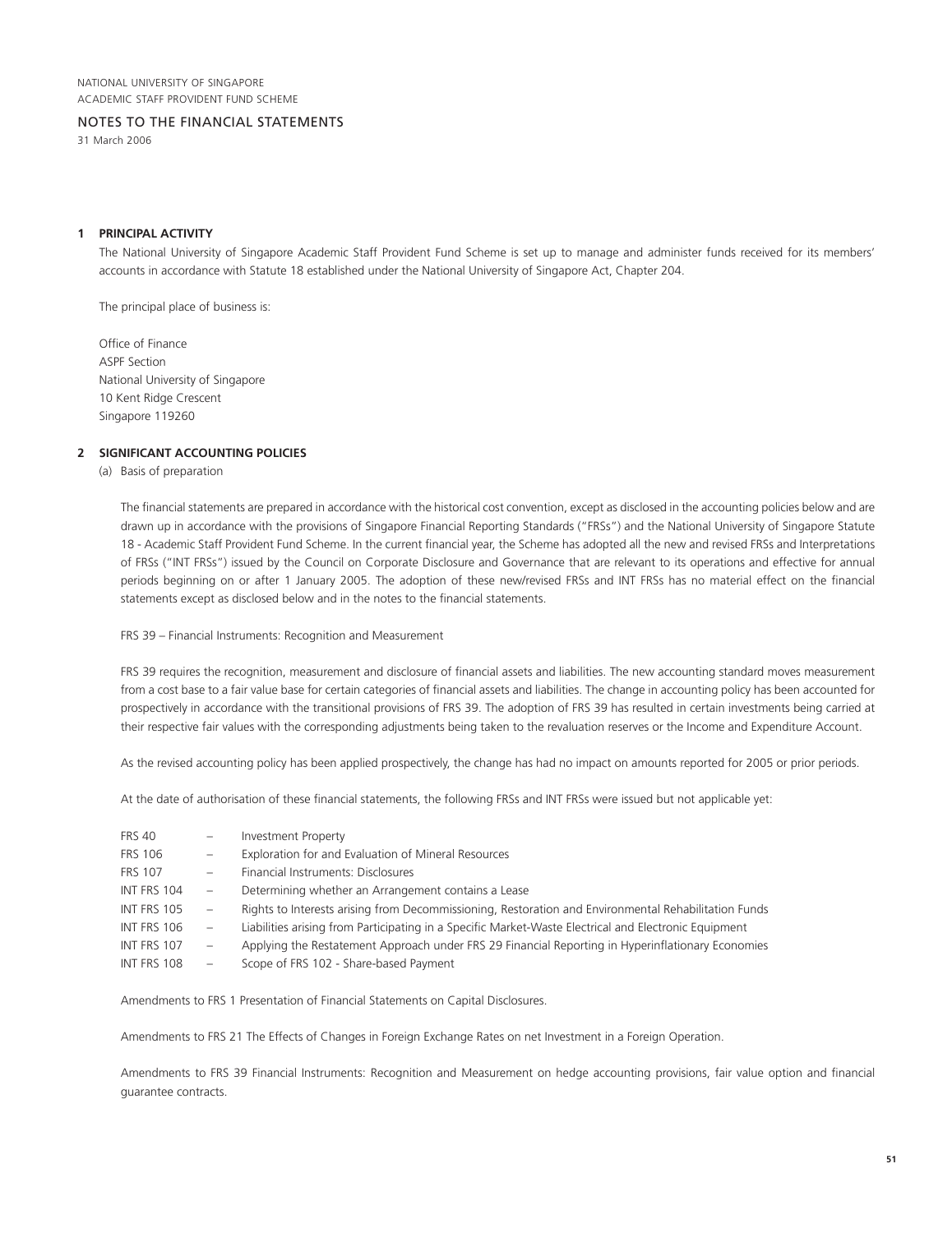31 March 2006

### **2 SIGNIFICANT ACCOUNTING POLICIES (cont'd)**

Amendments to FRS 101 First-time Adoption of Financial Reporting Standards on comparative disclosures for FRS 106 Exploration for and Evaluation of Mineral Resources.

Amendments to FRS 104 Insurance Contracts on financial guarantee contracts.

Consequential amendments were also made to various standards as a result of these new/revised standards.

The Management expects that the adoption of the above FRSs, INT FRSs and amendments to FRS in future periods will have no impact on the financial statements of the Scheme.

### **(b) Financial Instruments**

Financial assets and liabilities are recognised on the Scheme's balance sheet when the Scheme becomes a party to the contractual provisions of the instrument.

### i) Financial Assets

#### Cash and cash equivalents

Cash and cash equivalents comprise cash on hand, bank balances and fixed deposits that are readily convertible to a known amount of cash and are subject to an insignificant risk of change in value.

#### Investments

Investments are recognised and de-recognised on a trade date basis when the purchase or sale of an investment is under a contract whose terms require delivery of the investment within the timeframe established by the market concerned, and are initially measured at fair value, plus directly attributable transaction costs.

Investments classified as held for trading are measured at subsequent reporting dates at fair value. Where investments are held for trading purposes, gains and losses arising from changes in fair value are included in the Income and Expenditure Account.

#### ii) Financial liabilities and equity

Financial liabilities and equity instruments issued by the Scheme are classified according to the substance of the contractual arrangements entered into and the definitions of a financial liability and an equity instrument. An equity instrument is any contract that evidences a residual interest in the assets of the Scheme after deducting all of its liabilities. The accounting policies adopted for specific financial liabilities are set out below.

### Sundry creditors

Sundry creditors are measured at fair value, and are subsequently measured at amortised cost, using effective rate method.

#### **(c) Impairment of tangible assets**

 At each balance sheet date, the Scheme reviews the carrying amounts of its tangible assets to determine whether there is any indication that those assets have suffered an impairment loss. If any such indication exists, the recoverable amount of the asset is estimated in order to determine the extent of the impairment loss (if any). Where it is not possible to estimate the recoverable amount of an individual asset, the Scheme estimates the recoverable amount of the cash-generating unit to which the asset belongs.

Recoverable amount is the higher of fair value less costs to sell and value in use. In assessing value in use, the estimated future cash flows are discounted to their present value using a pre-tax discount rate that reflects current market assessments of the time value of money and the risks specific to the asset.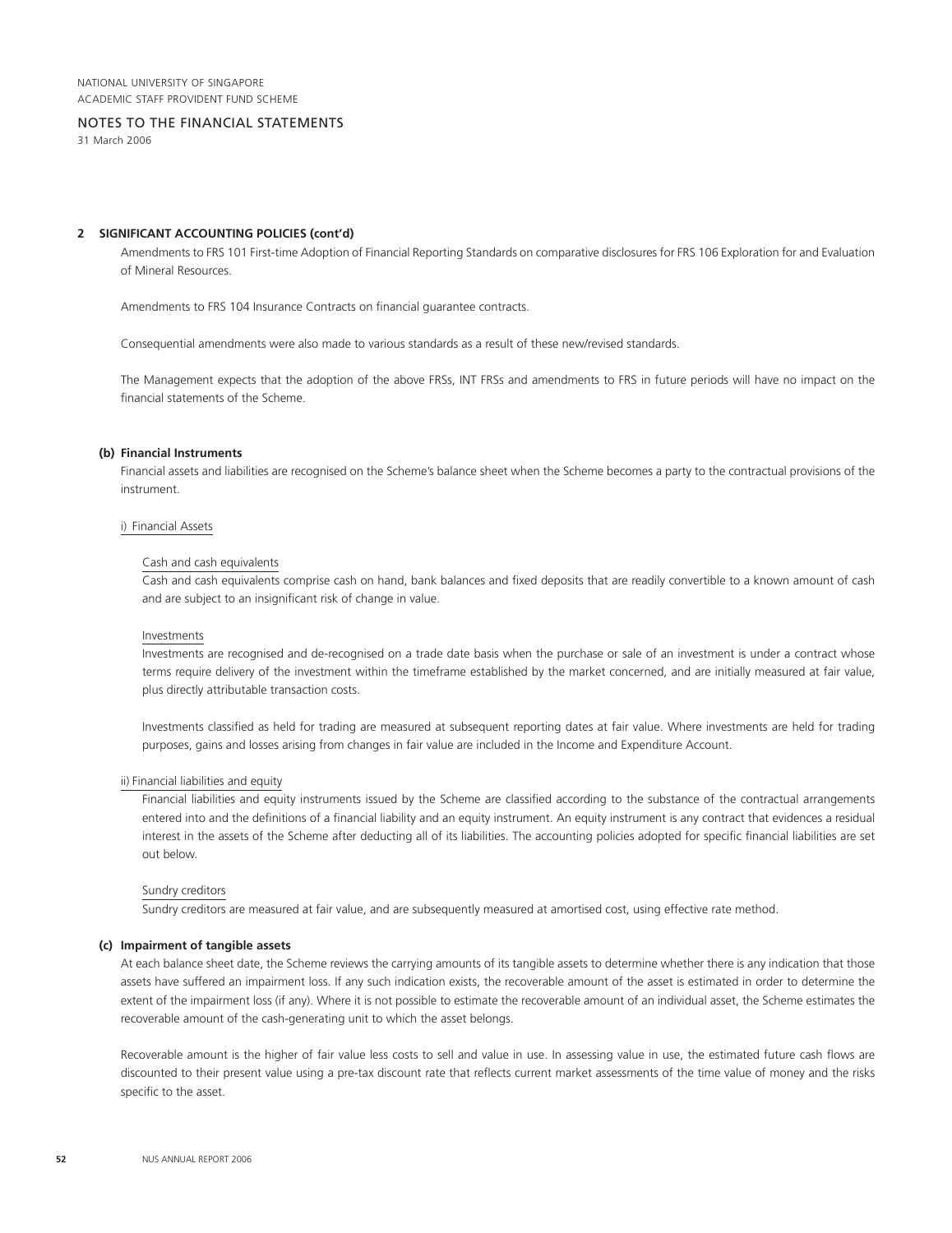31 March 2006

### **2 SIGNIFICANT ACCOUNTING POLICIES (cont'd)**

### **(c) Impairment of tangible assets (cont'd)**

If the recoverable amount of an asset (or cash-generating unit) is estimated to be less than its carrying amount, the carrying amount of the asset (or cash-generating unit) is reduced to its recoverable amount. An impairment loss is recognised immediately in the Income and Expenditure Account, unless the relevant asset is carried at a revalued amount, in which case the impairment loss is treated as a revaluation decrease.

Where an impairment loss subsequently reverses, the carrying amount of the asset (or cash-generating unit) is increased to the revised estimate of its recoverable amount, but so that the increased carrying amount does not exceed the carrying amount that would have been determined had no impairment loss been recognised for the asset (or cash-generating unit) in prior years. A reversal of an impairment loss is recognised immediately in the Income and Expenditure Account, unless the relevant asset is carried at a revalued amount, in which case the reversal of the impairment loss is treated as a revaluation increase.

#### **(d) Basis of recognising income**

Interest income from fixed interest bearing investments is recognised on the accrual basis.

Dividend income from investments is recognised on the date it is declared to be payable by the investee company.

### **(e) Expenditure**

 All expenses incurred in administering the Scheme are borne by the National University of Singapore except for brokerage, commission, stamp duty and other expenses incidental to the buying and selling of investments or collection of dividends or interest on investments of the Investment Fund.

#### **(f) Members' contribution**

Contributions by members are recognised on the accrual basis. All contributions to the Scheme are paid into the Investment Fund.

#### **(g) Interest on Members' Accounts**

 Interest at such rate as the Board of Management may determine is credited to each member's account quarterly on the opening balance of each quarter out of the income received from the Investment Fund provided that such interest shall only be compounded after the expiry of the financial year in which such interest is credited.

 Any balance of the income remaining after crediting to members' accounts is transferred to the Interest Equalisation Reserve Account in accordance with Clause 11(ii) of Statute 18.

### **(h) Interest Equalisation Reserve Account**

 The Interest Equalisation Reserve Account is established under Clause 11 of Statute 18 and built up from appropriations from the annual surplus of the Scheme.

In the years in which the annual surplus of the Scheme is insufficient to credit interest to members' accounts, interest amounts as specified by the Board of Management would be transferred from this reserve to members' accounts.

#### **(i) Foreign Currencies**

The financial statements of the Scheme are presented in Singapore dollars, which is the functional currency of the Scheme, and the presentation currency for the financial statements.

In preparing the financial statements of the Scheme, transactions in currencies other than the Scheme's functional currency are recorded at the rates of exchange prevailing on the date of the transaction. At each balance sheet date, monetary items denominated in foreign currencies are retranslated at the rates prevailing on the balance sheet date.

 Exchange differences arising on the settlement of monetary items, and on retranslation of monetary items are included in the Income and Expenditure Account.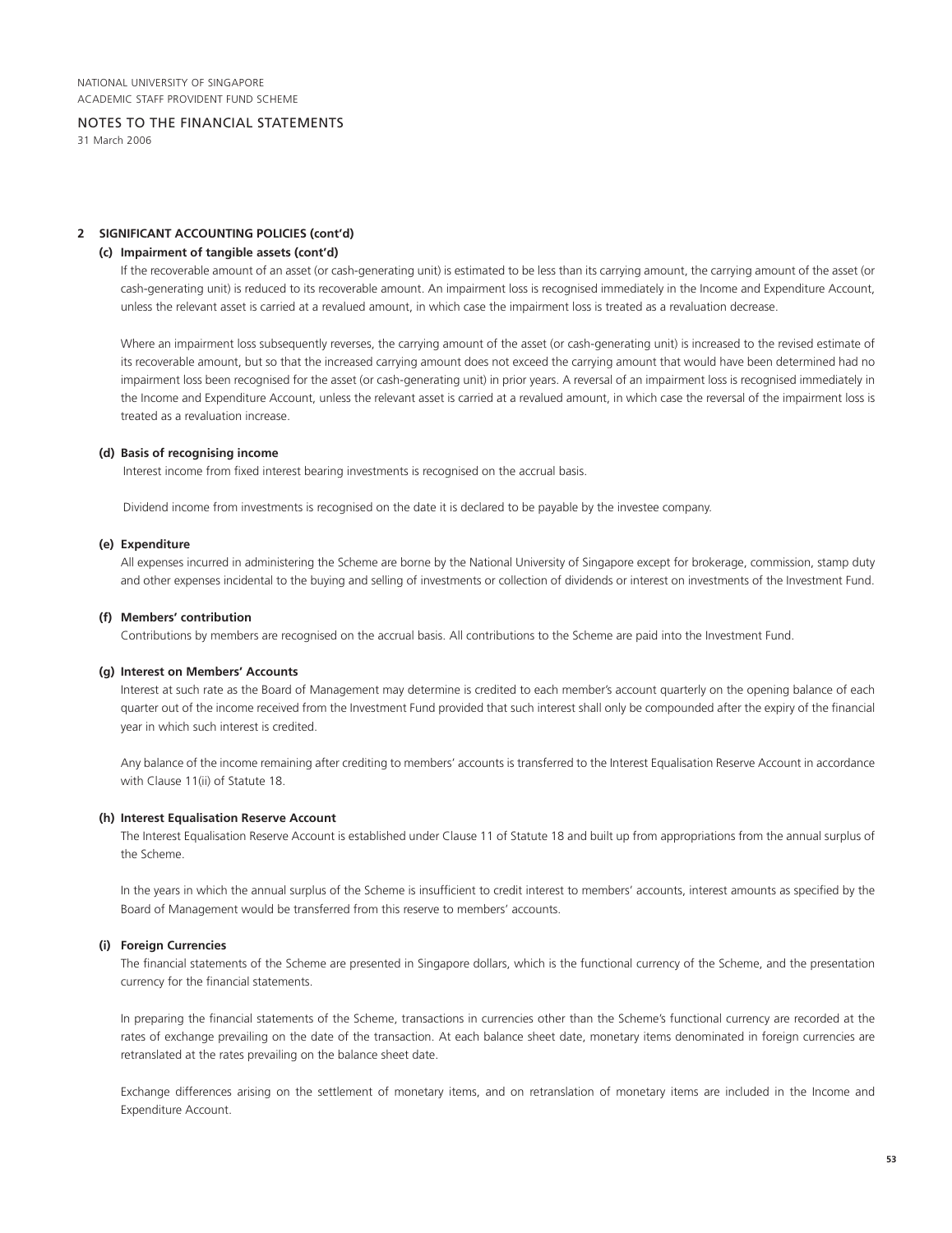NATIONAL UNIVERSITY OF SINGAPORE ACADEMIC STAFF PROVIDENT FUND SCHEME

#### NOTES TO THE FINANCIAL STATEMENTS

31 March 2006

### **2 SIGNIFICANT ACCOUNTING POLICIES (cont'd)**

### **(j) Financial Risk Management**

#### **(i) Foreign exchange risk**

The Scheme is not materially exposed to foreign exchange risk.

### **(ii) Interest rate risk**

The Scheme's income and operating cash flows are not materially affected by changes in market interest rates. As a policy, the Scheme does not hedge interest rate risks.

### **(iii) Credit risk**

The Scheme has no significant concentrations of credit risk. Measures are in place to ensure that receivables are collected on a timely basis. Cash and fixed deposits are held with creditworthy financial institutions.

#### **(iv) Liquidity risk**

The Scheme monitors and maintains a level of cash and bank balances deemed adequate by the Management to finance the Scheme's operations and mitigate the effects of fluctuations in cash flows.

### **(v) Fair value of Financial Assets and Financial Liabilities**

The carrying amount of the Scheme's financial assets and liabilities approximate their respective fair values due to the relatively short term maturity of these financial instruments.

# **3 HELD FOR TRADING INVESTMENTS**

|                                        | 2006<br><b>S\$'000</b>   | 2005<br><b>S\$'000</b> |
|----------------------------------------|--------------------------|------------------------|
| Negotiable Certificates of Deposit:    |                          |                        |
| - At fair value                        | $\qquad \qquad$          | 2,003                  |
| Bonds and Loan Stocks in corporations: |                          |                        |
| - At fair value                        | $\overline{\phantom{0}}$ | 12,163                 |
| Equity Shares:                         |                          |                        |
| - At fair value                        | 12,019                   | 32,719                 |
|                                        | 12,019                   | 46,885                 |

The fair value of equity shares as at 31 March 2006 are based on the last bid quoted market prices on that date.

In accordance with Clause 12 of Statute 18, the investments as at 31 March 2005 were stated at fair value based on the mid-market prices on that date.

Investments classified as non-current assets in the prior year continued to be classified as such in the comparative figures as the FRS 39 does not allow prior year reclassification.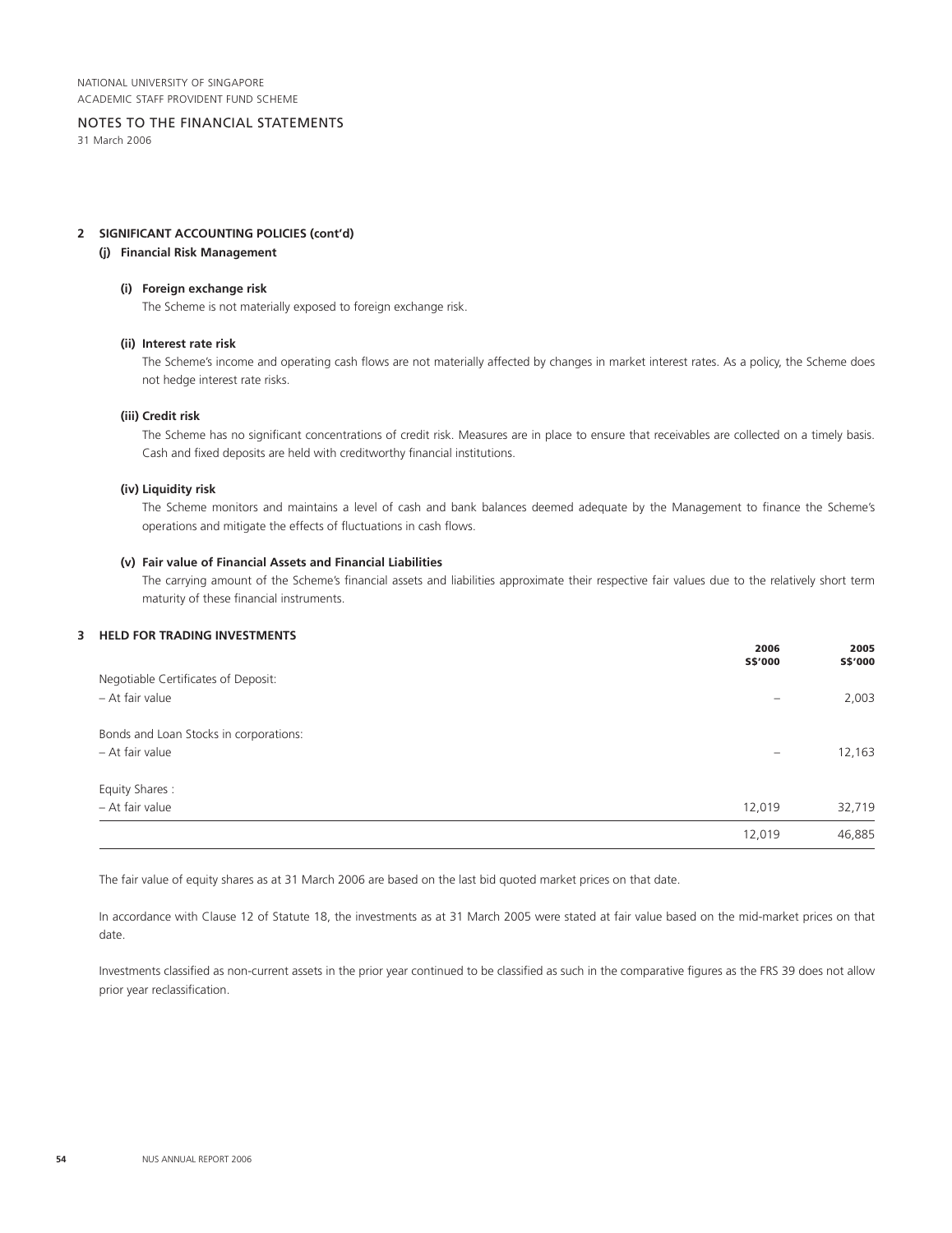31 March 2006

### **4 EFFECTIVE INTEREST RATES**

Fixed deposits bear an effective interest of 0.82% to 3.38% (2005: 0.82% to 2.13%) per annum and for a tenor of approximately 365 days (2005: 365 days).

Other fixed income investments bear an effective interest of 3.21% to 5.05% (2005: 3.21% to 5.05%) per annum and for a tenor of 6 months (2005: 6 months).

### **5 ADMINISTRATION COST**

The cost directly attributable to the administration of the Scheme during the financial year under review was \$446,000 (2005: \$462,000). This cost is borne entirely by the National University of Singapore.

### **6 RECLASSIFICATION AND COMPARATIVE FIGURES**

Certain reclassifications have been made to the prior year's financial statements to enhance comparability with the current year's financial statements, due to changes arising from the Scheme's adoption of the FRSs that became effective during the year. As a result, certain line items have been amended on the face of the Balance Sheet, Income and Expenditure Account, Statement of Changes in Members' Accounts and Reserves and Cash Flows Statement, and the related notes to the financial statements. Comparative figures have been adjusted to conform with the current year's presentation.

The items were reclassified as follows: Due to adoption of FRS 39

|                              | Previously<br>reported<br>2005<br>S\$'000 | After<br>reclassification<br>2005<br><b>S\$'000</b> |
|------------------------------|-------------------------------------------|-----------------------------------------------------|
| Quoted investments           | 46,885                                    |                                                     |
| Held for trading investments | 46,885                                    |                                                     |
|                              | 46,885                                    | 46,885                                              |

# **7 AUTHORISATION OF FINANCIAL STATEMENTS**

The Board of Management authorised these financial statements for issue on 13 July 2006.